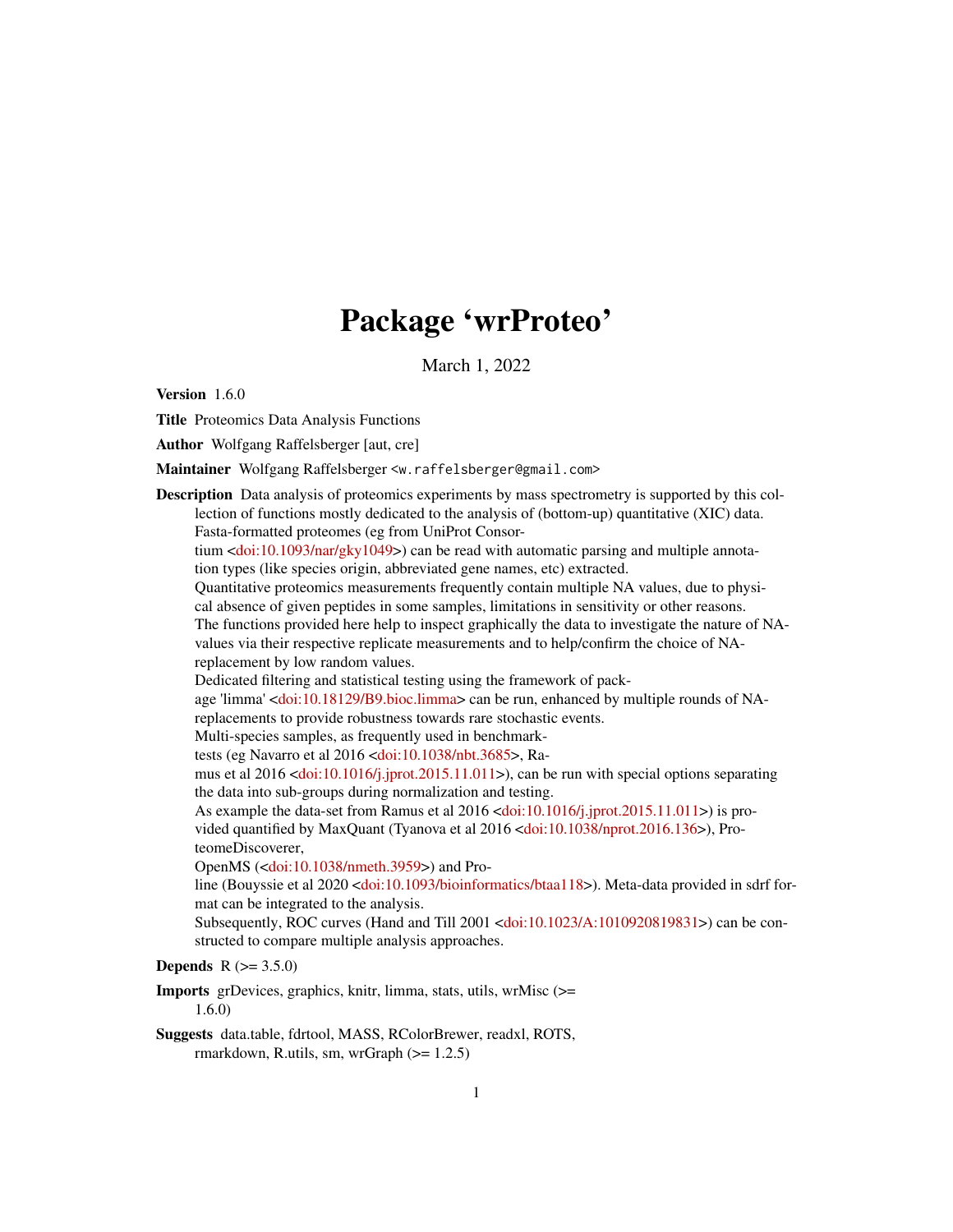License GPL-3 Encoding UTF-8 VignetteBuilder knitr RoxygenNote 7.1.2 NeedsCompilation no Repository CRAN Date/Publication 2022-03-01 17:30:02 UTC

## R topics documented:

| 3                 |
|-------------------|
| 3                 |
| $\overline{4}$    |
| 5                 |
| 7                 |
| 8                 |
| 9                 |
| 10                |
| 12                |
| 13                |
| 14                |
|                   |
| 16                |
| 17                |
| 18                |
| 20                |
| 22                |
| 24                |
| 25                |
| 27                |
| 29                |
| 31                |
| 33                |
| 36                |
| 37                |
| 38                |
| 40                |
| 41                |
| 42                |
| 44<br>$test2$ grp |
| 45                |
| 47                |
| 50                |
|                   |

**Index** [53](#page-52-0)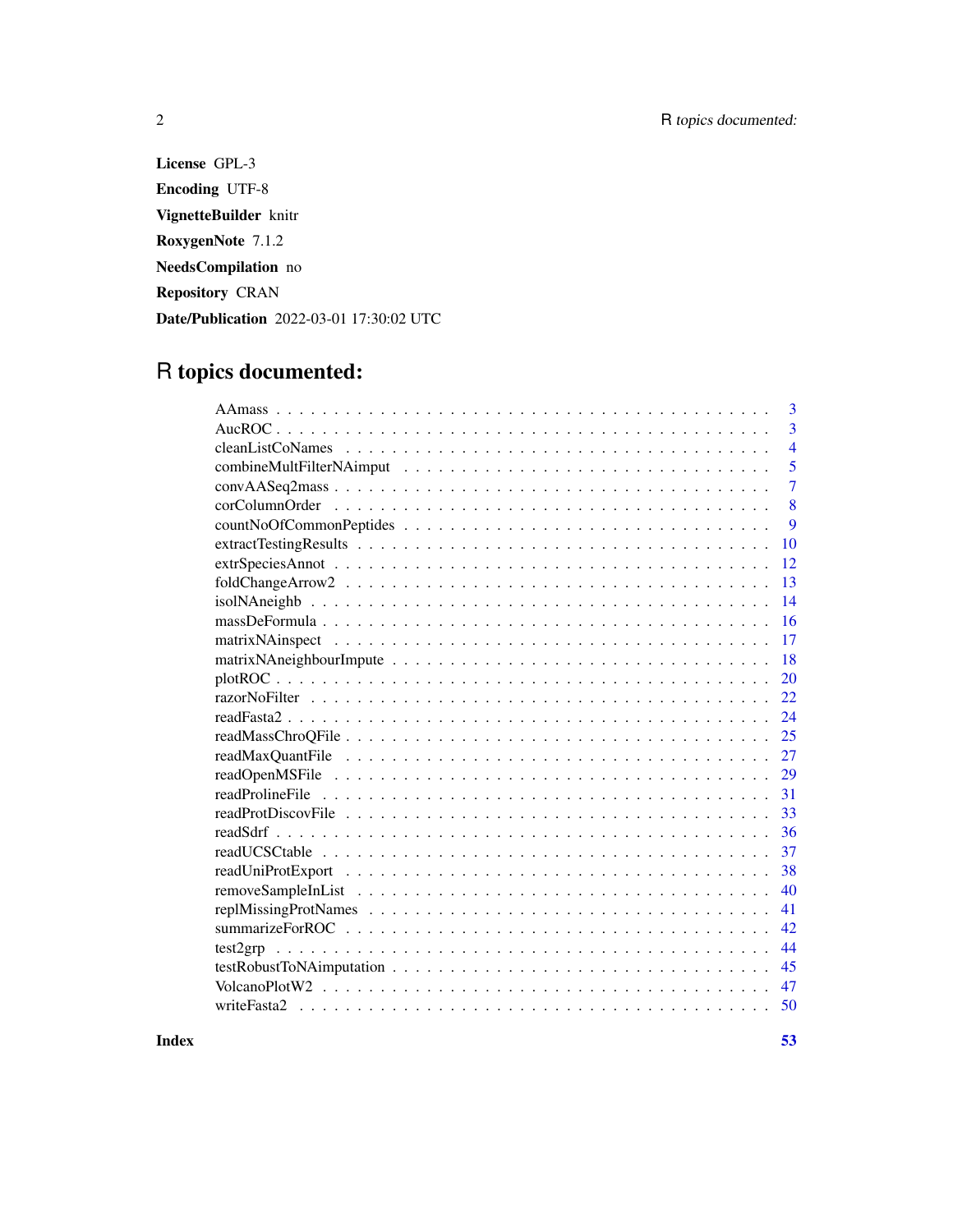<span id="page-2-1"></span><span id="page-2-0"></span>

#### Description

Calculate molecular mass based on atomic composition

#### Usage

AAmass(massTy = "mono", inPept = TRUE, inclSpecAA = FALSE)

#### Arguments

| massTy     | (character) 'mono' or 'average'                                           |
|------------|---------------------------------------------------------------------------|
| inPept     | (logical) remove H20 corresponding to water loss at peptide bond formaton |
| inclSpecAA | (logical) include or ithine $\sigma \&$ selency steine U                  |

#### Value

This function returns a vector with masses for all amino-acids (argument 'massTy' to switch form mono-isotopic to average mass)

#### See Also

[massDeFormula](#page-15-1), [convToNum](#page-0-0)

#### Examples

```
massDeFormula(c("12H12O","HO"," 2H 1 Se, 6C 2N","HSeCN"," ","e"))
AAmass()
```
<span id="page-2-2"></span>AucROC *AUC from ROC-curves*

#### Description

This function calculates the AUC (area under the curve) from ROC data in matrix of specificity and sensitivity values, as provided in the output from [summarizeForROC](#page-41-1).

#### Usage

```
AucROC(dat, useCol = c("spec", "sens"), silent = FALSE, callFrom = NULL)
```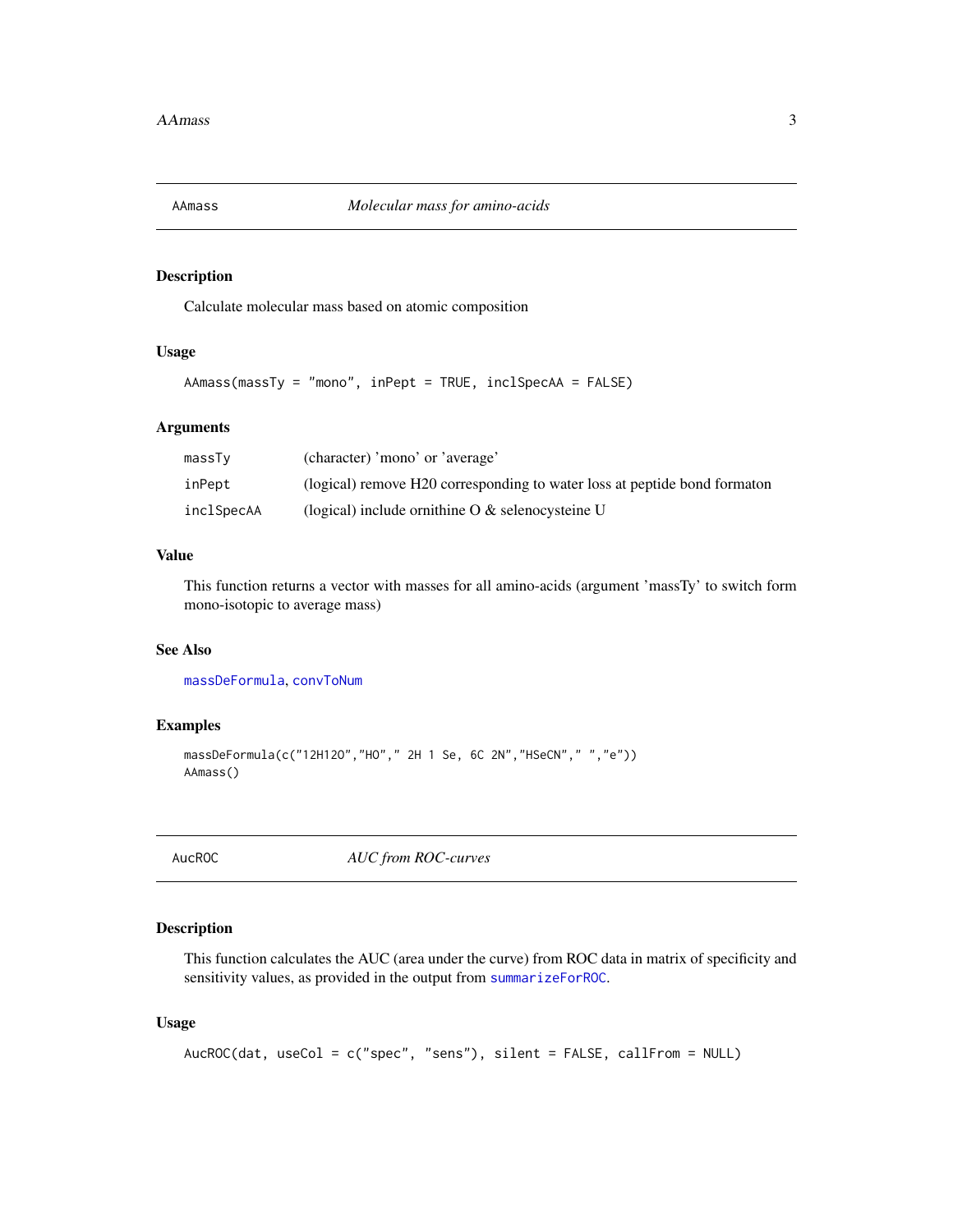#### <span id="page-3-0"></span>Arguments

| dat      | (matrix or data.frame) main inut containig sensitivity and specificity data (from<br>summarizeForROC)        |
|----------|--------------------------------------------------------------------------------------------------------------|
| useCol   | (character or integer) column names to be used: 1st for specificity and 2nd for<br>sensitivity count columns |
| silent   | (logical) suppress messages                                                                                  |
| callFrom | (character) allows easier tracking of message(s) produced                                                    |

#### Value

This functio returns a matrix including imputed values or list of final and matrix with number of imputed by group (plus optional plot)

#### See Also

preparing ROC data [summarizeForROC](#page-41-1), (re)plot the ROC figure [plotROC](#page-19-1); note that numerous other packages also provide support for working with ROC-curves : Eg [rocPkgShort,](https://CRAN.R-project.org/package=dlstats) [ROCR,](https://CRAN.R-project.org/package=ROCR) [pROC](https://CRAN.R-project.org/package=pROC) or [ROCit](https://CRAN.R-project.org/package=ROCit)

#### Examples

```
set.seed(2019); test1 <- list(annot=cbind(spec=c(rep("b",35),letters[sample.int(n=3,
  size=150,replace=TRUE)])), BH=matrix(c(runif(35,0,0.01),runif(150)),ncol=1))
roc1 <- summarizeForROC(test1,spec=c("a","b","c"))
AucROC(roc1)
```
cleanListCoNames *Selective batch cleaning of sample- (ie column-) names in list*

#### **Description**

This function allows to manipulate sample-names (ie colnames) from data stored as multiple matrixes or data.frames in multiple sheets of a list in a batch-wise manner. Import functions such as readMaxQuantFile() organize initial flat files into lists (of matrixes) of the different types of data. Many times all column names in such lists carry long names including redundant information, like the overall experiment name or date, etc. The aim of this function is to facilitate 'cleaning' the sample- (ie column-) names to obtain short and concise names. Character terms to be removed (via argument rem) and/or replaced/subsitituted (via argument subst) should be given as they are, characters with special behaviour in grep (like '.') will be protected internally. Note, that the character substitution part will be done first, and the removal part (without character replacement) afterwards.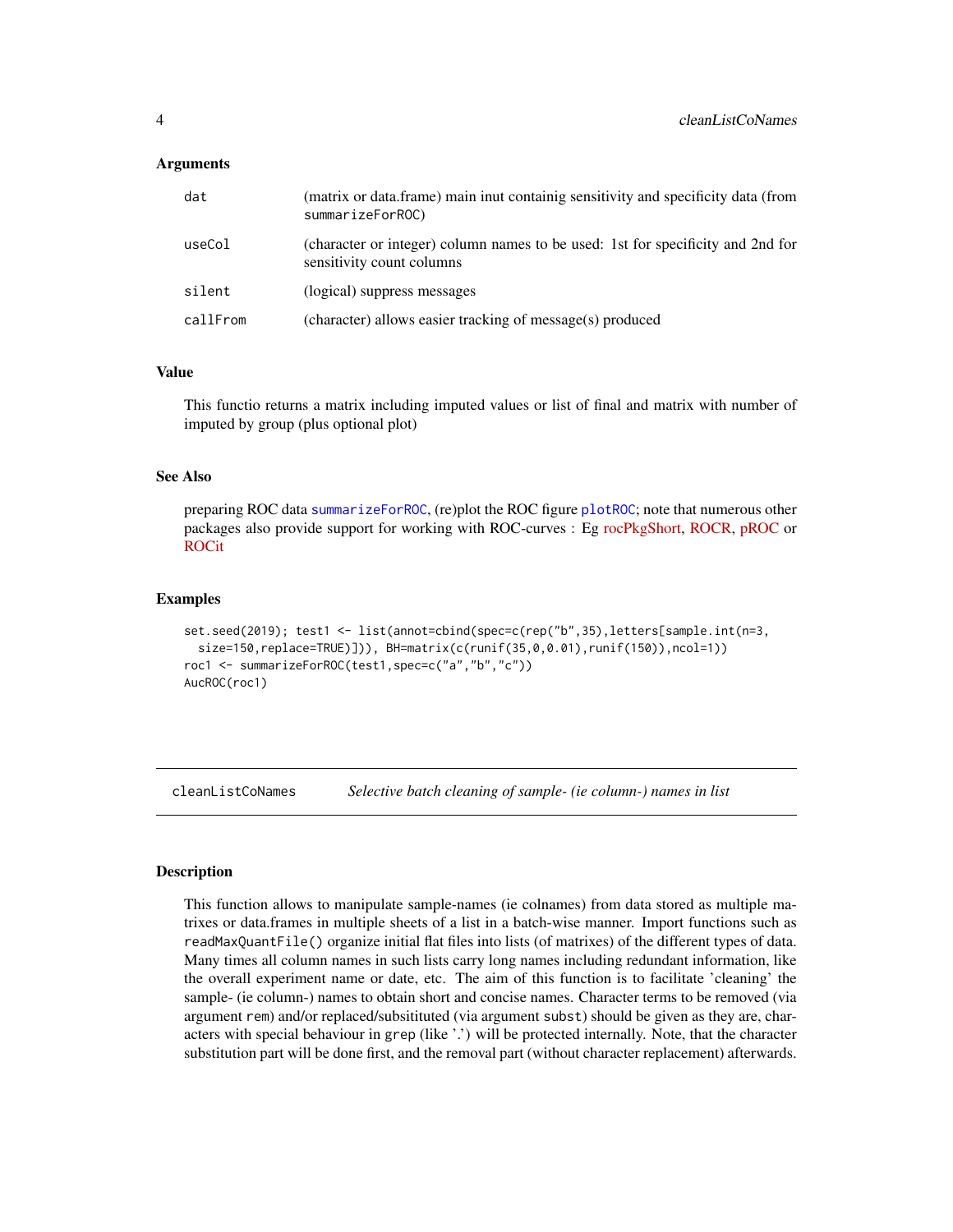#### <span id="page-4-0"></span>Usage

```
cleanListCoNames(
 dat,
 rem = NULL,subst = c("-", " -"),
 lstE = c("raw", "quant", "counts"),silent = FALSE,
 callFrom = NULL
)
```
#### Arguments

| dat      | (list) main input                                                                                                                                                                                        |
|----------|----------------------------------------------------------------------------------------------------------------------------------------------------------------------------------------------------------|
| rem      | (character) character string to be removed, may be named 'left' and 'right' for<br>more specific exact pattern matching (this part will be performed before character<br>substitutions by subst)         |
| subst    | (character of length=2, or matrix with 2 columns) pair(s) of character-strings for<br>replacement (1st as search-item and 2nd as replacement); this part is performed<br>after character-removal via rem |
| lstE     | (character, length=1) names of list-elements where colnames should be cleaned                                                                                                                            |
| silent   | (logical) suppress messages                                                                                                                                                                              |
| callFrom | (character) allow easier tracking of messages produced                                                                                                                                                   |

#### Value

This function returns a list (equivalent to input dat)

#### See Also

[grep](#page-0-0)

#### Examples

```
dat1 <- matrix(1:12, ncol=4, dimnames=list(1:3, paste0("sample_R.",1:4)))
dat1 <- list(raw=dat1, quant=dat1, notes="other..")
cleanListCoNames(dat1, rem=c(left="sample_"), c(".","-"))
```

```
combineMultFilterNAimput
```
*Combine multiple filters on NA-imputed data*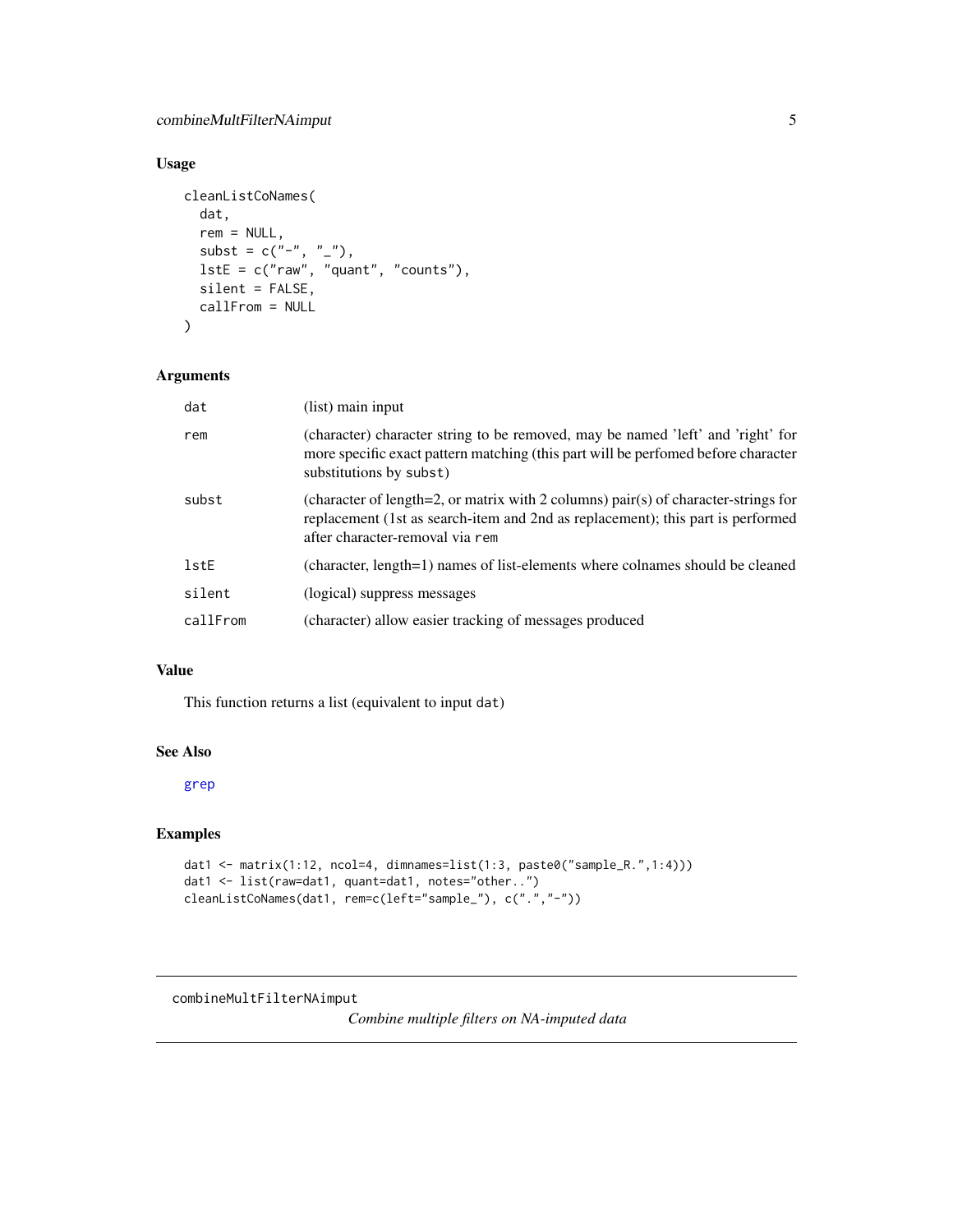#### <span id="page-5-0"></span>**Description**

In most omics data-analysis one needs to employ a certain number of filtering strategies to avoid getting artifacts to the step of statistical testing. combineMultFilterNAimput takes on one side the origial data and on the other side NA-imputed data to create several differnet filters and to finally combine them. A filter aiming to take away the least abundant values (using the imputede data) is fine-tuned by the argument abundThr. This step compares the means for each group and line, at least one grou-mean has to be  $>$  the threshold (based on hypothesis that if all conditions represent extrememy low measures their diffrenetial may not be determined with certainty). In contratst, the filter addressing the number of missing values (NA) uses the original data, the arguments colTotNa,minSpeNo and minTotNo are used at this step. Basically, this step allows defining a minimum content of 'real' (ie non-NA) values for further considering the measurements as reliable. This part uses internally [presenceFilt](#page-0-0) for filtering elevated content of NA per line. Finally, this function combines both filters (as matrix of FALSE and TRUE) on NA-imputed and original data and retruns a vector of logical values if corresponding lines passe all filter criteria.

#### Usage

```
combineMultFilterNAimput(
 dat,
  imputed,
  grp,
  annabundThr = NULL,colRazNa = NULL,
  colTotNa = NULL,
 minSpeNo = 1,minTotNo = 2,
  silent = FALSE,
  debug = FALSE,callFrom = NULL
)
```

| dat      | (matrix or data.frame) main data (may contain NA)                           |
|----------|-----------------------------------------------------------------------------|
| imputed  | (character) same as 'dat' but with all NA imputed                           |
| grp      | (character or factor) define groups of replicates (in columns of 'dat')     |
| annDat   | (matrix or data.frame) annotation data (should match lines of 'dat')        |
| abundThr | (numeric) optional threshold filter for minimumn abundance                  |
| colRazNa | (character) if razor peptides are used: column name for razor peptide count |
| colTotNa | (character) column name for total peptide count                             |
| minSpeNo | (integer) minimum number of specific peptides for maintaining proteins      |
| minTotNo | (integer) minimum total ie max razor number of peptides                     |
| silent   | (logical) suppress messages                                                 |
| debug    | (logical) additional messages for debugging                                 |
| callFrom | (character) allows easier tracking of messages produced                     |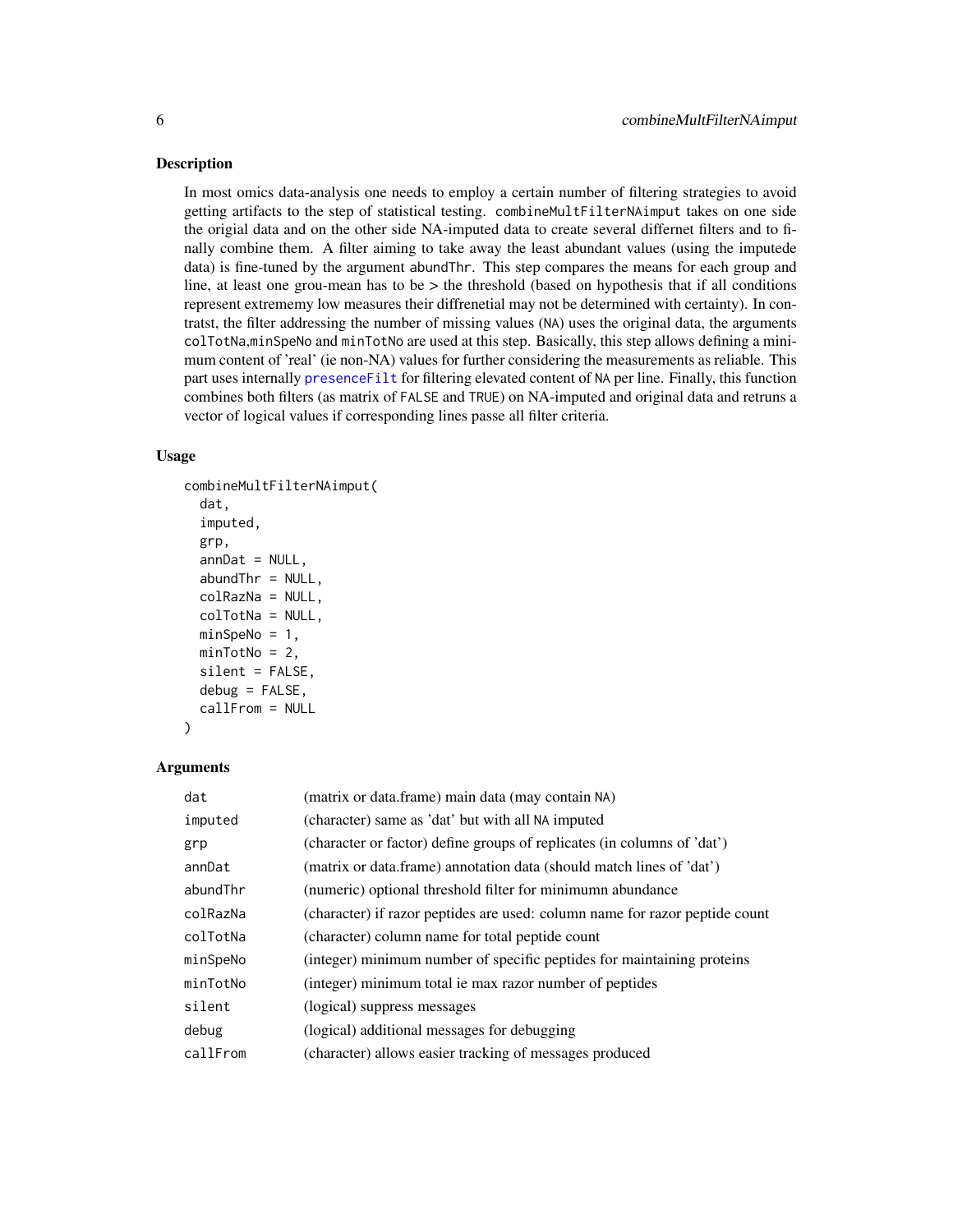<span id="page-6-0"></span>convAASeq2mass 7

#### Value

This function returns a vector of logical values if corresponding line passes filter criteria

#### See Also

[presenceFilt](#page-0-0)

#### Examples

```
set.seed(2013)
datT6 <- matrix(round(rnorm(300)+3,1), ncol=6,
  dimnames=list(paste0("li",1:50), letters[19:24]))
datT6 <- datT6 +matrix(rep(1:nrow(datT6),ncol(datT6)), ncol=ncol(datT6))
datT6[6:7,c(1,3,6)] <- NA
datT6[which(datT6 < 11 & datT6 > 10.5)] <- NA
datT6[which(datT6 < 6 & datT6 > 5)] <- NA
datT6[which(datT6 < 4.6 & datT6 > 4)] <- NA
datT6b <- matrixNAneighbourImpute(datT6, gr=gl(2,3))
datT6c <- combineMultFilterNAimput(datT6, datT6b, grp=gl(2,3), abundThr=2)
```
convAASeq2mass *Molecular mass for amino-acids*

#### Description

This function calculates the molecular mass of one-letter code amion-acid sequences.

#### Usage

```
convAASeq2mass(
  x,
  massTy = "mono",seqName = TRUE,
  silent = FALSE,
  callFrom = NULL
)
```

| $\mathsf{x}$ | (character) aminoacid sequence (single upper case letters for describing a pep-<br>tide/protein)                   |
|--------------|--------------------------------------------------------------------------------------------------------------------|
| massTy       | (character) default 'mono' for mono-isotopic masses (alternative 'average')                                        |
| segName      | (logical) optional (alternative) names for the content of $x'$ (ie aa seq) as name<br>(always if 'x' has no names) |
| silent       | (logical) suppress messages                                                                                        |
| callFrom     | (character) allow easier tracking of message(s) produced                                                           |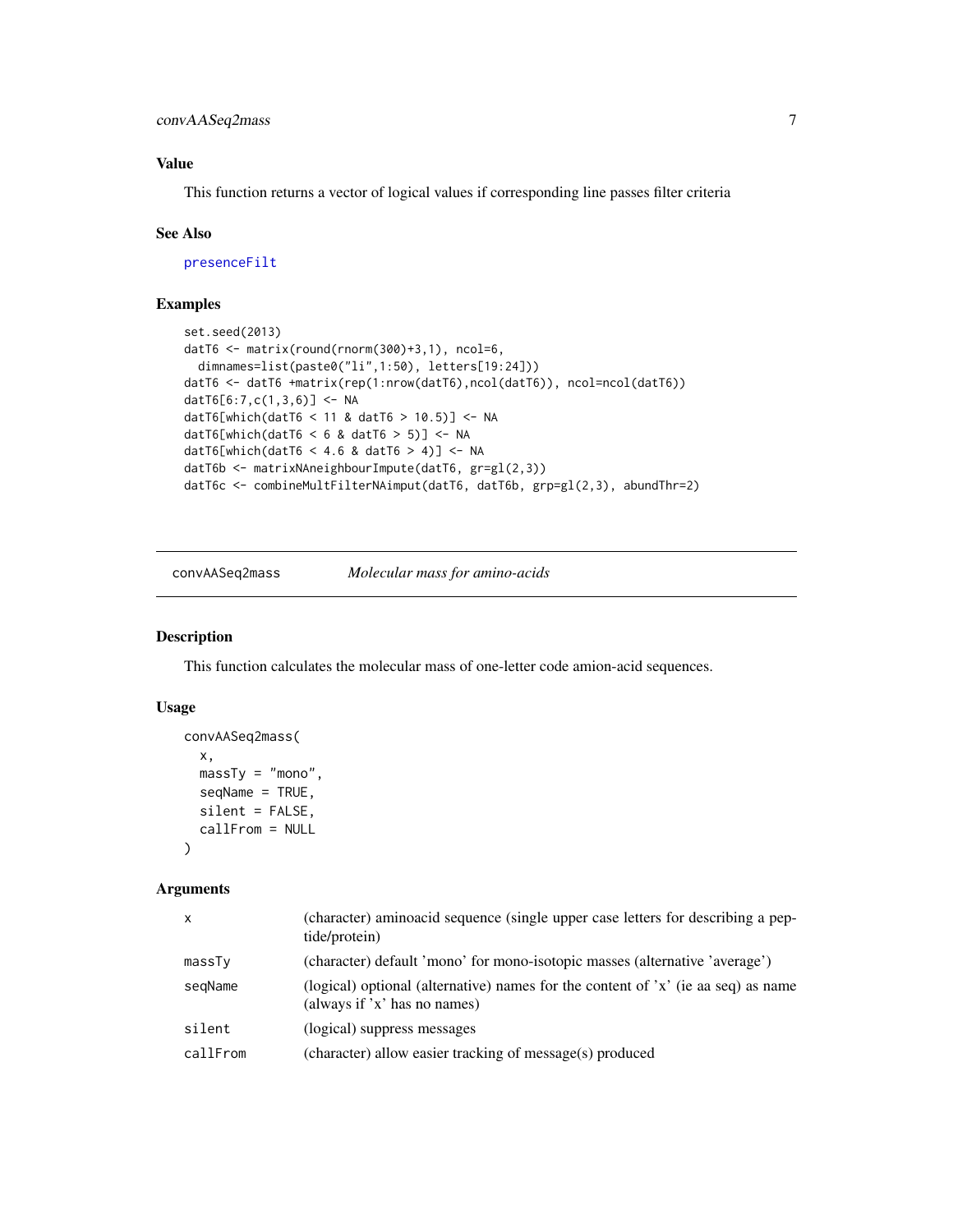#### <span id="page-7-0"></span>Value

This functions returns a vector with masses for all amino-acids (argument 'massTy' to switch form mono-isotopic to average mass)

#### See Also

[massDeFormula](#page-15-1), [AAmass](#page-2-1), [convToNum](#page-0-0)

#### Examples

```
convAASeq2mass(c("PEPTIDE","fPROTEINES"))
pep1 <- c(aa="AAAA", de="DEFDEF")
convAASeq2mass(pep1, seqN=FALSE)
```
corColumnOrder *Order columns in list of matrixes (or matrix)*

#### Description

This function orders columns in list of matrixes (or matrix) according to argument sampNames. This function can be used to adjut/correct the order of samples after reading data using readMaxQuantFile(), readPDExport() etc. The input may also be MArrayLM-type object from package [limma](https://bioconductor.org/packages/release/bioc/html/limma.html) or from [moderTestXgrp](#page-0-0) or [moderTest2grp](#page-0-0).

#### Usage

```
corColumnOrder(
  dat,
  sampNames,
  useListElem = c("quant", "raw"),
  silent = FALSE,
  callFrom = NULL
)
```

| dat         | (matrix, list or MArrayLM-object from limma) main input of which columns<br>should get re-ordered, may be output from moderTestXgrp or moderTest2grp. |
|-------------|-------------------------------------------------------------------------------------------------------------------------------------------------------|
| sampNames   | (character) column-names in desired order for output                                                                                                  |
| useListElem | (character) in case dat is list, all list-elements who's columns should get (re-<br>)ordered                                                          |
| silent      | (logical) suppress messages                                                                                                                           |
| callFrom    | (character) allow easier tracking of message(s) produced                                                                                              |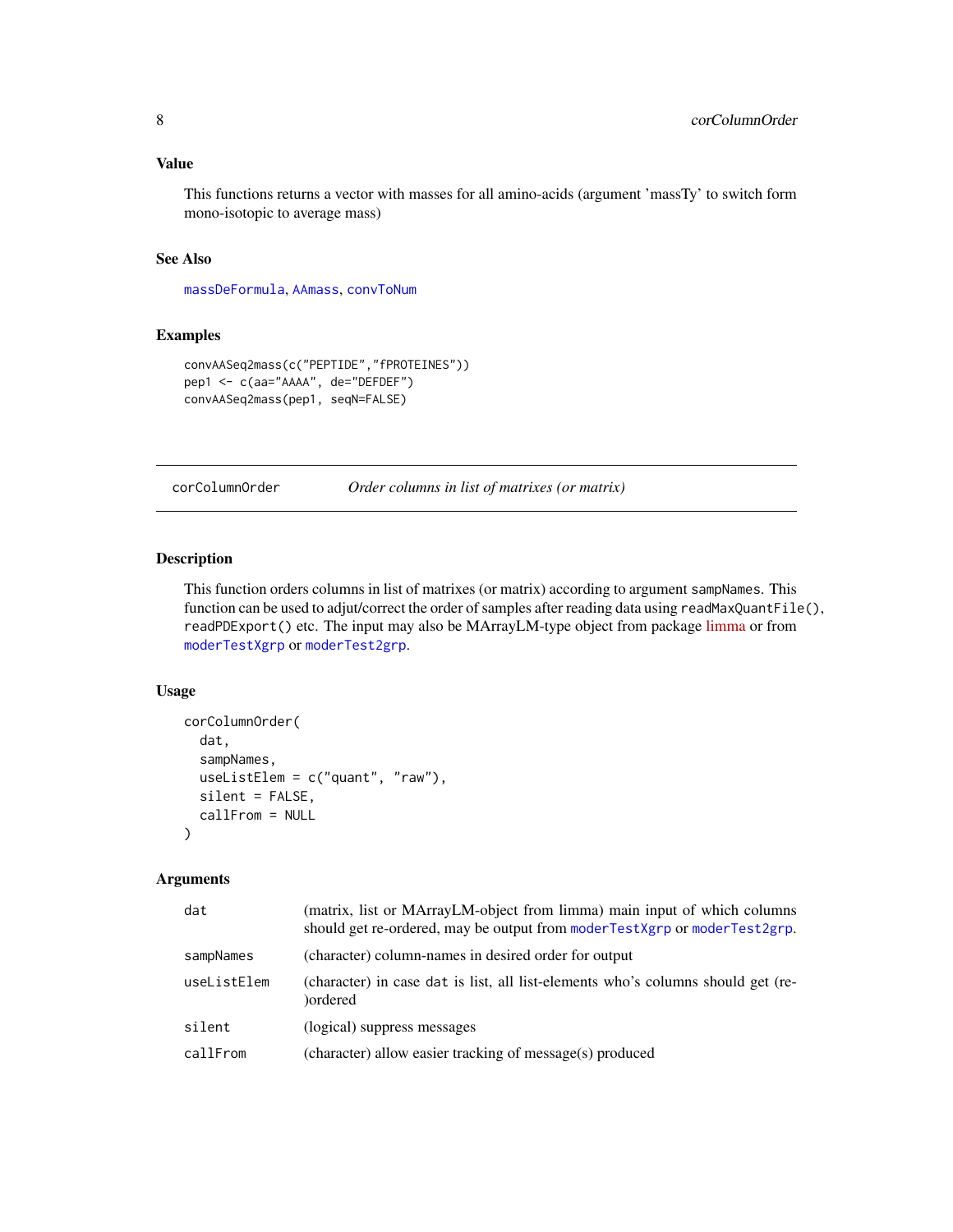#### <span id="page-8-0"></span>Value

This function returns an object of same class as input dat (ie matrix, list or MArrayLM-object from limma)

#### See Also

[moderTestXgrp](#page-0-0) for single comparisons, [order](#page-0-0)

#### Examples

```
grp <- factor(rep(LETTERS[c(3,1,4)], c(2,3,3)))
dat1 <- matrix(1:15, ncol=5, dimnames=list(NULL,c("D","A","C","E","B")))
corColumnOrder(dat1, sampNames=LETTERS[1:5])
dat1 <- list(quant=dat1,raw=dat1)
 dat1
corColumnOrder(dat1, sampNames=LETTERS[1:5])
```
#### countNoOfCommonPeptides

*Compare in-silico digested proteomes for unique and shared peptides, counts per protein or as peptides Compare insilico digested proteomes for unique and shared peptides, counts per protein or as peptides. The in-silico digestion may be performed separately using the package* R*hrefhttps://bioconductor.org/packages/release/bioc/html/cleaver.htmlcleaver. Note: input must be list (or multiple names lists) of proteins with their respective peptides (eg by in-silico digestion).*

#### Description

Compare in-silico digested proteomes for unique and shared peptides, counts per protein or as peptides

Compare in-silico digested proteomes for unique and shared peptides, counts per protein or as peptides. The in-silico digestion may be performed separately using the package [cleaver.](https://bioconductor.org/packages/release/bioc/html/cleaver.html) Note: input must be list (or multiple names lists) of proteins with their respective peptides (eg by in-silico digestion).

#### Usage

)

```
countNoOfCommonPeptides(
```

```
...,
prefix = c("Hs", "Sc", "Ec"),
sep = "''_",silent = FALSE,
callFrom = NULL
```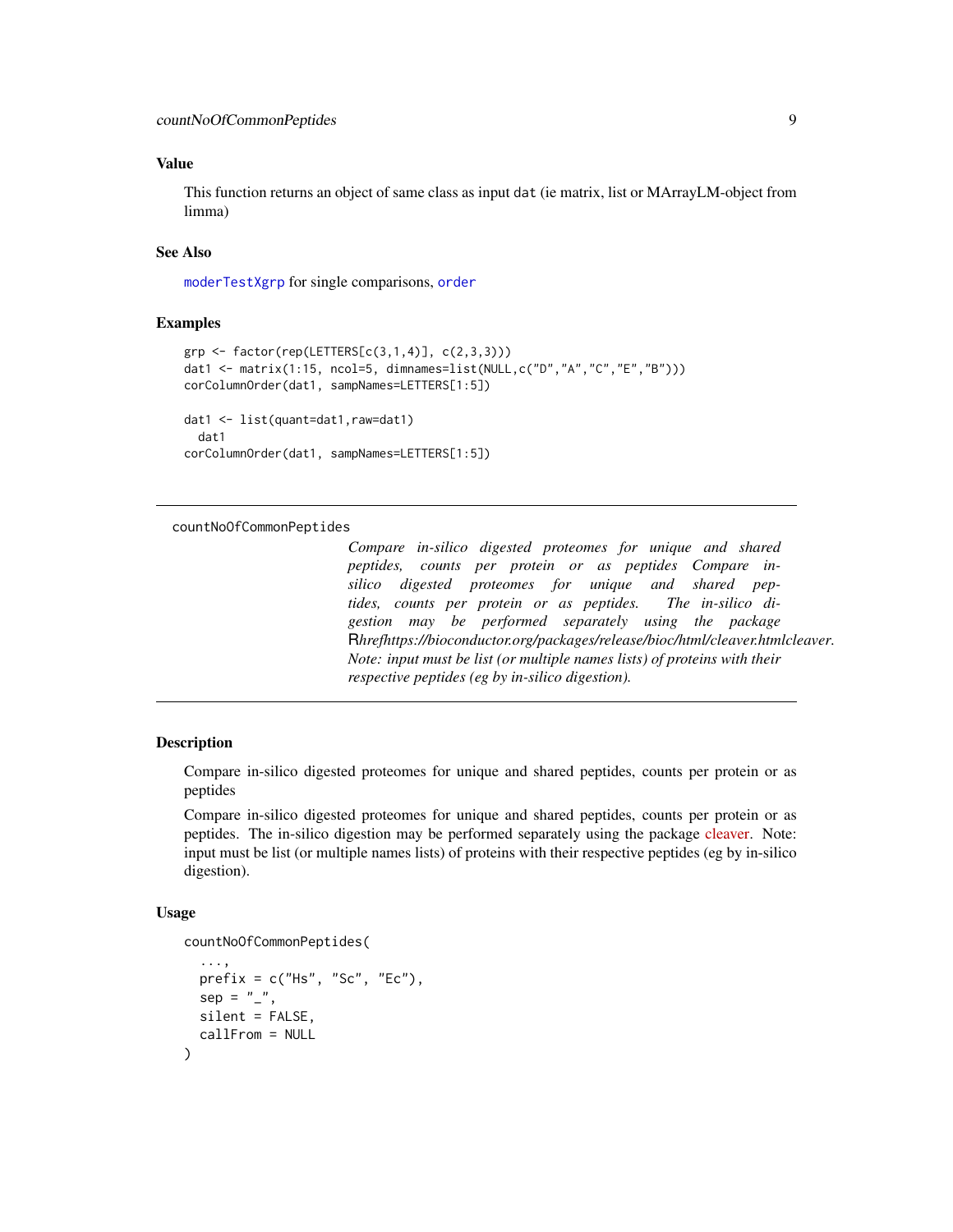#### <span id="page-9-0"></span>Arguments

| $\ddotsc$ | (list) multiple lists of (ini-silico) digested proteins (typically protein ID as names)<br>with their respectice peptides (AA sequence), one entry for each species |
|-----------|---------------------------------------------------------------------------------------------------------------------------------------------------------------------|
| prefix    | (character) optional (species-) prefix for entries in '', will be only considered<br>if $\ldots$ has no names                                                       |
| sep       | (character) concatenation symbol                                                                                                                                    |
| silent    | (logical) suppress messages                                                                                                                                         |
| callFrom  | (character) allows easier tracking of message(s) produced                                                                                                           |

#### Value

This function returns a list with \$byPep as list of logical matrixes for each peptide (as line) and unique/shared/etc for each species; \$byProt as list of matrixes with count data per proten (as line) for each species; \$tab with simple summary-type count data

#### See Also

[readFasta2](#page-23-1) and/or cleave-methods in package [cleaver](https://bioconductor.org/packages/release/bioc/html/cleaver.html)

#### Examples

```
## The example mimics a proteomics experiment where extracts form E coli and
## Saccharomyces cerevisiae were mixed, thus not all peptdes may occur unique.
(mi2 = countNoOfCommonPeptides(Ec=list(E1=letters[1:4],E2=letters[c(3:7)],
 E3=letters[c(4,8,13)], E4=letters[9]), Sc=list(51=letters[c(2:3,6)],S2=letters[10:13],S3=letters[c(5,6,11)],S4=letters[c(11)],S5="n")))
## a .. uni E, b .. inteR, c .. inteR(+intra E), d .. intra E (no4), e .. inteR,
## f .. inteR +intra E (no6), g .. uni E, h .. uni E no 8), i .. uni E,
## j .. uni S (no10), k .. intra S (no11), l .. uni S (no12), m .. inteR (no13)
lapply(mi2$byProt,head)
mi2$tab
```
extractTestingResults *Extract results from moderated t-tests*

#### Description

This function allows convenient access to results produced using the functions [moderTest2grp](#page-0-0) or moderTestXgrp. The user can define the threshold which type of multiple testing correction should be used (as long as the multiple testing correction method was actually performed as part of testing).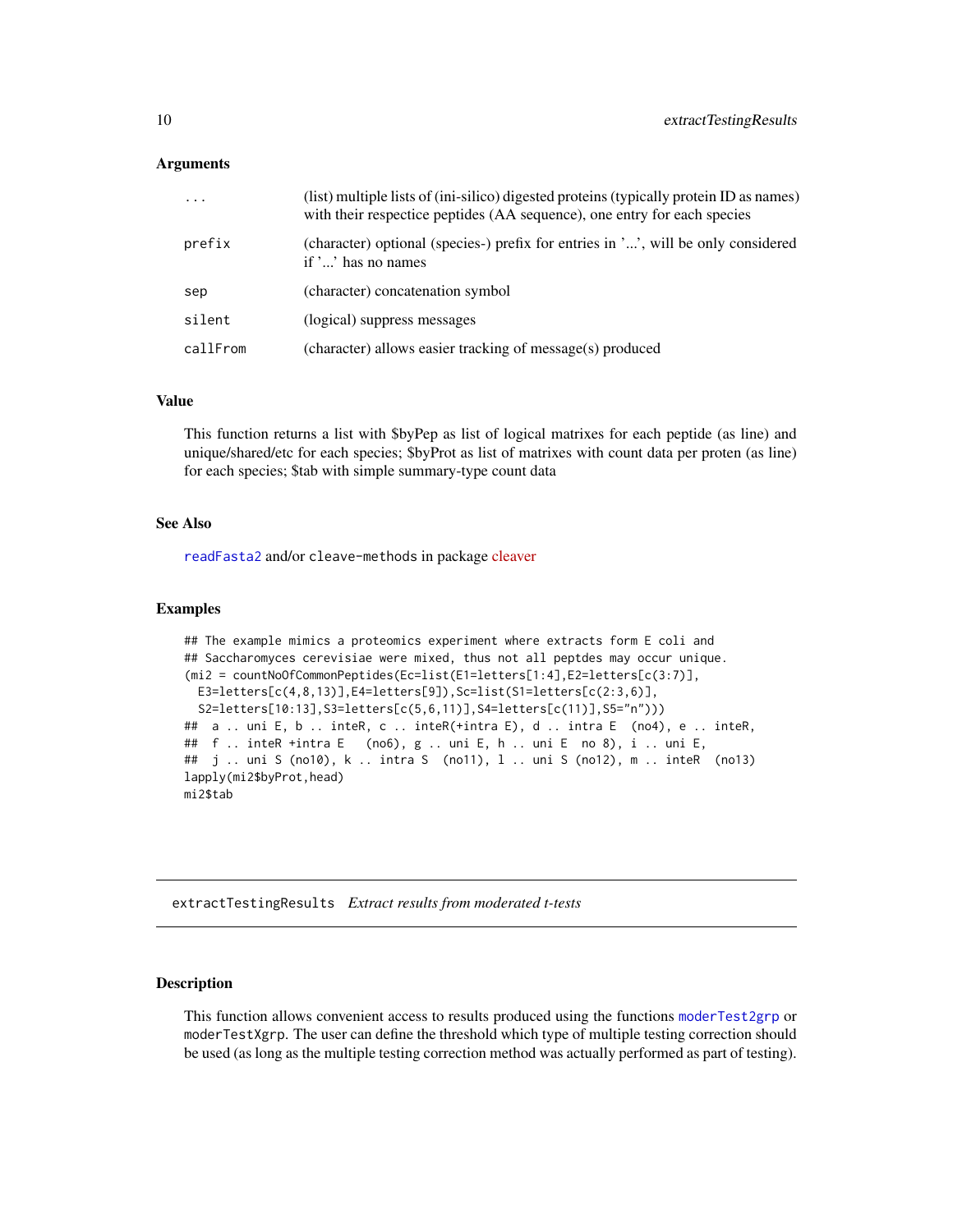#### <span id="page-10-0"></span>extractTestingResults 11

#### Usage

```
extractTestingResults(
 stat,
 compNo = 1,statTy = "BH",thrsh = 0.05,
 FCthrs = 1.5,
  annotCol = c("Accession", "EntryName", "GeneName"),
 nSign = 6,
 addTy = c("allMeans"),
 filename = NULL,
 fileTy = "csvUS",
 silent = FALSE,
 callFrom = NULL
)
```
#### Arguments

| stat     | ('MArrayLM'-object or list) Designed for the output from moderTest2grp or<br>moderTestXgrp                                                                                                                       |
|----------|------------------------------------------------------------------------------------------------------------------------------------------------------------------------------------------------------------------|
| compNo   | (integer) the comparison number/index to be used                                                                                                                                                                 |
| statTy   | (character) the multiple-testing correction type to be considered when looking<br>for significant changes with threshold thrsh (depends on which have been run<br>initially with moderTest2grp or moderTestXgrp) |
| thrsh    | (numeric) the threshold to be applied on statTy for the result of the statistical<br>testing (after multiple testing correction)                                                                                 |
| FCthrs   | (numeric) Fold-Change threshold given as Fold-change and NOT log2(FC), de-<br>fault at 1.5 (for filtering at M-value $=0.585$ )                                                                                  |
| annotCol | (character) column-names from the annotation to be included                                                                                                                                                      |
| nSign    | (integer) number of significant digits whe returning results                                                                                                                                                     |
| addTy    | (character) additional groups to add (so far only "allMeans" available) in addi-<br>tion to the means used in the pairwise comparison                                                                            |
| filename | (character) optional (path and) file-name for exporting results to csv-file                                                                                                                                      |
| fileTy   | (character) file-type to be used with argument filename, may be 'csvEur' or<br>'csyUS'                                                                                                                           |
| silent   | (logical) suppress messages                                                                                                                                                                                      |
| callFrom | (character) allow easier tracking of message(s) produced                                                                                                                                                         |

#### Value

This function returns a limma-type MA-object (which can be handeled like a list)

#### See Also

[moderTest2grp](#page-0-0) for single comparisons, [moderTestXgrp](#page-0-0) for multiple comparisons, [lmFit](#page-0-0) and the eBayes-family of functions in package [limma](https://bioconductor.org/packages/release/bioc/html/limma.html)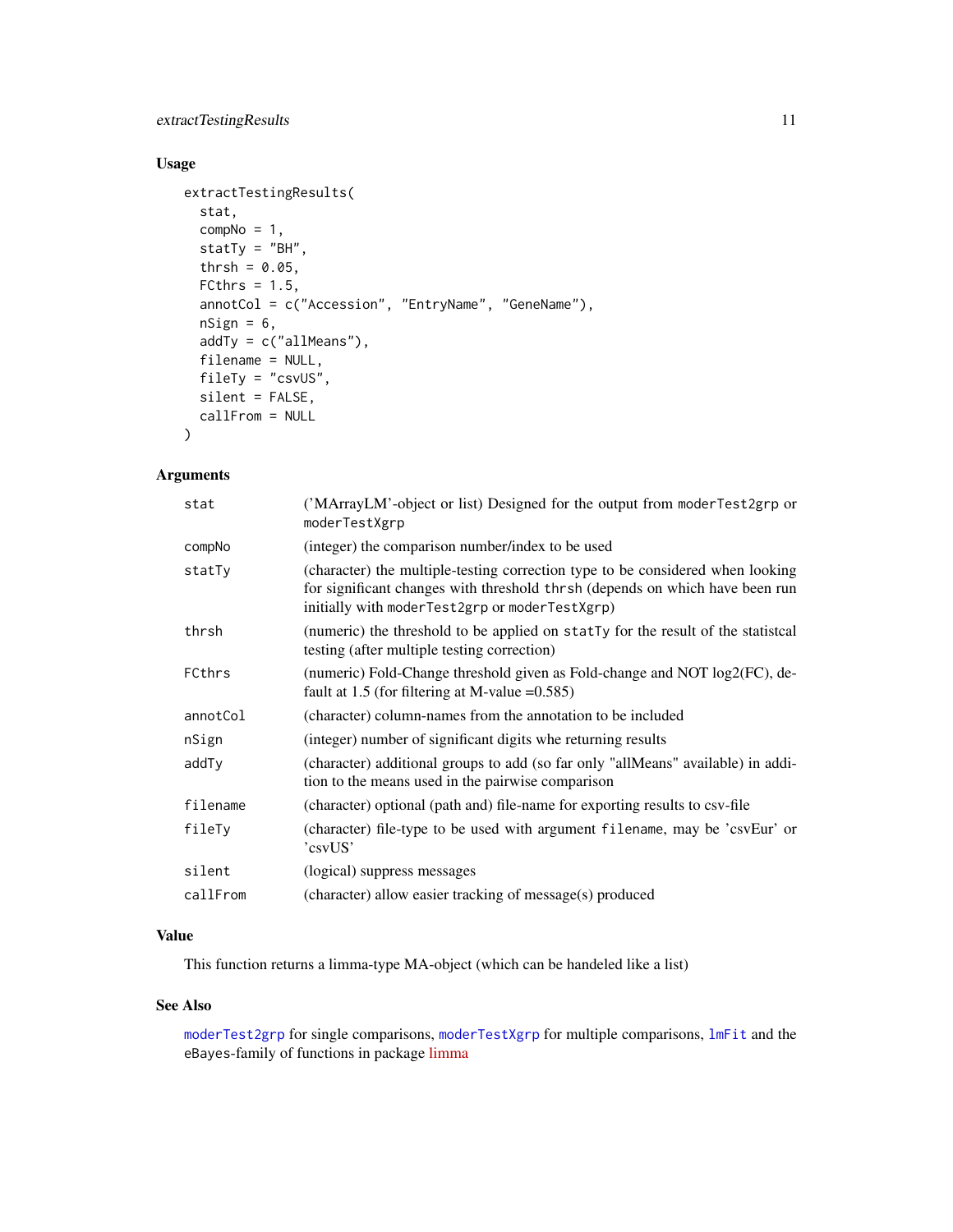#### <span id="page-11-0"></span>Examples

```
grp <- factor(rep(LETTERS[c(3,1,4)],c(2,3,3)))
set.seed(2017); t8 <- matrix(round(rnorm(208*8,10,0.4),2), ncol=8,
dimnames=list(paste(letters[],rep(1:8,each=26),sep=""), paste(grp,c(1:2,1:3,1:3),sep="")))
t8[3:6,1:2] < -t8[3:6,1:2] +3 # augment lines 3:6 (c-f)
t8[5:8,c(1:2,6:8)] <- t8[5:8,c(1:2,6:8)] -1.5 # lower lines
t8[6:7,3:5] < t8[6:7,3:5] +2.2 # augment lines
## expect to find C/A in c,d,g, (h)
## expect to find C/D in c,d,e,f
## expect to find A/D in f,g,(h)
library(wrMisc) # for testing we'll use this package
test8 <- moderTestXgrp(t8, grp)
extractTestingResults(test8)
```
extrSpeciesAnnot *Extract species annotation*

#### Description

extrSpeciesAnnot identifies species-related annotation (as suffix to identifyers) for data comnining multiple species and returns alternative (short) names. This function also suppresses extra heading or tailing space or punctuation characters. In case multiple tags are found, the last tag is reported and a message of alert may be displayed.

#### Usage

```
extrSpeciesAnnot(
  annot,
  spec = c("CONT", "HUMAN", "YEAST", "ECOLI"),shortNa = c("cont", "H", "S", "E"),silent = FALSE,
 callFrom = NULL
)
```
#### Arguments

| annot    | (character) vector with initial annotation                                             |
|----------|----------------------------------------------------------------------------------------|
| spec     | (character) the tags to be identified                                                  |
| shortNa  | (character) the final abbreviation used, order and lengt must fit to argument<br>annot |
| silent   | (logical) suppress messages                                                            |
| callFrom | (character) allows easier tracking of messages produced                                |

#### Value

This function returns a character vector with single (last of multiple) term if found in argument annot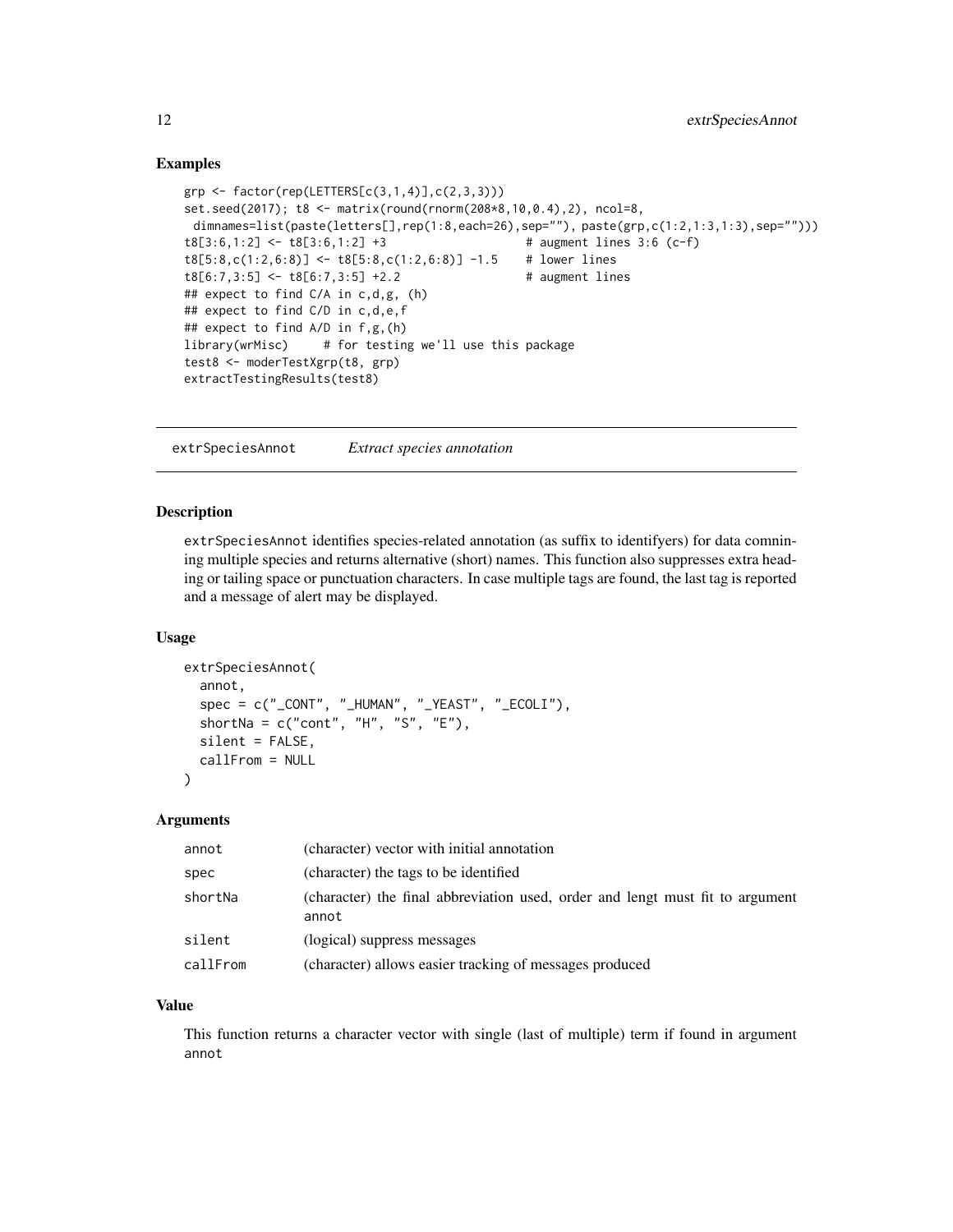#### <span id="page-12-0"></span>foldChangeArrow2 13

#### See Also

#### [grep](#page-0-0)

#### Examples

```
spec <- c("keratin_CONT","AB_HUMAN","CD_YEAST","EF_G_HUMAN","HI_HUMAN_ECOLI","_YEAST_012")
extrSpeciesAnnot(spec)
```
foldChangeArrow2 *Add arrow for expected Fold-Change to VolcanoPlot or MA-plot*

#### Description

NOTE : This function is deprecated, please use [foldChangeArrow](#page-0-0) instead !! This function was made for adding an arrow indicating a fold-change to MA- or Volcano-plots. When comparing mutiple concentratios of standards in benchmark-tests it may be useful to indicate the expected ratio in a pair-wise comparison. In case of main input as list or MArrayLM-object (as generated from limma), the colum-names of multiple pairwise comparisons can be used for extracting a numeric content (supposed as concentrations in sample-names) which will be used to determine the expected ratio used for plotting. Optionally the ratio used for plotting can be returned as numeric value.

#### Usage

```
foldChangeArrow2(
  FC,
 useComp = 1,
  isLin = TRUE,
  asX = TRUE,col = 2,
  arr = c(0.005, 0.15),
  lwd = NULL,addText = c(line = -0.9, cex = 0.7, txt = "expected", loc = "toright"),returnRatio = FALSE,
  silent = FALSE,
  callFrom = NULL
)
```

| (numeric, list or MArrayLM-object) main information for drawing arrow : either<br>numeric value for fold-change/log2-ratio of object to search for colnames of<br>statistical testing for extracting numeric part |
|-------------------------------------------------------------------------------------------------------------------------------------------------------------------------------------------------------------------|
| (integer) only used in case FC is list or MArrayLM-object an has multiple<br>pairwise-comparisons                                                                                                                 |
| (logical) inidicate if $FC$ is $log2$ or not                                                                                                                                                                      |
| (logical) indicate if arrow should be on x-axis                                                                                                                                                                   |
|                                                                                                                                                                                                                   |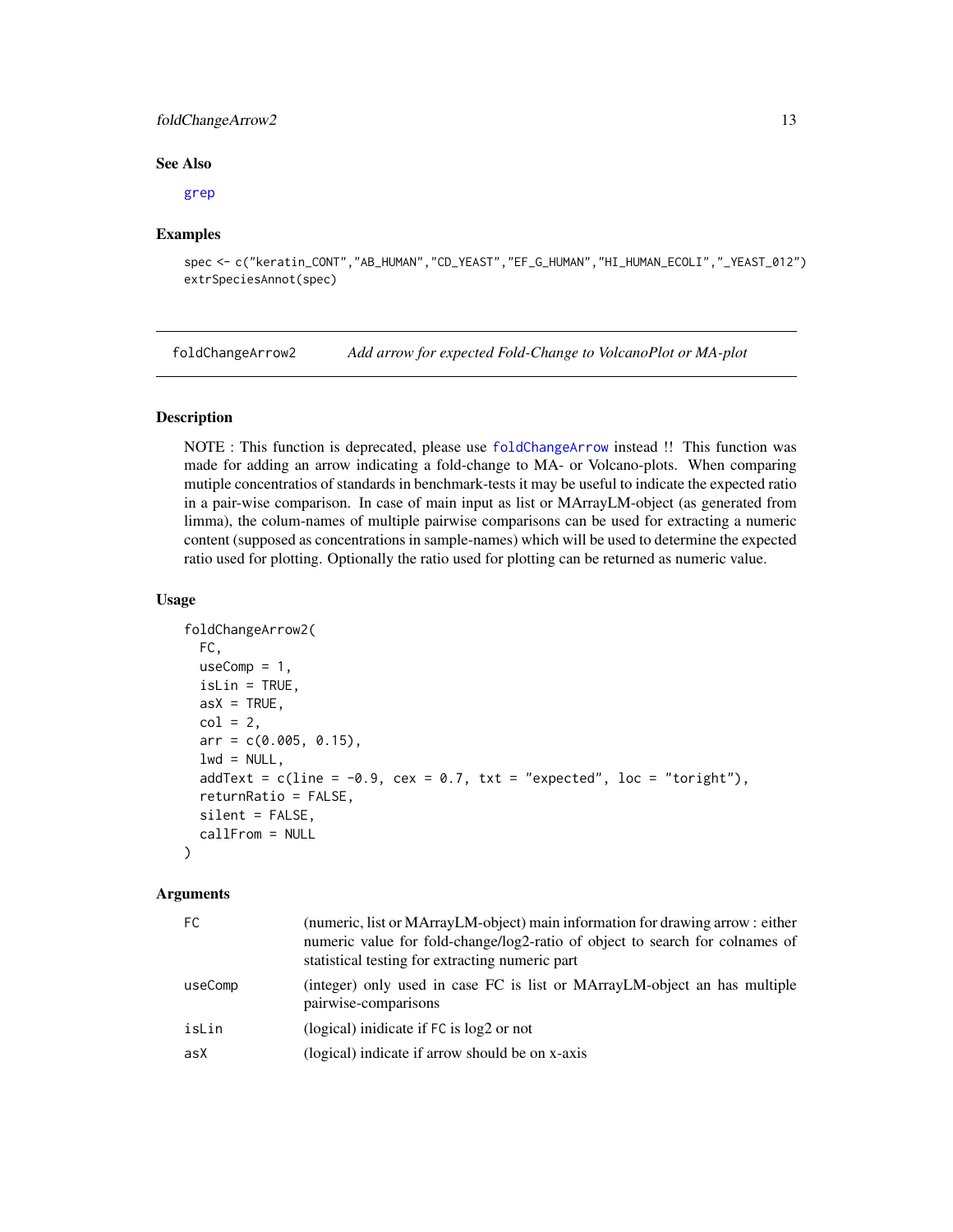<span id="page-13-0"></span>

| col         | (integer or character) custom color                                                                                                                                                                                                                 |
|-------------|-----------------------------------------------------------------------------------------------------------------------------------------------------------------------------------------------------------------------------------------------------|
| arr         | (numeric, length=2) start- and end-points of arrow (as relative to entire plot)                                                                                                                                                                     |
| lwd         | (numeric) line-width of arrow                                                                                                                                                                                                                       |
| addText     | (logical or named vector) indicate if text explaining arrow should be displayed,<br>use TRUE for default (on top right of plot), or any combination of 'loc','line','cex','side','adj','col','text'<br>(or 'txt') for customizing specific elements |
| returnRatio | (logical) return ratio                                                                                                                                                                                                                              |
| silent      | (logical) suppress messages                                                                                                                                                                                                                         |
| callFrom    | (character) allow easier tracking of message(s) produced                                                                                                                                                                                            |

#### Details

The argument addText also allows specifying a fixed position when using addText=c(loc="bottomleft"), also bottomright, topleft, topright, toleft and toright may be used. In this case the elemts side and adjust will be redefined to accomodate the text in the corner specified.

Ultimately this function will be integated to the package wrGraph.

#### Value

plots arrow only (and explicative text), if returnRatio=TRUE also returns numeric value for extracted ratio

#### See Also

new version : [foldChangeArrow](#page-0-0); used with [MAplotW](#page-0-0), [VolcanoPlotW](#page-0-0)

#### Examples

```
plot(rnorm(20,1.5,0.1),1:20)
#deprecated# foldChangeArrow2(FC=1.5)
```
isolNAneighb *Isolate NA-neighbours*

#### Description

This functions extracts all replicate-values where at least one of the replicates is NA. Then, the non-NA values are sorted by the number of NAs which occored in this group of replicates. A list with all NA-neighbours organized by the number of NAs gets returned.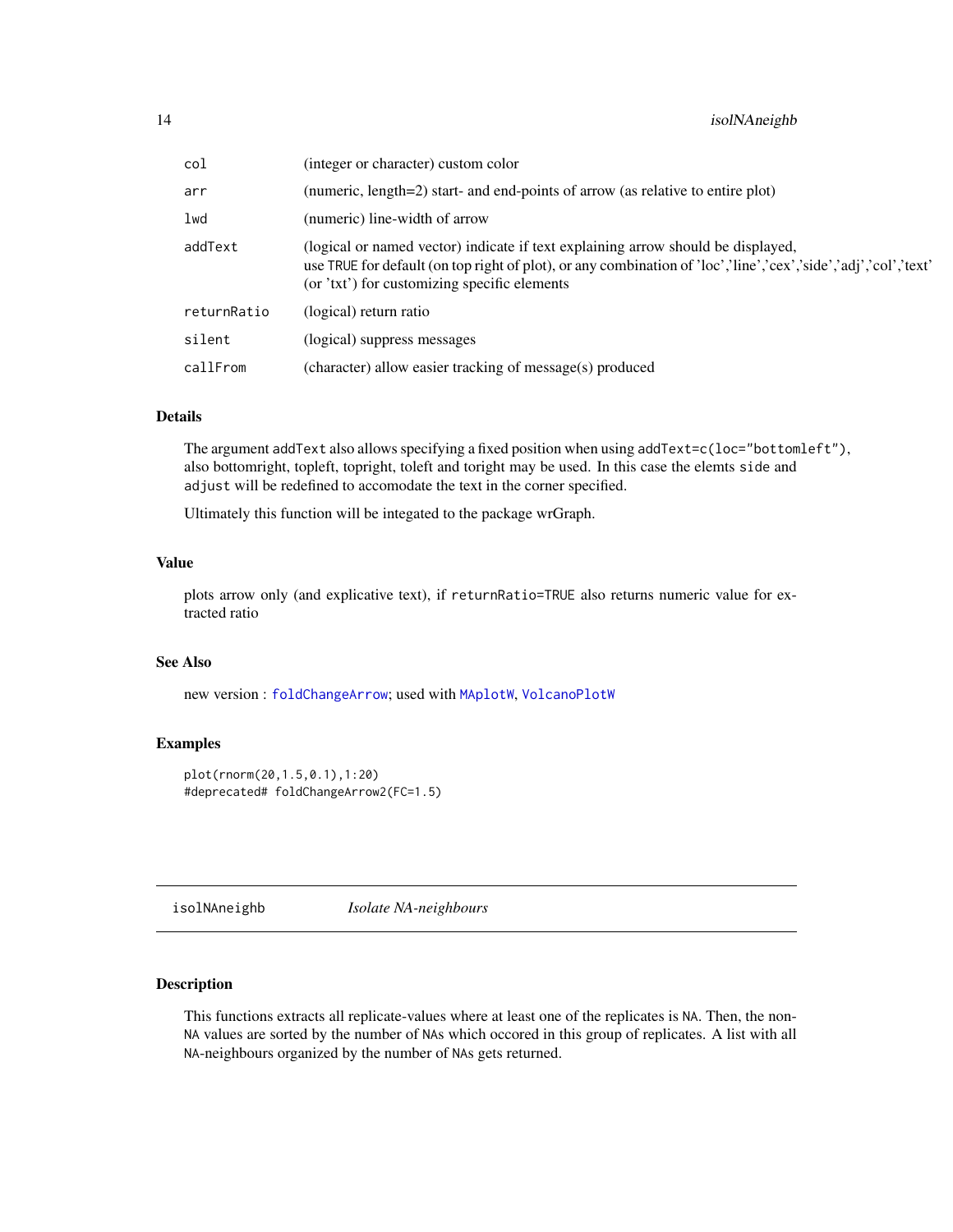#### <span id="page-14-0"></span>isolNAneighb 15

#### Usage

```
isolNAneighb(
 mat,
  gr,
 maxHi = 3,
  iniCheck = TRUE,
  silent = FALSE,
 callFrom = NULL
\lambda
```
#### Arguments

| mat      | (matrix or data.frame) main data (may contain NA)                                                      |
|----------|--------------------------------------------------------------------------------------------------------|
| gr       | (character or factor) grouping of columns of 'mat', replicate association                              |
| maxHi    | (integer) maximum count of NAs to consider separately (higher ones will be<br>counted/pooled as maxHi) |
| iniCheck | (logical) check at beginning if executing this function is useful (presence any<br>NA)                 |
| silent   | (logical) suppress messages                                                                            |
| callFrom | (character) allow easier tracking of messages produced                                                 |

#### Value

This function returns a list with NA-neighbours sorted by number of NAs in replicate group

#### See Also

This function gets used by [matrixNAneighbourImpute](#page-17-1) and [testRobustToNAimputation](#page-44-1); estimation of mode [stableMode](#page-0-0); detection of NAs [na.fail](#page-0-0)

#### Examples

```
mat1 <- c(22.2, 22.5, 22.2, 22.2, 21.5, 22.0, 22.1, 21.7, 21.5, 22, 22.2, 22.7,
  NA, NA, NA, NA, NA, NA, NA, 21.2, NA, NA, NA, NA,
  NA, 22.6, 23.2, 23.2, 22.4, 22.8, 22.8, NA, 23.3, 23.2, NA, 23.7,
  NA, 23.0, 23.1, 23.0, 23.2, 23.2, NA, 23.3, NA, NA, 23.3, 23.8)
mat1 <- matrix(mat1, ncol=12, byrow=TRUE)
gr4 \leftarrow gl(3, 4)isolNAneighb(mat1, gr4)
```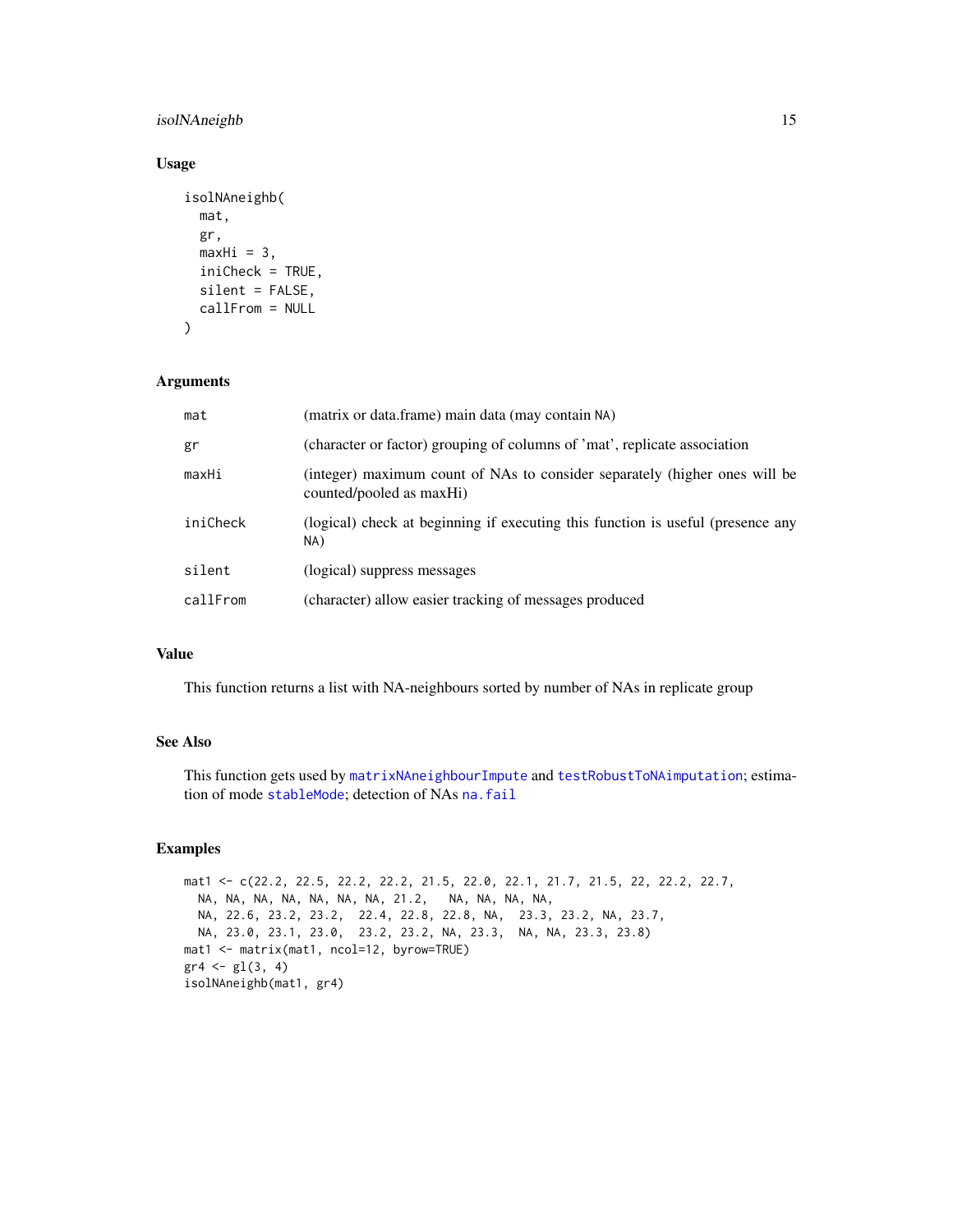<span id="page-15-1"></span><span id="page-15-0"></span>

#### Description

Calculate molecular mass based on atomic composition

#### Usage

```
massDeFormula(
  comp,
  massTy = "mono",
  rmEmpty = FALSE,
  silent = FALSE,
  callFrom = NULL
)
```
### Arguments

| comp     | (character) atomic compostion                          |
|----------|--------------------------------------------------------|
| massTy   | (character) 'mono' or 'average'                        |
| rmEmpty  | (logical) suppress empty entries                       |
| silent   | (logical) suppress messages                            |
| callFrom | (character) allow easier tracking of messages produced |

#### Value

This function returns a numeric vector with mass

#### See Also

[convToNum](#page-0-0)

#### Examples

```
massDeFormula(c("12H12O","HO"," 2H 1 Se, 6C 2N","HSeCN"," ","e"))
```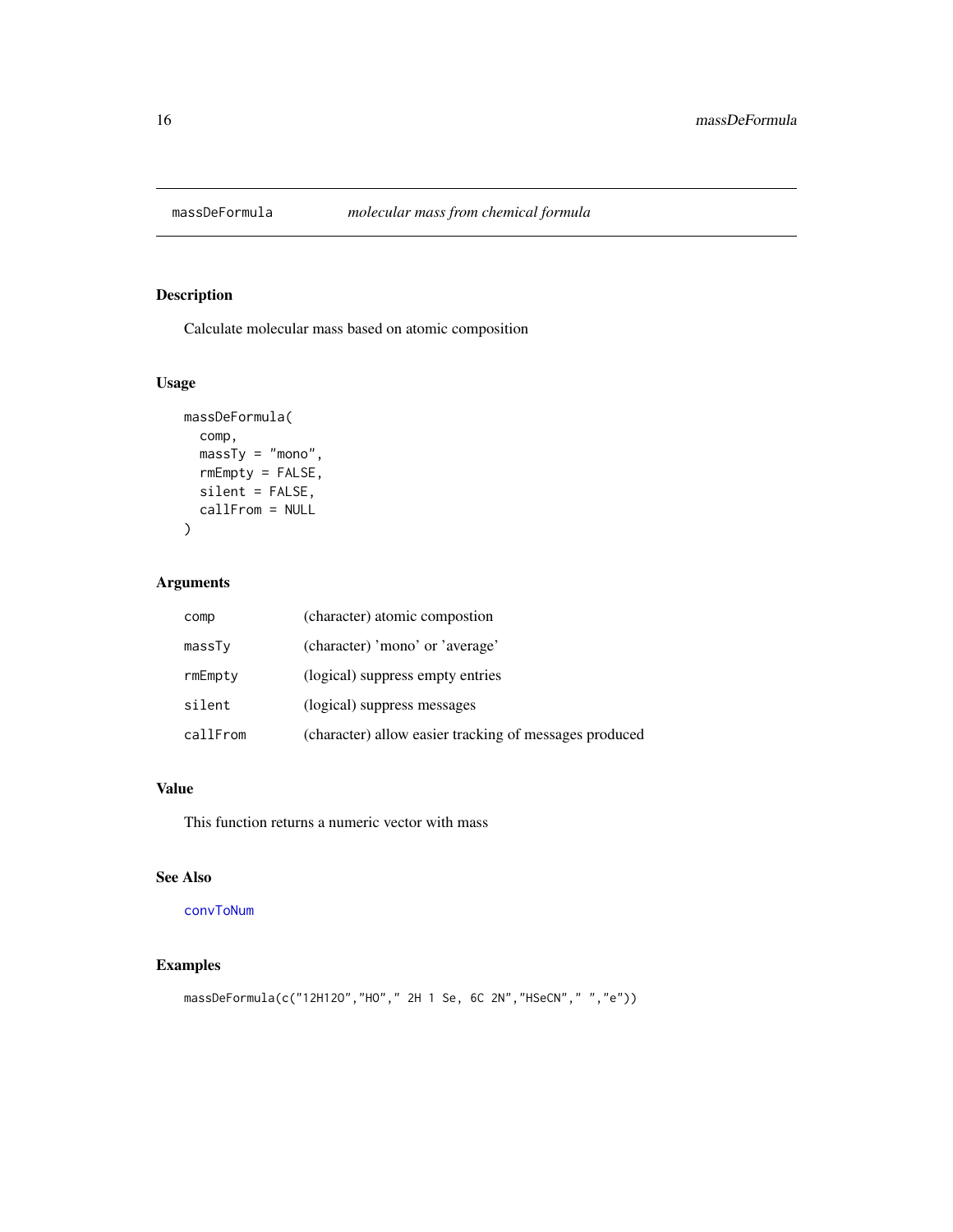<span id="page-16-0"></span>matrixNAinspect *Histogram of content of NAs in matrix*

#### Description

matrixNAinspect makes histograms of the full data and shows sub-population of NA-neighbour values. The aim of this function is to investigate the nature of NA values in matrix (of experimental measures) where replicate measurements are available. If a given element was measured twice, and one of these measurements revealed a NA while the other one gave a (finite) numeric value, the non-NA-value is considered a NA-neighbour. The subpopulation of these NA-neighbour values will then be highlighted in the resulting histogram. In a number of experimental settiongs some actual measurements may not meet an arbitrary defined baseline (as 'zero') or may be too low to be distinguishable from noise that associated measures were initially recorded as NA. In several types of measurments in proteomics and transcriptomics this may happen. So this fucntion allows to collect all NA-neighbour values and compare them to the global distribution of the data to investigate if NA-neighbours are typically very low values. In case of data with multiple replicates NA-neighbour values may be distinguished for the case of 2 NA per group/replicate-set. The resulting plots are typically used to decide if and how NA values may get replaced by imputed random values or wether measues containing NA-values should rather me omitted. Of course, such decisions do have a strong impact on further steps of data-analysis and should be performed with care.

#### Usage

```
matrixNAinspect(
  dat,
  gr,
  retnNA = TRUE,xLab = NULL,tit = NULL,xLim = NULL,silent = FALSE,
  callFrom = NULL
)
```

| (matrix or data.frame) main numeric data                                                                                                                                 |
|--------------------------------------------------------------------------------------------------------------------------------------------------------------------------|
| (charcter or factor) grouping of columns of dat indicating who is a replicate of<br>whom (ie the length of 'gr' must be equivalent to the number of columns in<br>'dat') |
| (logical) report number of NAs in graphic                                                                                                                                |
| (character) custom x-label                                                                                                                                               |
| (character) custom title                                                                                                                                                 |
| (numerical, length=2) custom x-axis limits                                                                                                                               |
| (logical) suppress messages                                                                                                                                              |
| (character) allow easier tracking of messages produced                                                                                                                   |
|                                                                                                                                                                          |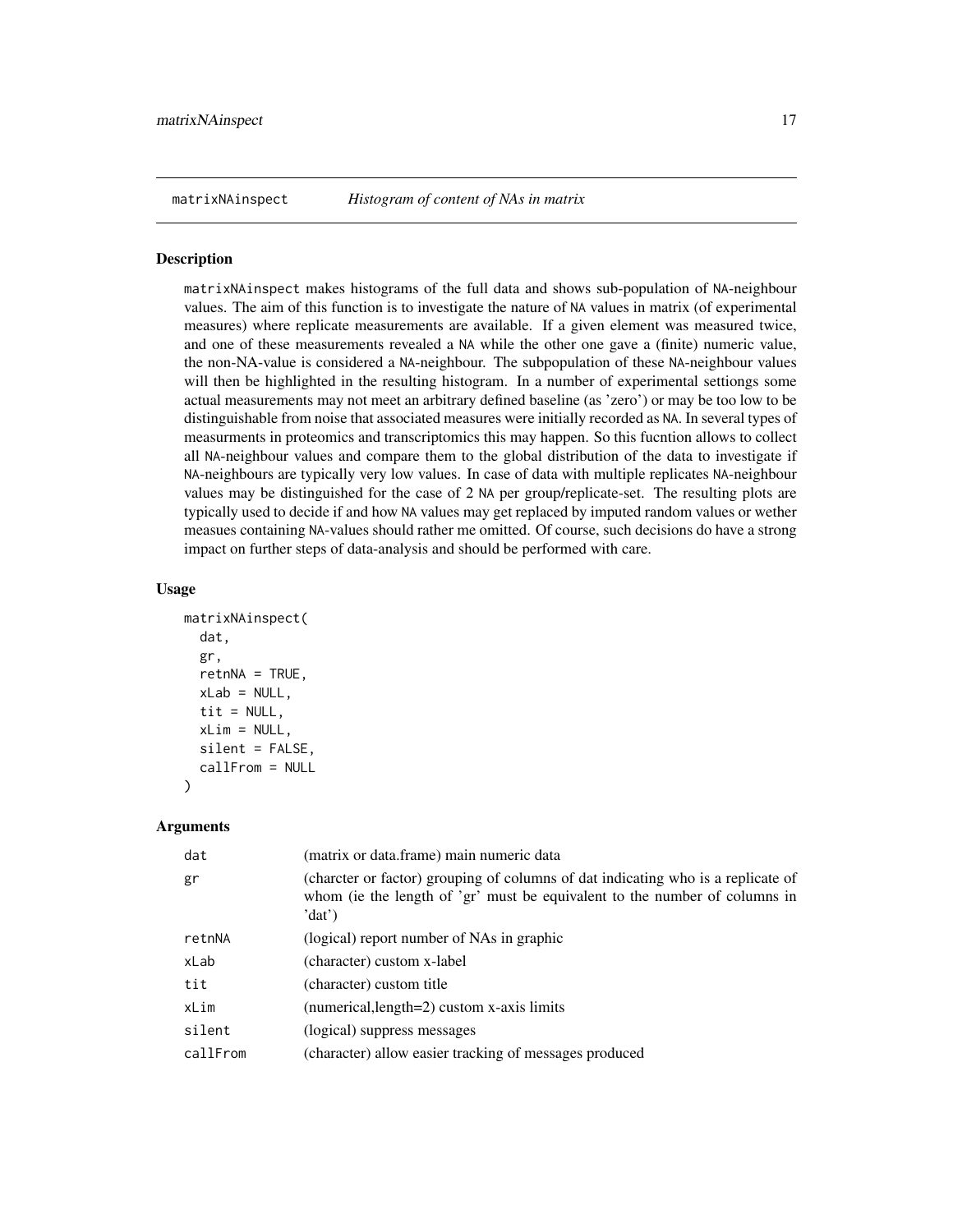#### <span id="page-17-0"></span>Value

This function produces graphics only

#### See Also

[hist](#page-0-0), [na.fail](#page-0-0), [naOmit](#page-0-0)

#### Examples

```
set.seed(2013)
datT6 <- matrix(round(rnorm(300)+3,1),ncol=6,dimnames=list(paste("li",1:50,sep=""),letters[19:24]))
datT6 <- datT6 +matrix(rep(1:nrow(datT6),ncol(datT6)),ncol=ncol(datT6))
datT6[6:7,c(1,3,6)] <- NA
datT6[which(datT6 < 11 & datT6 > 10.5)] <- NA
datT6[which(datT6 < 6 & datT6 > 5)] <- NA
datT6[which(datT6 < 4.6 & datT6 > 4)] <- NA
matrixNAinspect(datT6,gr=gl(2,3))
```
<span id="page-17-1"></span>matrixNAneighbourImpute

*Imputation of NA-values based on non-NA replicates*

#### **Description**

It is assumed that NA-values appear in data when quantitation values are very low (as this appears eg in quantitative shotgun proteomics). Here, the concept of (technical) replicates is used to investigate what kind of values appear in the other replicates next to NA-values for the same line/protein. Groups of replicate samples are defined via argument gr which descibes the columns of dat). Then, they are inspected for each line to gather NA-neighbour values (ie those values where NAs and regular measures are observed the same time). Eg, let's consider a line contains a set of 4 replicates for a given group. Now, if 2 of them are NA-values, the remaining 2 non-NA-values will be considered as NA-neighbours. Ultimately, the aim is to replaces all NA-values based on values from a normal distribution ressembling theire respective NA-neighbours.

#### Usage

```
matrixNAneighbourImpute(
  dat,
  gr,
  imputMethod = "mode2",
  return <math>A = TRUE</math>,avSdH = c(0.1, 0.5),
  NAneigLst = NULL,
  plotHist = c("hist", "mode"),
  xLab = NULL,xLim = NULL,yLab = NULL,
```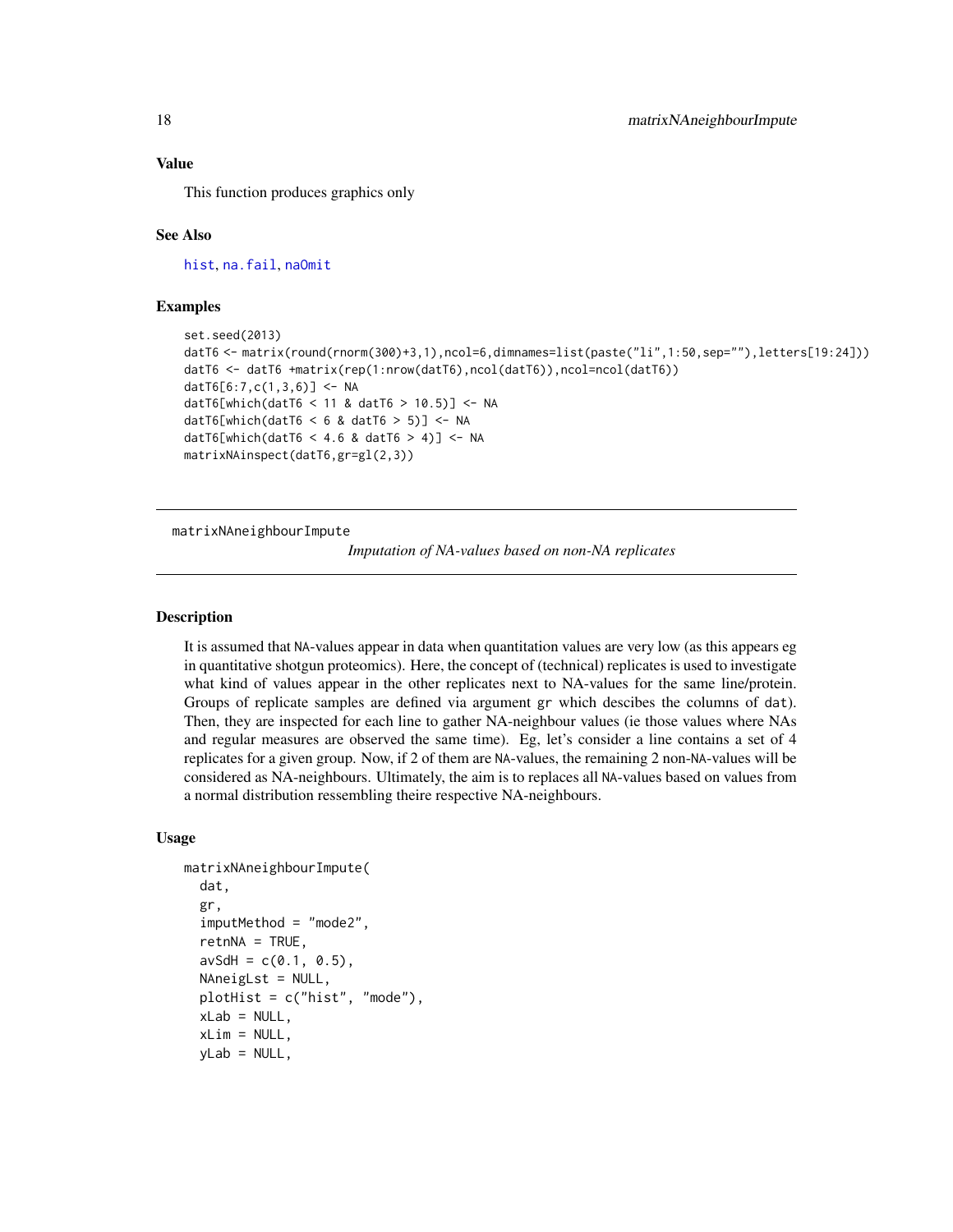```
yLim = NULL,
  tit = NULL,
  figImputDetail = TRUE,seedNo = NULL,
  silent = FALSE,
  callFrom = NULL,
  debug = FALSE
\mathcal{E}
```
#### Arguments

| dat            | (matrix or data.frame) main data (may contain NA)                                                                                                                                                                             |
|----------------|-------------------------------------------------------------------------------------------------------------------------------------------------------------------------------------------------------------------------------|
| gr             | (character or factor) grouping of columns of 'dat', replicate association                                                                                                                                                     |
| imputMethod    | (character) choose the imputation method (may be 'mode2'(default), 'mode1',<br>'datQuant', 'modeAdopt' or 'informed')                                                                                                         |
| retnNA         | (logical) decide (if =TRUE) only NA-substuted data should be returned, or if list<br>with \$data, \$nNA, \$NAneighbour and \$randParam should be returned                                                                     |
| avSdH          | (numerical, length=2) population characteristics 'high' (mean and sd) for >1 NA-<br>neighbours (per line)                                                                                                                     |
| NAneigLst      | (list) option for repeated rounds of imputations: list of NA-neighbour values can<br>be furnished for slightly faster processing                                                                                              |
| plotHist       | (character or logical) decide if supplemental figure with histogram shoud be<br>drawn, the details 'Hist', 'quant' (display quantile of originak data), 'mode' (dis-<br>play mode of original data) can be chosen explicitely |
| xLab           | (character) label on x-axis on plot                                                                                                                                                                                           |
| xLim           | (numeric, length=2) custom x-axis limits                                                                                                                                                                                      |
| yLab           | (character) label on y-axis on plot                                                                                                                                                                                           |
| yLim           | (numeric, length=2) custom y-axis limits                                                                                                                                                                                      |
| tit            | (character) title on plot                                                                                                                                                                                                     |
| figImputDetail | (logical) display details about data (number of NAs) and imputation in graph<br>(min number of NA-neighbours per protein and group, quantile to model, mean<br>and sd of imputed)                                             |
| seedNo         | (integer) seed-value for normal random values                                                                                                                                                                                 |
| silent         | (logical) suppress messages                                                                                                                                                                                                   |
| callFrom       | (character) allow easier tracking of messages produced                                                                                                                                                                        |
| debug          | (logical) supplemental messages for debugging                                                                                                                                                                                 |

#### Details

By default a histogram gets plotted showing the initial, imputed and final distribution to check the global hypothesis that NA-values arose from very low measurements and to appreciate the impact of the imputed values to the overall final distribution.

There are a number of experimental settings where low measurements may be reported as NA. Sometimes an arbitrary defined baseline (as 'zero') may provoke those values found below being unfortunately reported as NA or as 0 (in case of MaxQuant). In quantitative proteomics (DDA-mode) the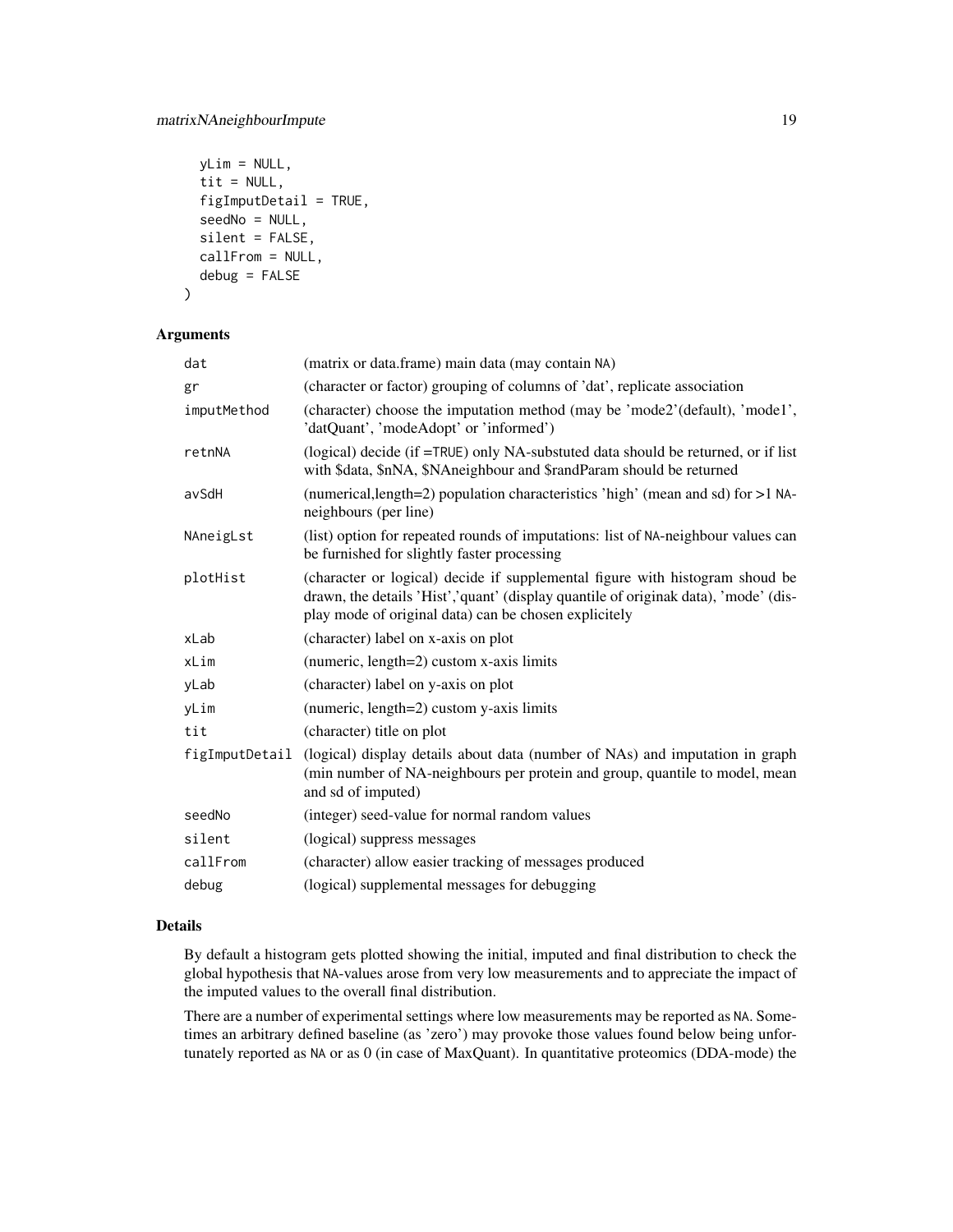<span id="page-19-0"></span>presence of numerous high-abundance peptides will lead to the fact that a number of less intense MS-peaks don't get identified properly and will then be reported as NA in the respective samples, while the same peptides may by correctly identified and quantified in other (replicate) samples. So, if a given protein/peptide gets properly quantified in some replicate samples but reported as NA in other replicate samples one may thus speculate that similar values like in the successful quantifications may have occored. Thus, imputation of NA-values may be done on the basis of NA-neighbours.

When extracting NA-neighbours, a slightly more focussed approach gets checked, too, the 2-NAneighbours : In case a set of replicates for a given protein contains at least 2 non-NA-values (instead of just one) it will be considered as a (min) 2-NA-neighbour as well as regular NA-neighbour. If >300 of these (min) 2-NA-neighbours get found, they will be used instead of the regular NAneighbours. For creating a collection of normal random values one may use directly the mode of the NA-neighbours (or 2-NA-neighbours, if >300 such values available). To do so, the first value of argument avSdH must be set to NA. Otherwise, the first value avSdH will be used as quantile of all data to define the mean for the imputed data (ie as quantile(dat,avSdH[1],na.rm=TRUE)). The sd for generating normal random values will be taken from the sd of all NA-neighbours (or 2-NAneighbours) multiplied by the second value in argument avSdH (or avSdH, if >300 2-NA-neighbours), since the sd of the NA-neighbours is usually quite high. In extremely rare cases it may happen that no NA-neighbours are found (ie if NAs occur, all replicates are NA). Then, this function replaces NA-values based on the normal random values obtained as dscribed above.

#### Value

This function returns a list with \$data .. matrix of data where NA are replaced by imputed values, \$nNA .. number of NA by group, \$randParam .. parameters used for making random data

#### See Also

this function gets used by [testRobustToNAimputation](#page-44-1); estimation of mode [stableMode](#page-0-0); detection of NAs [na.fail](#page-0-0)

#### Examples

```
set.seed(2013)
datT6 <- matrix(round(rnorm(300)+3,1), ncol=6, dimnames=list(paste("li",1:50,sep=""),
 letters[19:24]))
datT6 <- datT6 +matrix(rep(1:nrow(datT6), ncol(datT6)), ncol=ncol(datT6))
datT6[6:7, c(1,3,6)] <- NA
datT6[which(datT6 < 11 & datT6 > 10.5)] <- NA
datT6[which(datT6 < 6 & datT6 > 5)] <- NA
datT6[which(datT6 < 4.6 & datT6 > 4)] <- NA
datT6b <- matrixNAneighbourImpute(datT6, gr=gl(2,3))
head(datT6b$data)
```
<span id="page-19-1"></span>plotROC *Plot ROC curves*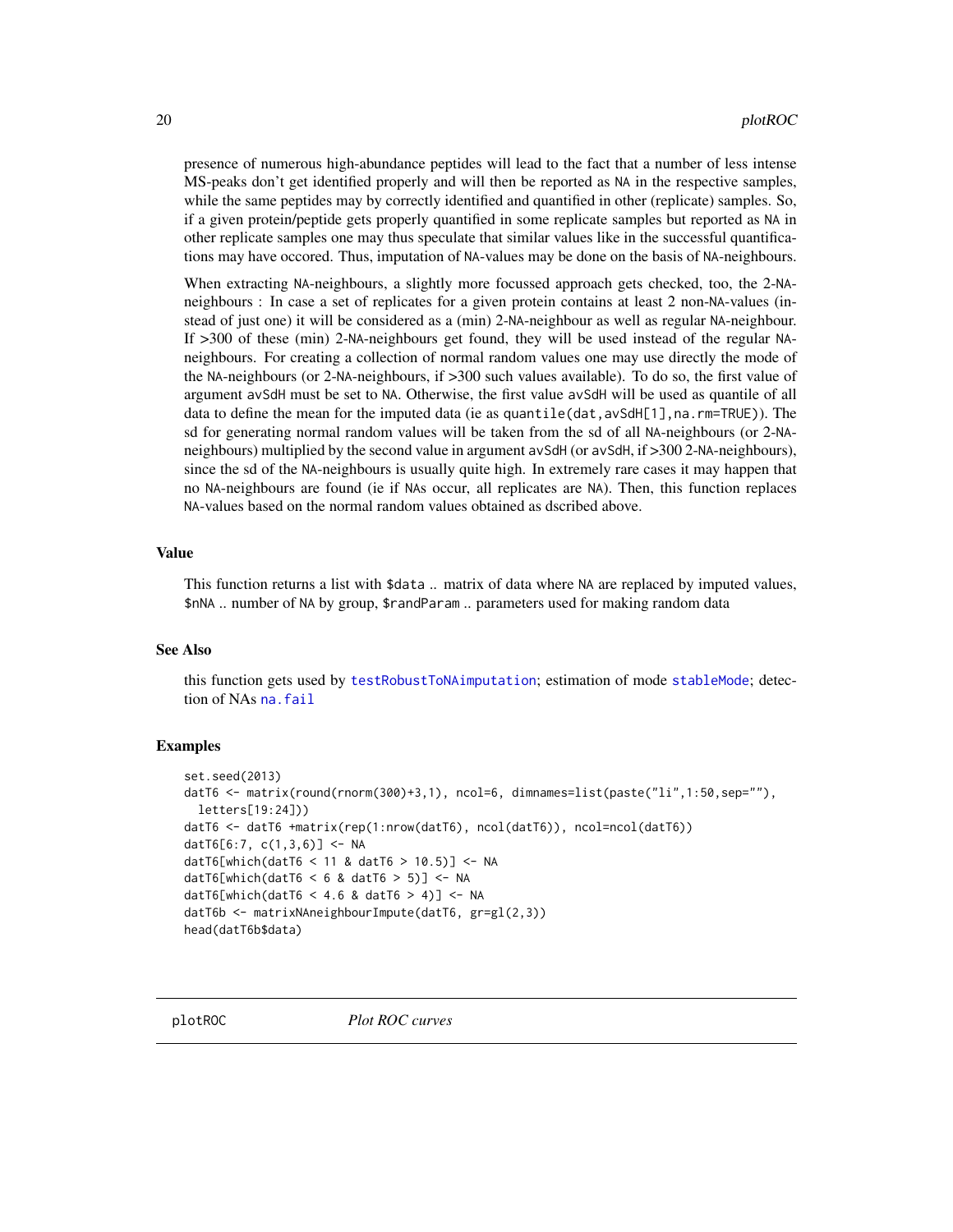#### <span id="page-20-0"></span> $p$ lotROC 21

#### Description

plotROC plots ROC curves based on results from [summarizeForROC](#page-41-1). This function plots only, it does not return any data. It allows printing simultaneously multiple ROC curves from different studies, it is also compatible with data from 3 species mix as in proteomics benchmark. Input can be prepared using [moderTest2grp](#page-0-0) followed by [summarizeForROC](#page-41-1).

#### Usage

```
plotROC(
  dat,
  ...,
 useColumn = 2:3,methNames = NULL,
  col = NULL,pch = 1,
 bg = NULL,tit = NULL,xlim = NULL,
 ylim = NULL,
 point05 = 0.05,
  pointSi = 0.85,
  nByMeth = NULL,
  speciesOrder = NULL,
  txtLoc = NULL,
  legCex = 0.72,
  \text{las} = 1,
  addSup1T = TRUE,silent = FALSE,
  callFrom = NULL
)
```

| dat       | (matrix) from testing (eg summarizeForROC)                                                                               |
|-----------|--------------------------------------------------------------------------------------------------------------------------|
| $\cdots$  | optional additional data-sets to include as seprate ROC-curves to same plot<br>(must be of same type of format as 'dat') |
| useColumn | (integer or character, length=2) columns from dat to be used for pecificity and<br>sensitivity                           |
| methNames | (character) names of methods (data-sets) to be displayed                                                                 |
| col       | (character) custom colors for lines and text (choose one color for each different<br>data-set)                           |
| pch       | (integer) type of symbol to be used (see also par)                                                                       |
| bg        | (character) background color in plot (see also par)                                                                      |
| tit       | (character) custom title                                                                                                 |
| xlim      | (numeric, length=2) custom x-axis limits                                                                                 |
| vlim      | (numeric, length=2) custom y-axis limits                                                                                 |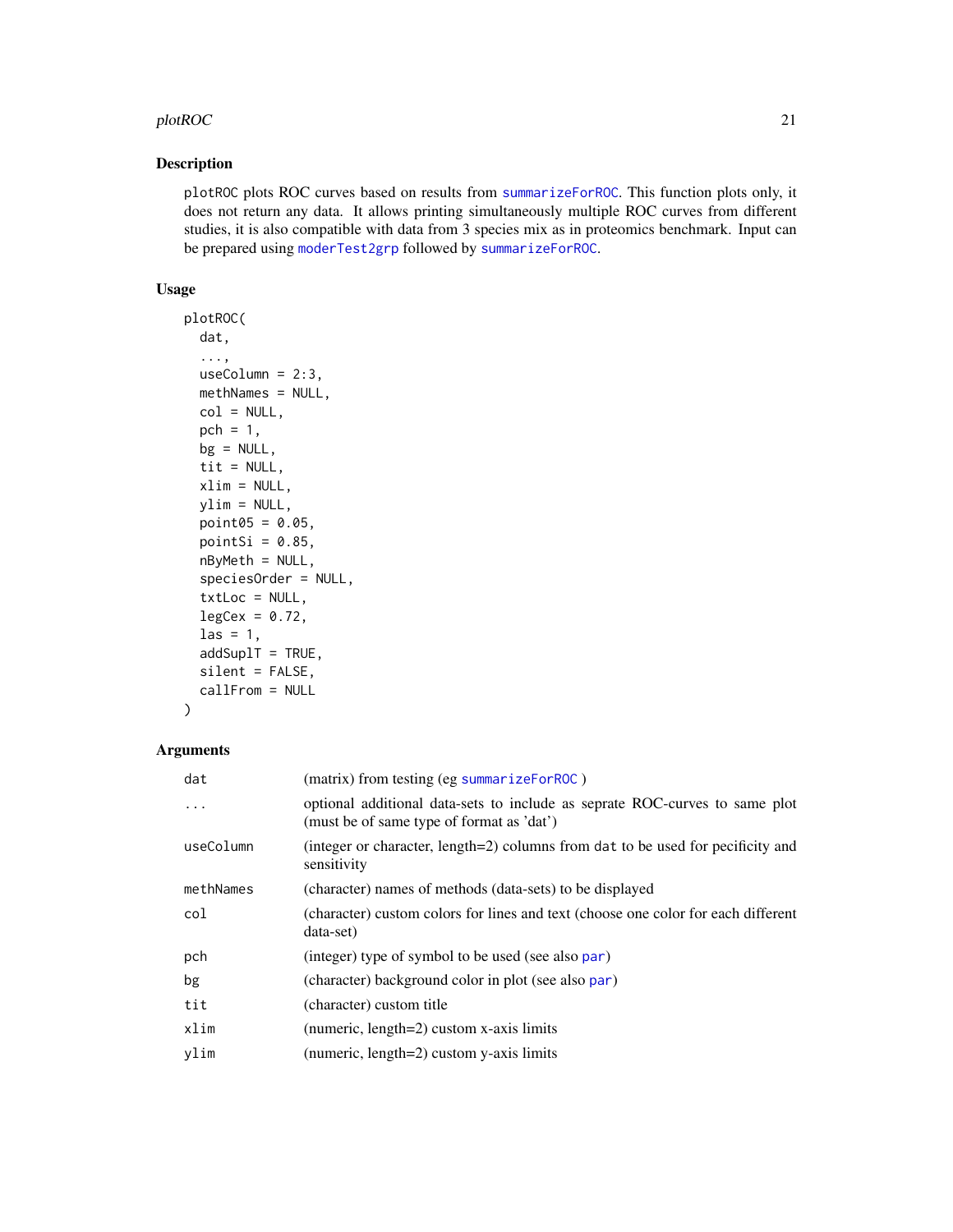<span id="page-21-0"></span>

| point05      | (numeric) specific point to highlight in plot (typically at alpha=0.05)                                                   |
|--------------|---------------------------------------------------------------------------------------------------------------------------|
| pointSi      | (numeric) size of points (as expansion factor cex)                                                                        |
| nByMeth      | (integer) value of n to display                                                                                           |
| speciesOrder | (integer) custom order of species in legend                                                                               |
| txtLoc       | (numeric, length=3) location for text $(x, y)$ and proportional factor for line-offset,<br>default is $c(0.4, 0.3, 0.04)$ |
| legCex       | (numeric) cex expansion factor for legend (see also par)                                                                  |
| las          | (numeric) factor for text-orientation (see also par)                                                                      |
| addSuplT     | (logical) add text with information about precision, accuracy and FDR                                                     |
| silent       | (logical) suppress messages                                                                                               |
| callFrom     | (character) allows easier tracking of messages produced                                                                   |

#### Value

This function returns only a plot with ROC curves

#### See Also

[summarizeForROC](#page-41-1), [moderTest2grp](#page-0-0)

#### Examples

```
roc0 <- cbind(alph=c(2e-6,4e-5,4e-4,2.7e-3,1.6e-2,4.2e-2,8.3e-2,1.7e-1,2.7e-1,4.1e-1,5.3e-1,
6.8e-1,8.3e-1,9.7e-1), spec=c(1,1,1,1,0.957,0.915,0.915,0.809,0.702,0.489,0.362,0.234,
 0.128,0.0426), sens=c(0,0,0.145,0.942,2.54,2.68,3.33,3.99,4.71,5.87,6.67,8.04,8.77,
 9.93)/10, n.pos.a=c(0,0,0,0,2,4,4,9,14,24,36,41) )
plotROC(roc0)
```
razorNoFilter *Filter based on either number of total peptides and specific peptides or number of razor petides*

#### Description

razorNoFilter filters based on either a) number of total peptides and specific peptides or b) numer of razor petides. This function was designed for filtering using a mimimum number of (PSM-) count values following the common practice to consider results with 2 or more peptide counts as reliable. The function be (re-)run independently on each of various questions (comparisons). Note: Non-integer data will be truncated to integer (equivalent to floor).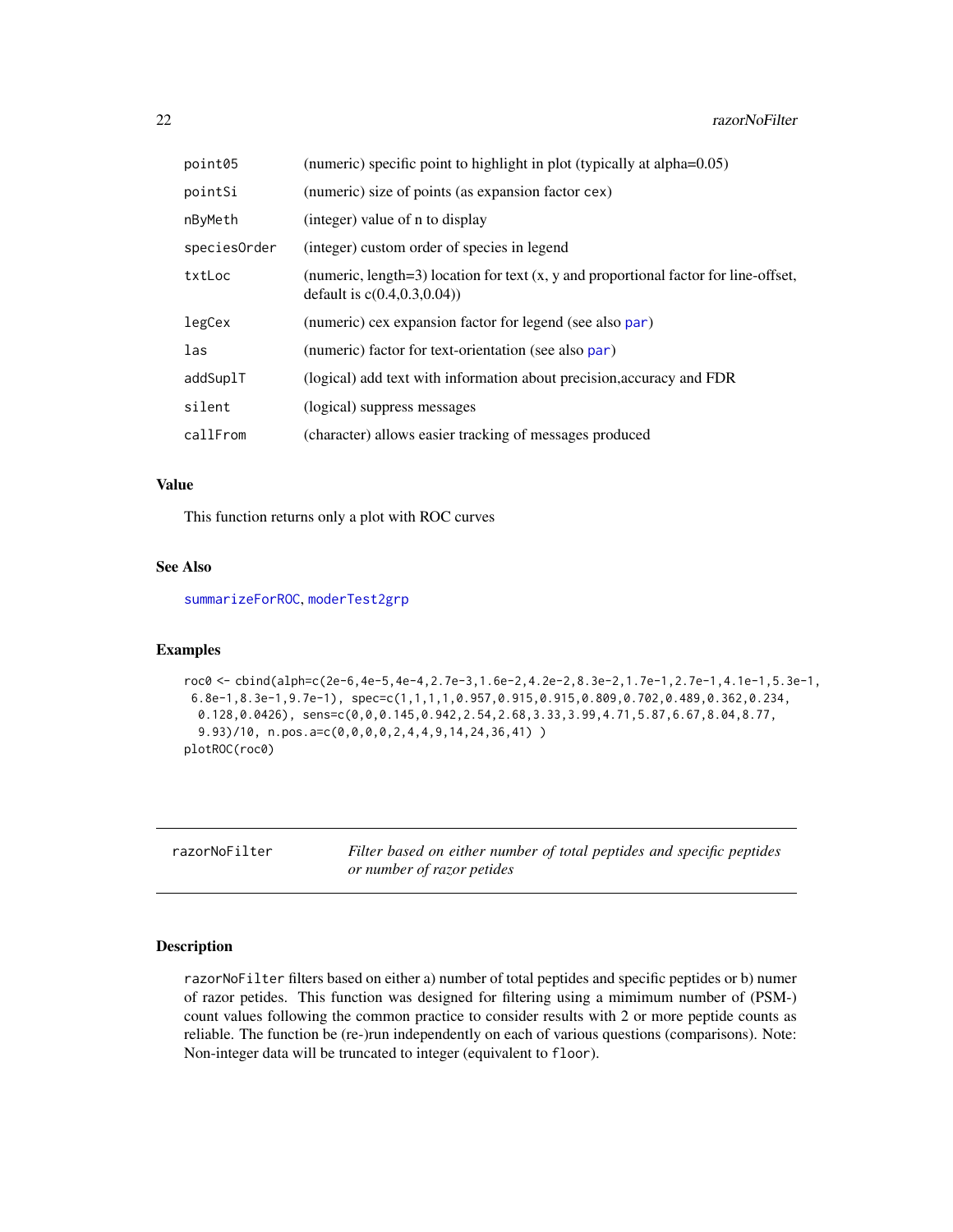#### <span id="page-22-0"></span>razorNoFilter 23

#### Usage

```
razorNoFilter(
  annot,
  speNa = NULL,
  totNa = NULL,minRazNa = NULL,
 minSpeNo = 1,
 minTotNo = 2,
 silent = FALSE,
 callFrom = NULL
)
```
#### Arguments

| annot    | (matrix or data.frame) main data (may contain NAs) with (PSM-) count values<br>for each protein               |
|----------|---------------------------------------------------------------------------------------------------------------|
| speNa    | (integer or character) indicate which column of 'annot' has number of specific<br>peptides                    |
| totNa    | (integer or character) indicate which column of 'annot' has number of total pep-<br>tides                     |
| minRazNa | (integer or character) name of column with number of razor peptides, alternative<br>to 'minSpeNo'& 'minTotNo' |
| minSpeNo | (integer) minimum number of pecific peptides                                                                  |
| minTotNo | (integer) minimum total ie max razor number of peptides                                                       |
| silent   | (logical) suppress messages                                                                                   |
| callFrom | (character) allows easier tracking of messages produced                                                       |

#### Value

This function returns a vector of logical values if corresponding line passes filter criteria

#### See Also

[presenceFilt](#page-0-0)

#### Examples

```
set.seed(2019); datT <- matrix(sample.int(20,60,replace=TRUE), ncol=6,
  dimnames=list(letters[1:10], LETTERS[1:6])) -3
datT[,2] <- datT[,2] +2
datT[which(datT <0)] <- 0
razorNoFilter(datT, speNa="A", totNa="B")
```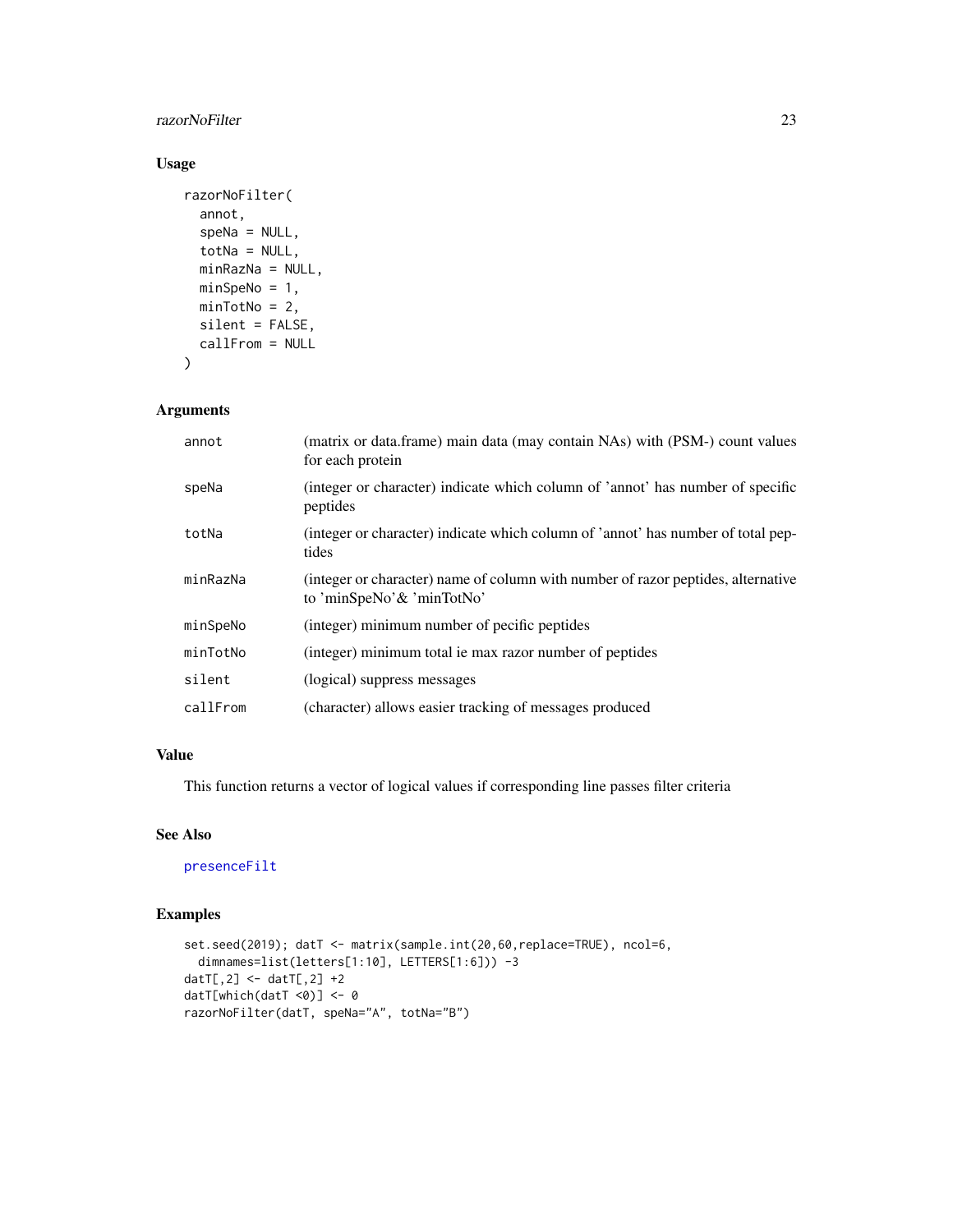<span id="page-23-1"></span><span id="page-23-0"></span>readFasta2 *Read file of protein sequences in fasta format Read fasta formatted file (from* R*hrefhttps://www.uniprot.orgUniProt) to extract (protein) sequences and name. If* tableOut=TRUE *output may be organized as matrix for separating meta-annotation (eg uniqueIdentifier, entry-Name, proteinName, GN) in separate columns.*

#### Description

Read file of protein sequences in fasta format

Read fasta formatted file (from [UniProt\)](https://www.uniprot.org) to extract (protein) sequences and name. If tableOut=TRUE output may be organized as matrix for separating meta-annotation (eg uniqueIdentifier, entryName, proteinName, GN) in separate columns.

#### Usage

```
readFasta2(
  filename,
  delim = "|",
  databaseSign = c("sp", "tr", "generic", "gi"),
  removeEntries = NULL,
  tableOut = FALSE,UniprSep = c("OS=", "OX=", "GN=", "PE=", "SV="),
  cleanCols = TRUE,
  silent = FALSE,
  callFrom = NULL,
  debug = FALSE
)
```

| filename      | (character) names fasta-file to be read                                                                                                                                                                                                             |
|---------------|-----------------------------------------------------------------------------------------------------------------------------------------------------------------------------------------------------------------------------------------------------|
| delim         | (character) delimeter at header-line                                                                                                                                                                                                                |
| databaseSign  | (character) characters at beginning right after the '>' (typically specifying the<br>data-base-origin), they will be excluded from the sequance-header                                                                                              |
| removeEntries | (character) if 'empty' allows removing entries without any sequence entries; set<br>to 'duplicated' to remove duplicate entries (same sequence and same header)                                                                                     |
| tableOut      | (logical) toggle to return named character-vector or matrix with enhaced parsing<br>of fasta-header. The resulting matrix will contain the comumns 'database','uniqueIdentifier','entryName',<br>and further columns depending on argument UniprSep |
| UniprSep      | (character) separators for further separating entry-fields if tableOut=TRUE, see<br>also UniProt-FASTA-headers                                                                                                                                      |
| cleanCols     | (logical) remove columns with all entries NA, if table0ut=TRUE                                                                                                                                                                                      |
| silent        | (logical) suppress messages                                                                                                                                                                                                                         |
| callFrom      | (character) allows easier tracking of messages produced                                                                                                                                                                                             |
| debug         | (logical) supplemental messages for debugging                                                                                                                                                                                                       |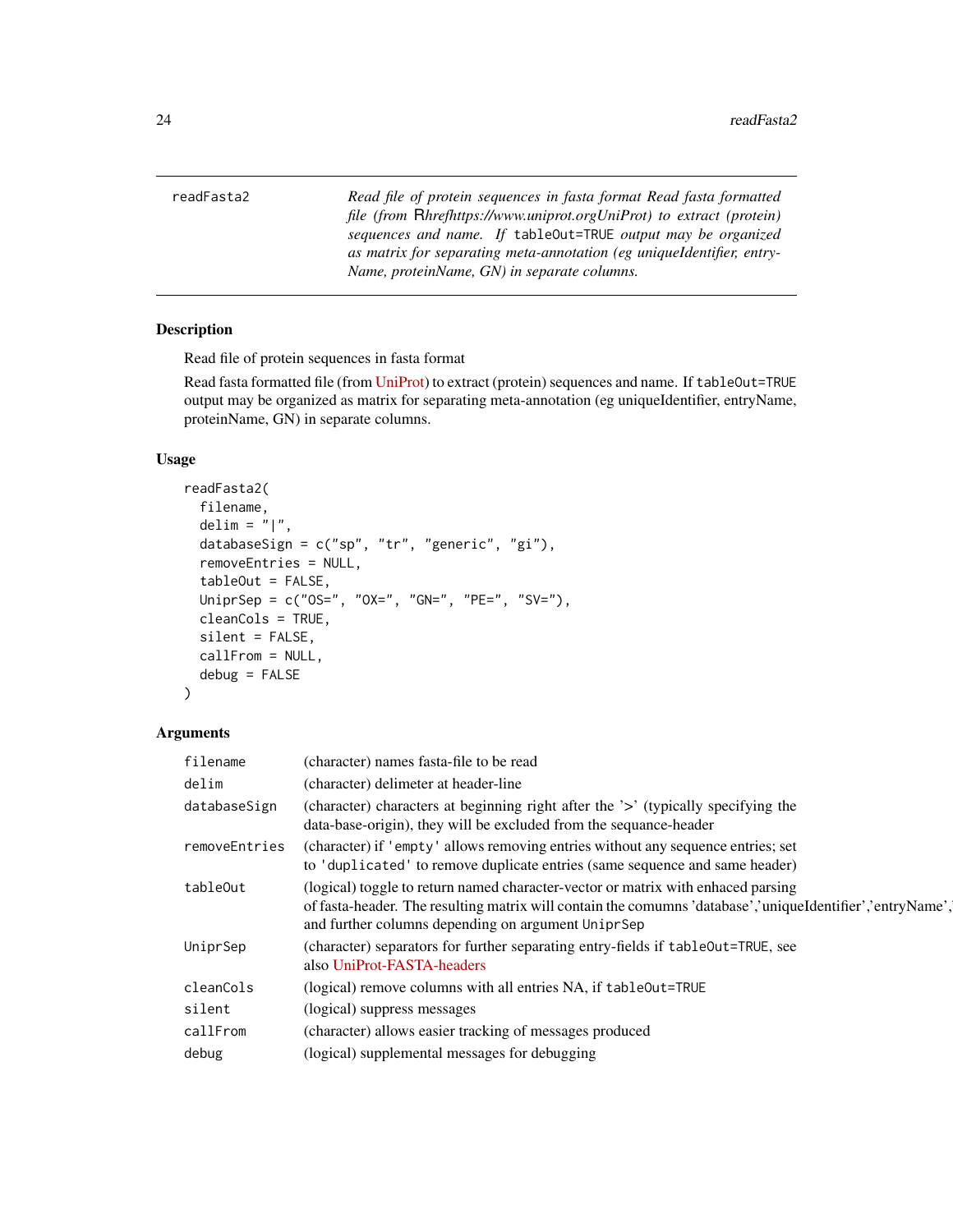#### <span id="page-24-0"></span>Value

This function returns (depending on parameter tableOut) a) a simple character vector (of sequence) with Uniprot ID as name or b) a matrix with columns: 'database','uniqueIdentifier','entryName','proteinName','sequence' and further columns depending on argument UniprSep

#### See Also

[writeFasta2](#page-49-1) for writing as fasta, or for reading [scan](#page-0-0) or read.fasta from the package [seqinr](https://CRAN.R-project.org/package=seqinr)

#### Examples

```
# tiny example with common contaminants
path1 <- system.file('extdata',package='wrProteo')
fiNa <- "conta1.fasta"
fasta1 <- readFasta2(file.path(path1,fiNa))
## now let's read and further separate annotation-fields
fasta2 <- readFasta2(file.path(path1,fiNa),tableOut=TRUE)
str(fasta1)
```
readMassChroQFile *Read tabulated files imported from MassChroQ*

#### Description

Quantification results using MassChroQ should be initially treated using the R-package Mass-ChroqR (both distributed by the PAPPSO at http://pappso.inrae.fr/) for initial normalization on peptide-level and combination of peptide values into protein abundances.

#### Usage

```
readMassChroQFile(
  fileName,
  path = NULL,
  normalizeMeth = "median",
  sampleNames = NULL,
  refLi = NULL,separateAnnot = TRUE,
  tit = "MassChroQ",
  graphTit = NULL,wex = NULL,
  specPref = c(conta = "CON_|LYSC_CHICK", mainSpecies = "OS=Homo sapiens"),
  plotGraph = TRUE,
  silent = FALSE,
  callFrom = NULL
)
```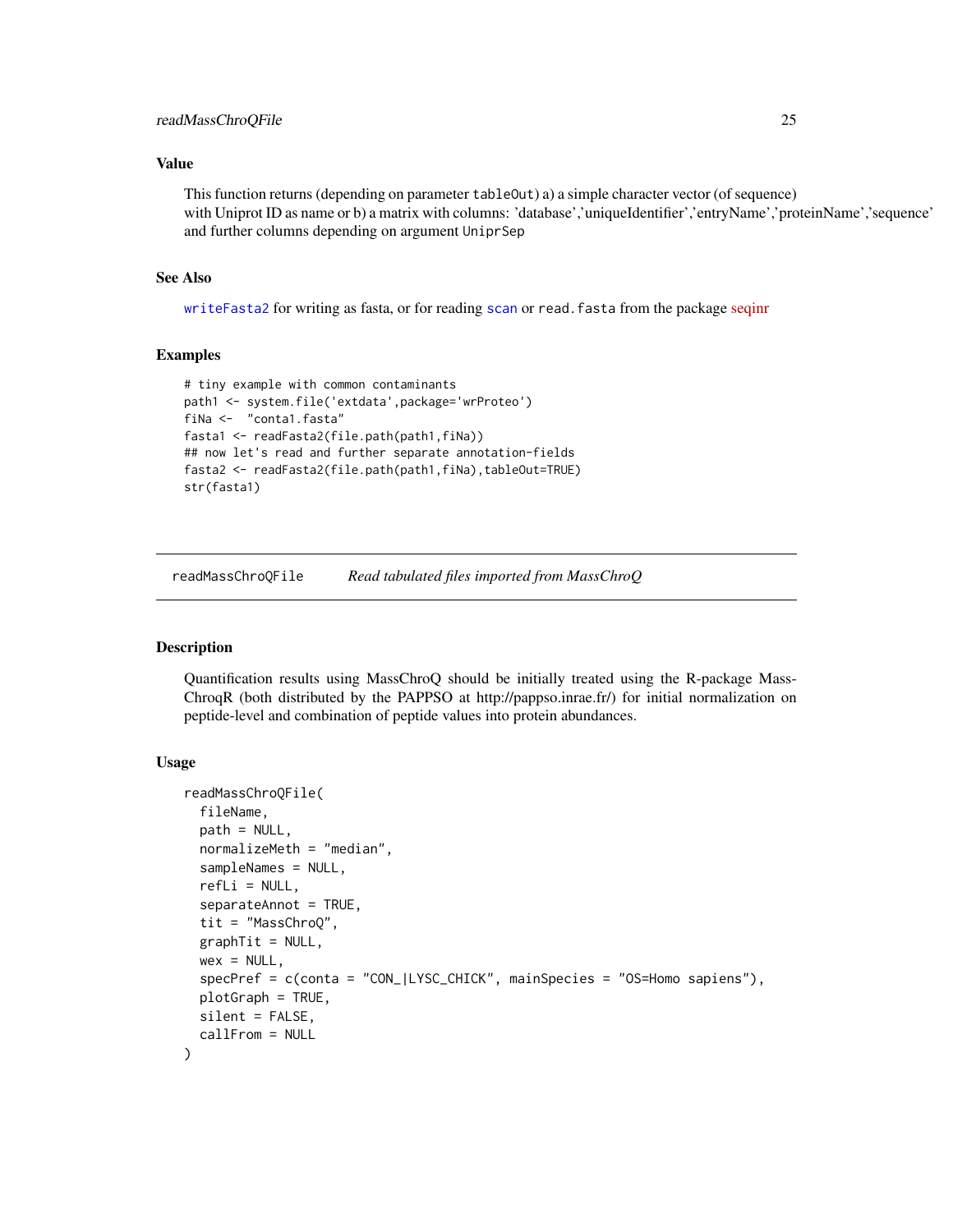#### <span id="page-25-0"></span>**Arguments**

| fileName      | (character) name of file to be read (default 'proteinGroups.txt' as typically gen-<br>erated by MaxQuant in txt folder)                                                                                                                                                                                                                                                                                                            |
|---------------|------------------------------------------------------------------------------------------------------------------------------------------------------------------------------------------------------------------------------------------------------------------------------------------------------------------------------------------------------------------------------------------------------------------------------------|
| path          | (character) path of file to be read                                                                                                                                                                                                                                                                                                                                                                                                |
| normalizeMeth | (character) normalization method (will be sent to normalizeThis)                                                                                                                                                                                                                                                                                                                                                                   |
| sampleNames   | (character) new column-names for quantification data (ProteomeDiscoverer does<br>not automatically use file-names from spectra)                                                                                                                                                                                                                                                                                                    |
| refLi         | (character or integer) custom specify which line of data is main species, if char-<br>acter (eg 'mainSpe'), the column 'SpecType' in \$annot will be searched for<br>exact match of the (single) term given                                                                                                                                                                                                                        |
| separateAnnot | (logical) if TRUE output will be organized as list with \$annot, \$abund for ini-<br>tial/raw abundance values and \$quant with final normalized quantitations                                                                                                                                                                                                                                                                     |
| tit           | (character) custom title to plot                                                                                                                                                                                                                                                                                                                                                                                                   |
| graphTit      | (character) depreciated custom title to plot, please use 'tit'                                                                                                                                                                                                                                                                                                                                                                     |
| wex           | (integer) relative expansion factor of the violin-plot (will be passed to vioplot W)                                                                                                                                                                                                                                                                                                                                               |
| specPref      | (character or list) define characteristic text for recognizing (main) groups of<br>species (1st for comtaminants - will be marked as 'conta', 2nd for main species-<br>marked as 'mainSpe', and optional following ones for supplemental tags/species<br>- maked as 'species2','species3',); if list and list-element has multiple val-<br>ues they will be used for exact matching of accessions (ie 2nd of argument<br>annotCol) |
| plotGraph     | (logical) optional plot of type vioplot of initial and normalized data (using normalizeMeth);<br>if integer, it will be passed to layout when plotting                                                                                                                                                                                                                                                                             |
| silent        | (logical) suppress messages                                                                                                                                                                                                                                                                                                                                                                                                        |
| callFrom      | (character) allow easier tracking of messages produced                                                                                                                                                                                                                                                                                                                                                                             |
|               |                                                                                                                                                                                                                                                                                                                                                                                                                                    |

#### Details

The final output of this fucntion is a list containing 3 elements: \$annot, \$raw, \$quant and \$notes, or returns data.frame with entire content of file if separateAnnot=FALSE. Other list-elements remain empty to keep format compatible to other import functions.

This function has been developed using MassChroQ version 2.2 and R-package MassChroqR version 0.4.0. Both are distributed by the PAPPSO (http://pappso.inrae.fr/). When saving quantifications as RData, the ABUNDANCE\_TABLE produced by mcq.get.compar(XICAB) should be used.

After import data get (re-)normalized according to normalizeMeth and refLi, and boxplots or vioplots drawn.

#### Value

This function returns list with \$raw (initial/raw abundance values), \$quant with final normalized quantitations, \$annot, \$counts an array with number of peptides, \$quantNotes and \$notes; or if separateAnnot=FALSE the function returns a data.frame with annotation and quantitation only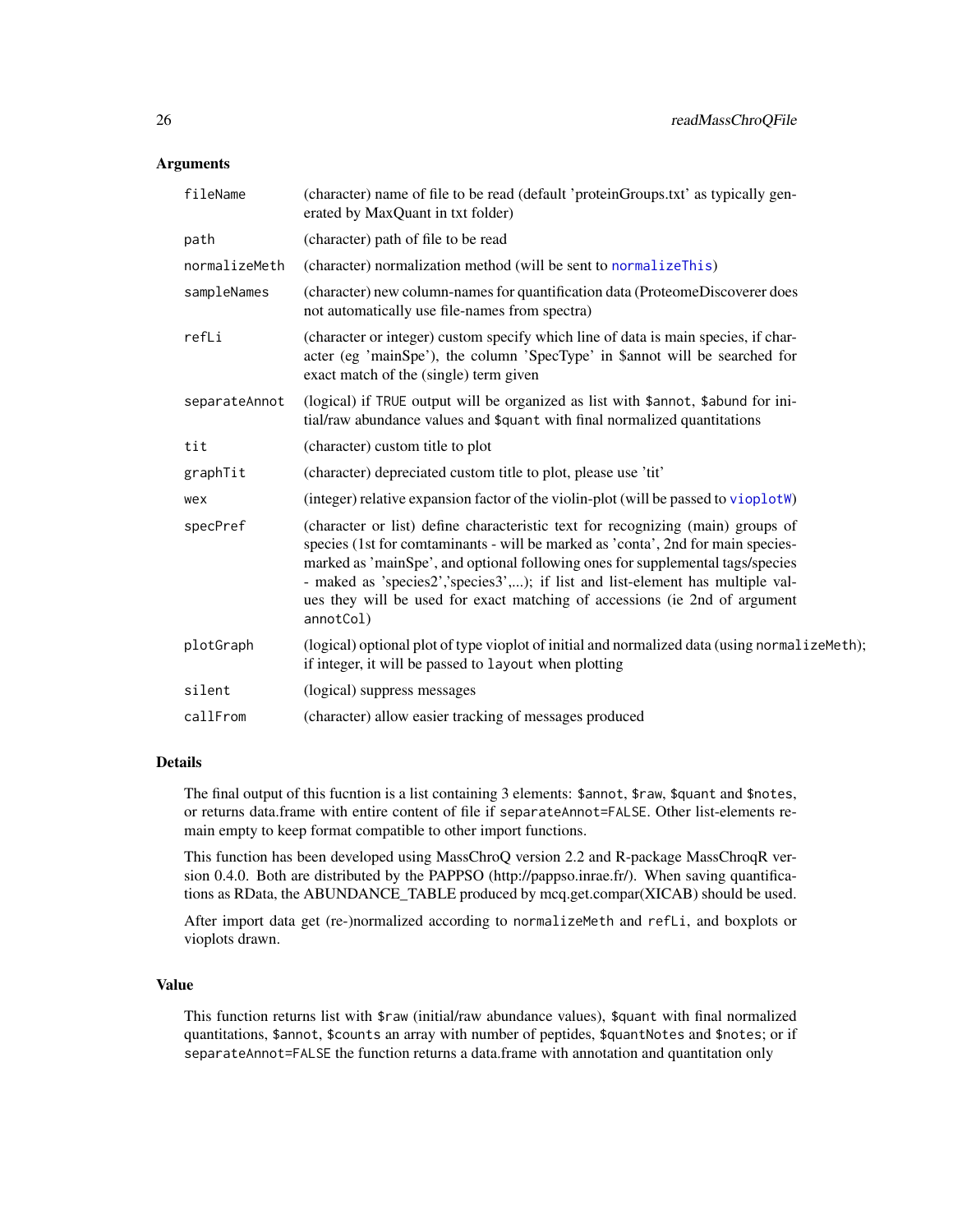#### <span id="page-26-0"></span>readMaxQuantFile 27

#### See Also

[read.table](#page-0-0), [normalizeThis](#page-0-0)) , [readProlineFile](#page-30-1)

#### Examples

```
path1 <- system.file("extdata", package="wrProteo")
fiNa <- "tinyMC.RData"
dataMC <- readMassChroQFile(file=fiNa, path=path1)
```
<span id="page-26-1"></span>readMaxQuantFile *Read proteinGroups.txt files exported from MaxQuant*

#### Description

Quantification results form [MaxQuant](https://www.maxquant.org/) can be read using this function and relevant information extracted. Innput files compressed as .gz can be read as well. Besides protein abundance values (XIC) peptide counting information like number of unique razor-peptides or PSM values can be extracted, too. The protein abundance values mat be normalized using multiple methods (median normalization is default), the determination of normalization values can be restricted to specific proteins (normalization to bait protein(s), or to matrix in UPS1 spike-in experiments). Besides, a graphical display of the distruibution of protein abundance values may be generated.

#### Usage

```
readMaxQuantFile(
  path,
  fileName = "proteinGroups.txt",
  normalizeMeth = "median",
  quantCol = "LFQ.intensity",
  contamCol = "Potential.contaminant",
  pepCountCol = c("Razor + unique peptides", "Unique peptides", "MS.MS.count"),
  uniqPepPat = NULL,refLi = NULL,extrColNames = c("Majority.protein.IDs", "Fasta.headers", "Number.of.proteins"),
 specPref = c(conta = "conta|CON_|LYSC_CHICK", mainSpecies = "OS=Homo sapiens"),
  remRev = TRUE,separateAnnot = TRUE,
  tit = NULL,wex = 1.6,
 plotGraph = TRUE,
  silent = FALSE,
  callFrom = NULL
)
```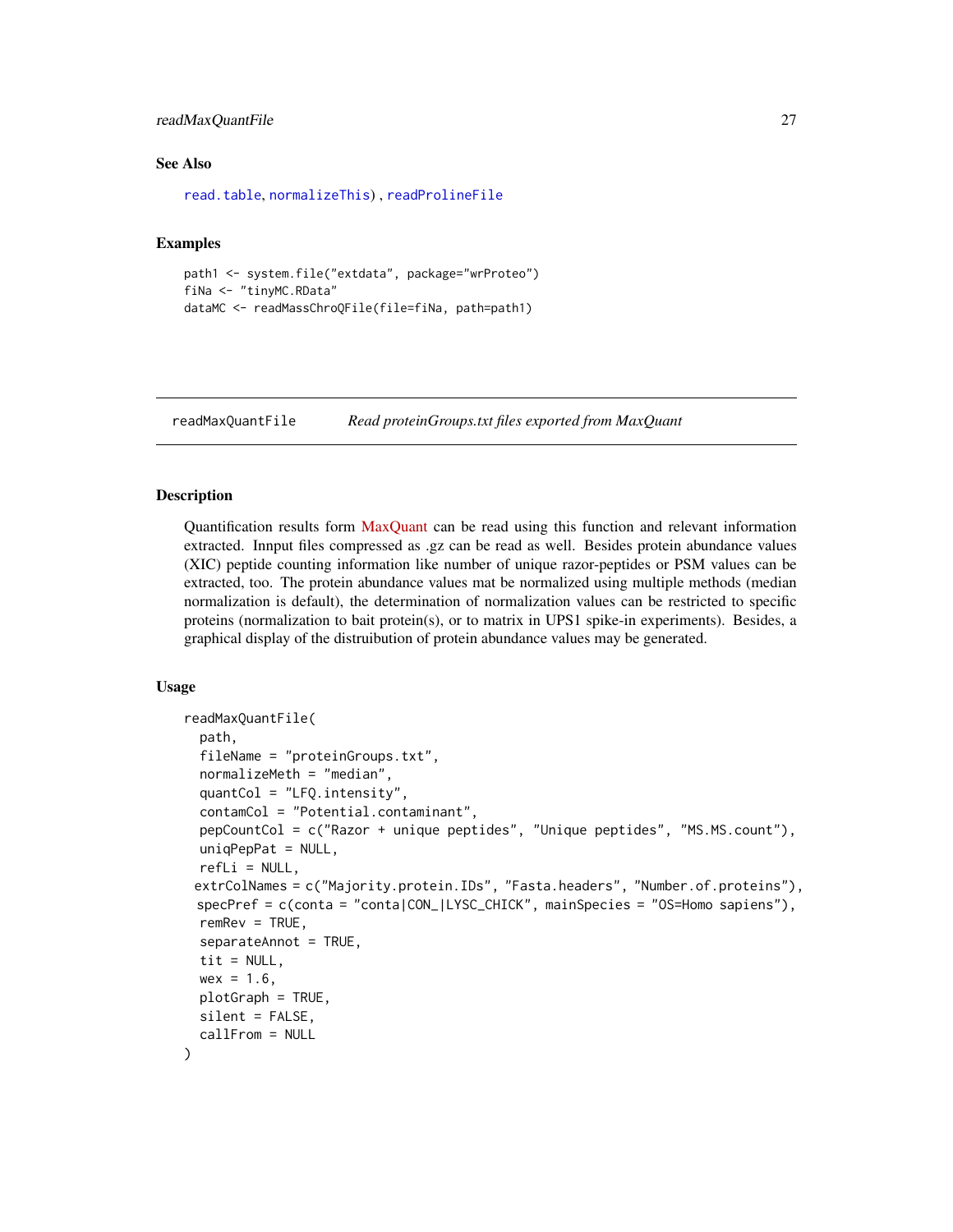#### Arguments

| path          | (character) path of file to be read                                                                                                                                                                                                                                                                                |  |
|---------------|--------------------------------------------------------------------------------------------------------------------------------------------------------------------------------------------------------------------------------------------------------------------------------------------------------------------|--|
| fileName      | (character) name of file to be read (default 'proteinGroups.txt' as typically gen-<br>erated by MaxQuant in txt folder). Gz-compressed files can be read, too.                                                                                                                                                     |  |
| normalizeMeth | (character) normalization method (for details see normalizeThis)                                                                                                                                                                                                                                                   |  |
| quantCol      | (character or integer) exact col-names, or if length=1 content of quantCol will<br>be used as pattern to search among column-names for \$quant using grep                                                                                                                                                          |  |
| contamCol     | (character or integer, length=1) which columns should be used for contaminants<br>marked by ProteomeDiscoverer                                                                                                                                                                                                     |  |
| pepCountCol   | (character) pattern to search among column-names for count data (1st entry for<br>'Razor + unique peptides', 2nd fro 'Unique peptides', 3rd for 'MS.MS.count'<br>(PSM))                                                                                                                                            |  |
| uniqPepPat    | (character, length=1) depreciated, please use pepCountCol instead                                                                                                                                                                                                                                                  |  |
| refLi         | (character or integer) custom specify which line of data is main species, if char-<br>acter (eg 'mainSpe'), the column 'SpecType' in \$annot will be searched for<br>exact match of the (single) term given                                                                                                        |  |
| extrColNames  | (character) column names to be read (1: prefix for LFQ quantitation, default<br>'LFQ.intensity'; 2: column name for protein-IDs, default 'Majority.protein.IDs';<br>3: column names of fasta-headers, default 'Fasta.headers', 4: column name for<br>number of protein IDs matching, default 'Number.of.proteins') |  |
| specPref      | (character) prefix to identifiers allowing to separate i) recognize contamination<br>database, ii) species of main identifications and iii) spike-in species                                                                                                                                                       |  |
| remRev        | (logical) option to remove all protein-identifications based on reverse-peptides                                                                                                                                                                                                                                   |  |
| separateAnnot | (logical) if TRUE output will be organized as list with \$annot, \$abund for ini-<br>tial/raw abundance values and \$quant with final normalized quantitations                                                                                                                                                     |  |
| tit           | (character) custom title to plot                                                                                                                                                                                                                                                                                   |  |
| wex           | (numeric) relative expansion factor of the violin in plot                                                                                                                                                                                                                                                          |  |
| plotGraph     | (logical) optional plot vioplot of initial and normalized data (using normalizeMeth);<br>alternatively the argument may contain numeric details that will be passed to<br>layout when plotting                                                                                                                     |  |
| silent        | (logical) suppress messages                                                                                                                                                                                                                                                                                        |  |
| callFrom      | (character) allow easier tracking of messages produced                                                                                                                                                                                                                                                             |  |

#### Details

This function has been developed using MaxQuant versions 1.6.10.x to 2.0.x, the format of the resulting file 'proteinGroups.txt' is typically well conserved between versions. The final output is a list containing these elements: \$raw, \$quant, \$annot, \$counts, \$quantNotes, \$notes, or (if separateAnnot=FALSE) data.frame with annotation- and main quantification-content.

#### Value

This function returns a list with \$raw (initial/raw abundance values), \$quant with final normalized quantitations, \$annot (columns ), \$counts an array with 'PSM' and 'NoOfRazorPeptides', \$quantNotes and \$notes; or a data.frame with quantitation and annotation if separateAnnot=FALSE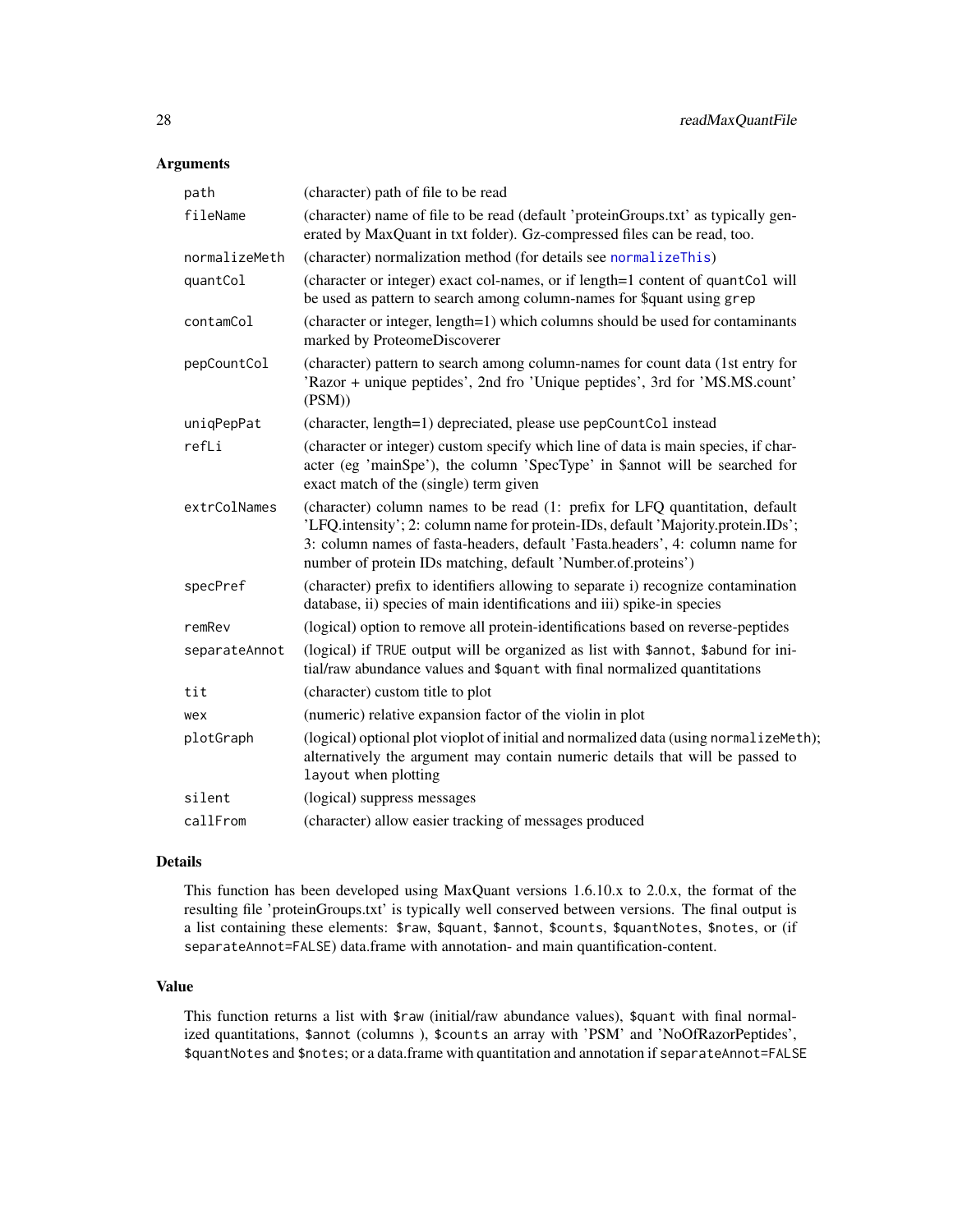#### <span id="page-28-0"></span>readOpenMSFile 29

#### See Also

[read.table](#page-0-0), [normalizeThis](#page-0-0)) , [readProlineFile](#page-30-1)

#### Examples

```
path1 <- system.file("extdata", package="wrProteo")
# Here we'll load a short/trimmed example file (thus not the MaxQuant default name)
fiNa <- "proteinGroupsMaxQuant1.txt.gz"
specPr <- c(conta="conta|CON_|LYSC_CHICK", mainSpecies="YEAST", spike="HUMAN_UPS")
dataMQ <- readMaxQuantFile(path1, file=fiNa, specPref=specPr, tit="tiny MaxQuant")
summary(dataMQ$quant)
matrixNAinspect(dataMQ$quant, gr=gl(3,3))
```
readOpenMSFile *Read csv files exported by OpenMS*

#### **Description**

Protein quantification results form [OpenMS](https://www.openms.de/) which were exported as . csv can be imported and relevant information extracted. Peptide data get summarized by protein by top3 or sum methods. The final output is a list containing the elements: \$annot, \$raw, \$quant ie normaized final quantifications, or returns data.frame with entire content of file if separateAnnot=FALSE.

#### Usage

```
readOpenMSFile(
  fileName = NULL,
  path = NULL.
  normalizeMeth = "median",
  refLi = NULL,sampleNames = NULL,
  quantCol = "Intensity",
  sumMeth = "top3",
 minPepNo = 1,
  protNaCol = "ProteinName",
  separateAnnot = TRUE,
  plotGraph = TRUE,
  tit = "OpenMS",
  wex = 1.6,
  specPref = c(conta = "LYSC_CHICK", mainSpecies = "OS=Homo sapiens"),
  silent = FALSE,
  debug = FALSE,callFrom = NULL
)
```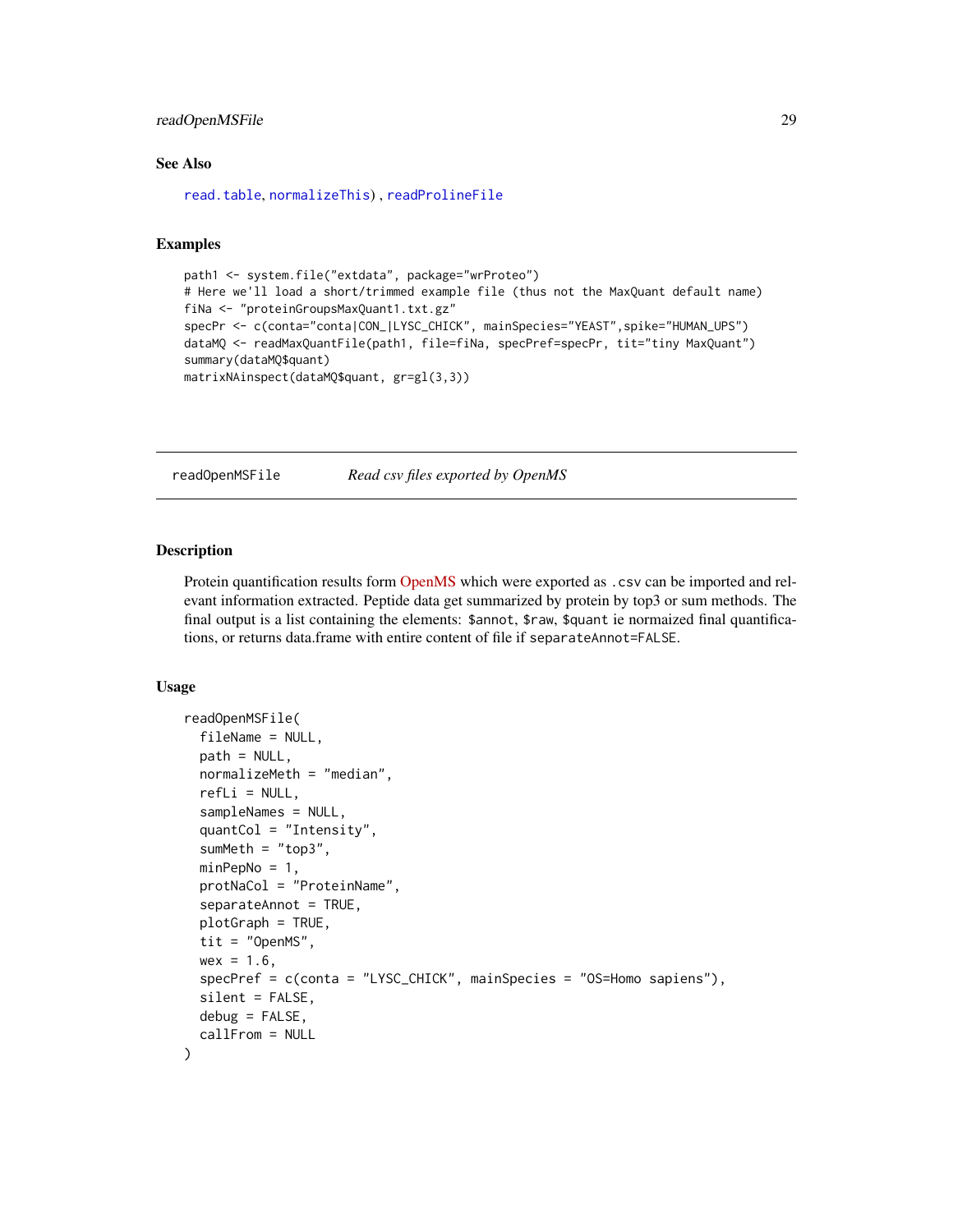#### <span id="page-29-0"></span>Arguments

| fileName      | (character) name of file to be read                                                                                                                                                                                                                                                                                                                                                                                                |  |
|---------------|------------------------------------------------------------------------------------------------------------------------------------------------------------------------------------------------------------------------------------------------------------------------------------------------------------------------------------------------------------------------------------------------------------------------------------|--|
| path          | (character) path of file to be read                                                                                                                                                                                                                                                                                                                                                                                                |  |
| normalizeMeth | (character) normalization method (will be sent to normalizeThis)                                                                                                                                                                                                                                                                                                                                                                   |  |
| refLi         | (character or integer) custom specify which line of data is main species, if char-<br>acter (eg 'mainSpe'), the column 'SpecType' in \$annot will be searched for<br>exact match of the (single) term given                                                                                                                                                                                                                        |  |
| sampleNames   | (character) new column-names for quantification data (by default the names<br>from files with spectra will be used)                                                                                                                                                                                                                                                                                                                |  |
| quantCol      | (character or integer) exact col-names, or if length=1 content of quantCol will<br>be used as pattern to search among column-names for \$quant using grep                                                                                                                                                                                                                                                                          |  |
| sumMeth       | (character) method for summarizing peptide data (so far 'top3' and 'sum' avail-<br>able)                                                                                                                                                                                                                                                                                                                                           |  |
| minPepNo      | (integer) minumun number of peptides to be used for retruning quantification                                                                                                                                                                                                                                                                                                                                                       |  |
| protNaCol     | (character) column name to be read/extracted for the annotation section (default<br>"ProteinName")                                                                                                                                                                                                                                                                                                                                 |  |
| separateAnnot | (logical) if TRUE output will be organized as list with \$annot, \$abund for ini-<br>tial/raw abundance values and \$quant with final normalized quantitations                                                                                                                                                                                                                                                                     |  |
| plotGraph     | (logical) optional plot of type vioplot of initial and normalized data (using normalizeMeth);<br>if integer, it will be passed to layout when plotting                                                                                                                                                                                                                                                                             |  |
| tit           | (character) custom title to plot                                                                                                                                                                                                                                                                                                                                                                                                   |  |
| wex           | (integer) relative expansion factor of the violin-plot (will be passed to vioplotW)                                                                                                                                                                                                                                                                                                                                                |  |
| specPref      | (character or list) define characteristic text for recognizing (main) groups of<br>species (1st for comtaminants - will be marked as 'conta', 2nd for main species-<br>marked as 'mainSpe', and optional following ones for supplemental tags/species<br>- maked as 'species2','species3',); if list and list-element has multiple val-<br>ues they will be used for exact matching of accessions (ie 2nd of argument<br>annotCol) |  |
| silent        | (logical) suppress messages                                                                                                                                                                                                                                                                                                                                                                                                        |  |
| debug         | (logical) display additional messages for debugging                                                                                                                                                                                                                                                                                                                                                                                |  |
| callFrom      | (character) allow easier tracking of message(s) produced                                                                                                                                                                                                                                                                                                                                                                           |  |

#### Details

This function has been developed based on the OpenMS peptide-identification and label-free-quantification module. Csv input files may also be compresses as .gz.

Note: With this version the information about protein-modifications (PTMs) may not yet get exploited fully.

#### Value

This function returns a list with \$raw (initial/raw abundance values), \$quant with final normalized quantitations, \$annot, \$counts an array with number of peptides, \$quantNotes,\$expSetup and \$notes; or if separateAnnot=FALSE the function returns a data.frame with annotation and quantitation only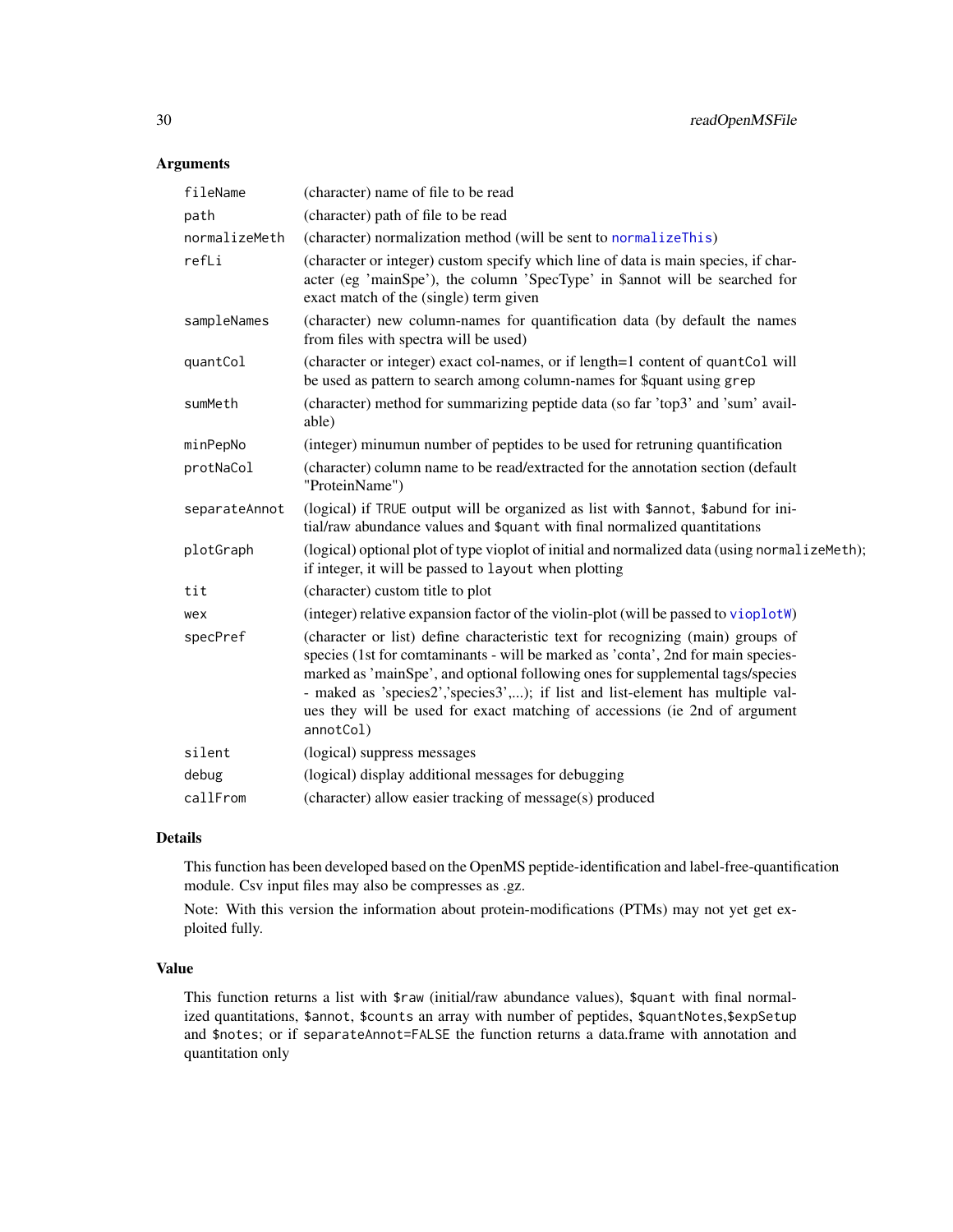#### <span id="page-30-0"></span>readProlineFile 31

#### See Also

```
read.table, normalizeThis) , readMaxQuantFile, readProlineFile, readProtDiscovFile
```
#### Examples

```
path1 <- system.file("extdata", package="wrProteo")
fiNa <- "OpenMS_tiny.csv.gz"
dataOM <- readOpenMSFile(file=fiNa, path=path1, tit="tiny OpenMS example")
summary(dataOM$quant)
```
<span id="page-30-1"></span>readProlineFile *Read csv or txt files exported from Proline and MS-Angel*

#### Description

Quantification results form MS-Angel and Proline [Proline](http://www.profiproteomics.fr/proline/) exported as xlsx format can be read directly. Besides, files in tsv, csv (European and US format) or tabulated txt can be read, too. Then relevant information gets extracted, the data can optionally normalized and displayed as boxplot or vioplot. The final output is a list containing 6 elements: \$raw, \$quant, \$annot, \$counts, \$quantNotes and \$notes. Alternatively, a data.frame with annotation and quantitation data may be returned if separateAnnot=FALSE. Note: There is no normalization by default since quite frequently data produced by Proline are already sufficiently normalized. The figure produced using the argument plotGraph=TRUE may help judging if the data appear sufficiently normalized (distribtions should align).

#### Usage

```
readProlineFile(
  fileName,
  path = NULL.
  normalizeMeth = NULL,
  logConvert = TRUE,
  sampleNames = NULL,
  quantCol = "^abundance_",
  annotCol = c("accession", "description", "is_validated", "protein_set_score",
    "X.peptides", "X.specific_peptides"),
  remStrainNo = TRUE,
  pepCountCol = c("^psm_count_", "^peptides_count_"),
  trimColnames = FALSE,
  refLi = NULL,
  separateAnnot = TRUE,
  plotGraph = TRUE,
  tit = NULL,graphTit = NULL,wex = 2,
  specPref = c(conta = "_{conta}\\ | |", main Species = "OS=Homes, sapiens"),
```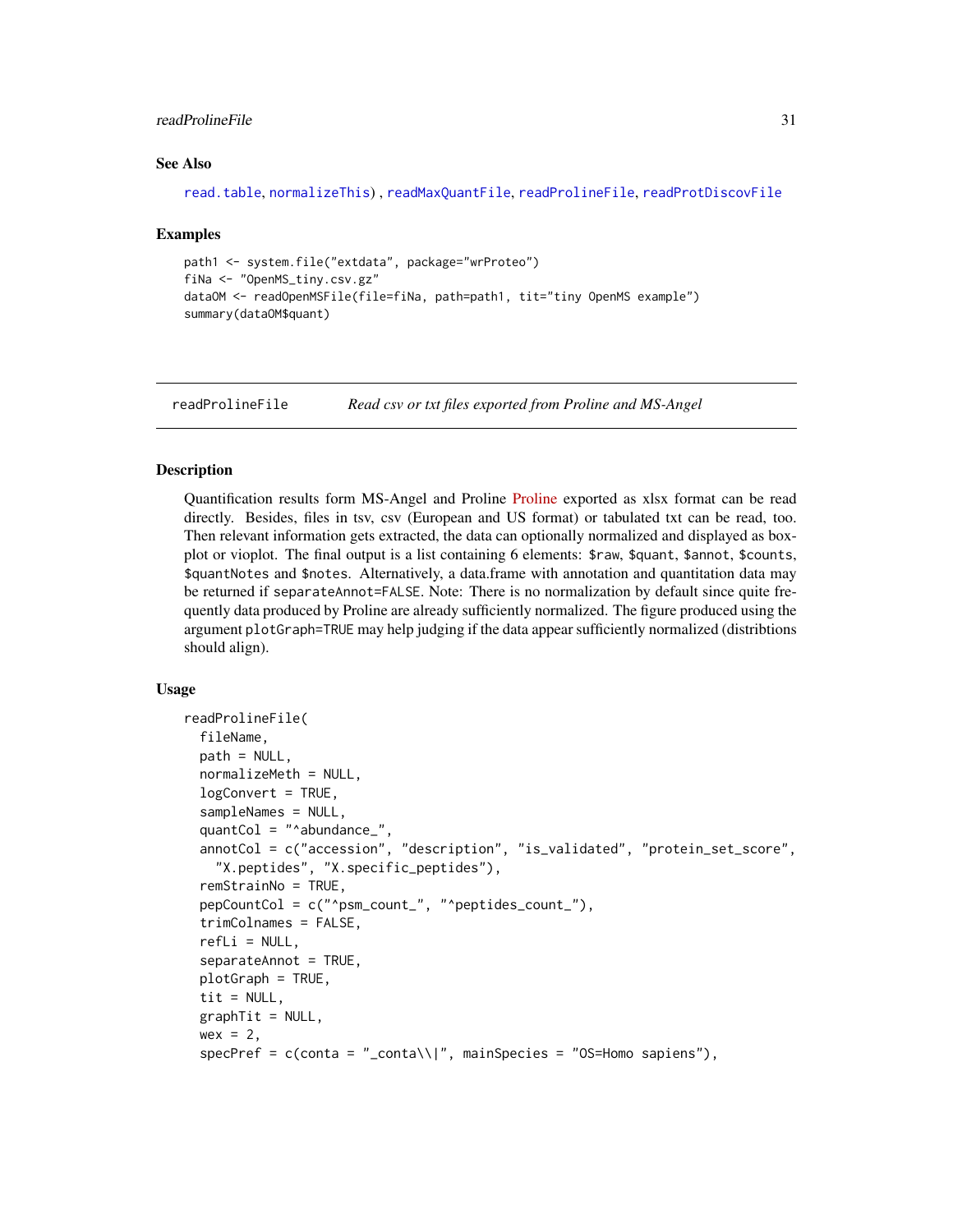```
silent = FALSE,
  callFrom = NULL,
 debug = FALSE
\lambda
```

| fileName      | (character) name of file to read; .xlsx-, .csv-, .txt- and .tsv can be read (csv, txt<br>and tsv may be gz-compressed). Reading xlsx requires package 'readxl'.                                                                                                                                                                                                                                                                    |
|---------------|------------------------------------------------------------------------------------------------------------------------------------------------------------------------------------------------------------------------------------------------------------------------------------------------------------------------------------------------------------------------------------------------------------------------------------|
| path          | (character) optional path (note: Windows backslash sould be protected or writ-<br>ten as $\prime$ )                                                                                                                                                                                                                                                                                                                                |
| normalizeMeth | (character) normalization method (for details and options see normalizeThis)                                                                                                                                                                                                                                                                                                                                                       |
| logConvert    | (logical) convert numeric data as log2, will be placed in \$quant                                                                                                                                                                                                                                                                                                                                                                  |
| sampleNames   | (character) new column-names for quantification data (ProteomeDiscoverer does<br>not automatically use file-names from spectra); Please use with care since order<br>of samples might be different as you expect                                                                                                                                                                                                                   |
| quantCol      | (character or integer) colums with main quantitation-data : precise colnames to<br>extract, or if length=1 content of quantCol will be used as pattern to search<br>among column-names for \$quant using grep                                                                                                                                                                                                                      |
| annotCol      | (character) precise colnames or if length=1 pattern to search among column-<br>names for Sannot                                                                                                                                                                                                                                                                                                                                    |
| remStrainNo   | (logical) if TRUE, the organism annotation will be trimmed to uppercase Word+space+lowercase Word<br>(eg Homo sapiens)                                                                                                                                                                                                                                                                                                             |
| pepCountCol   | (character) pattern to search among column-names for count data of PSM and<br>NoOfPeptides                                                                                                                                                                                                                                                                                                                                         |
| trimColnames  | (logical) optional trimming of column-names of any redundant characters from<br>beginning and end                                                                                                                                                                                                                                                                                                                                  |
| refLi         | (integer) custom decide which line of data is main species, if single character<br>entry it will be used to choose a group of species (eg 'mainSpe')                                                                                                                                                                                                                                                                               |
| separateAnnot | (logical) separate annotation form numeric data (quantCol and annotCol must<br>be defined)                                                                                                                                                                                                                                                                                                                                         |
| plotGraph     | (logical or matrix of integer) optional plot vioplot of initial data; if integer, it<br>will be passed to layout when plotting                                                                                                                                                                                                                                                                                                     |
| tit           | (character) custom title to plot                                                                                                                                                                                                                                                                                                                                                                                                   |
| graphTit      | (character) (depreciated custom title to plot), please use 'tit'                                                                                                                                                                                                                                                                                                                                                                   |
| wex           | (integer) relative expansion factor of the violin-plot (will be passed to vioplotW)                                                                                                                                                                                                                                                                                                                                                |
| specPref      | (character or list) define characteristic text for recognizing (main) groups of<br>species (1st for comtaminants - will be marked as 'conta', 2nd for main species-<br>marked as 'mainSpe', and optional following ones for supplemental tags/species<br>- maked as 'species2','species3',); if list and list-element has multiple val-<br>ues they will be used for exact matching of accessions (ie 2nd of argument<br>annotCol) |
| silent        | (logical) suppress messages                                                                                                                                                                                                                                                                                                                                                                                                        |
| callFrom      | (character) allow easier tracking of message(s) produced                                                                                                                                                                                                                                                                                                                                                                           |
| debug         | (logical) display additional messages for debugging                                                                                                                                                                                                                                                                                                                                                                                |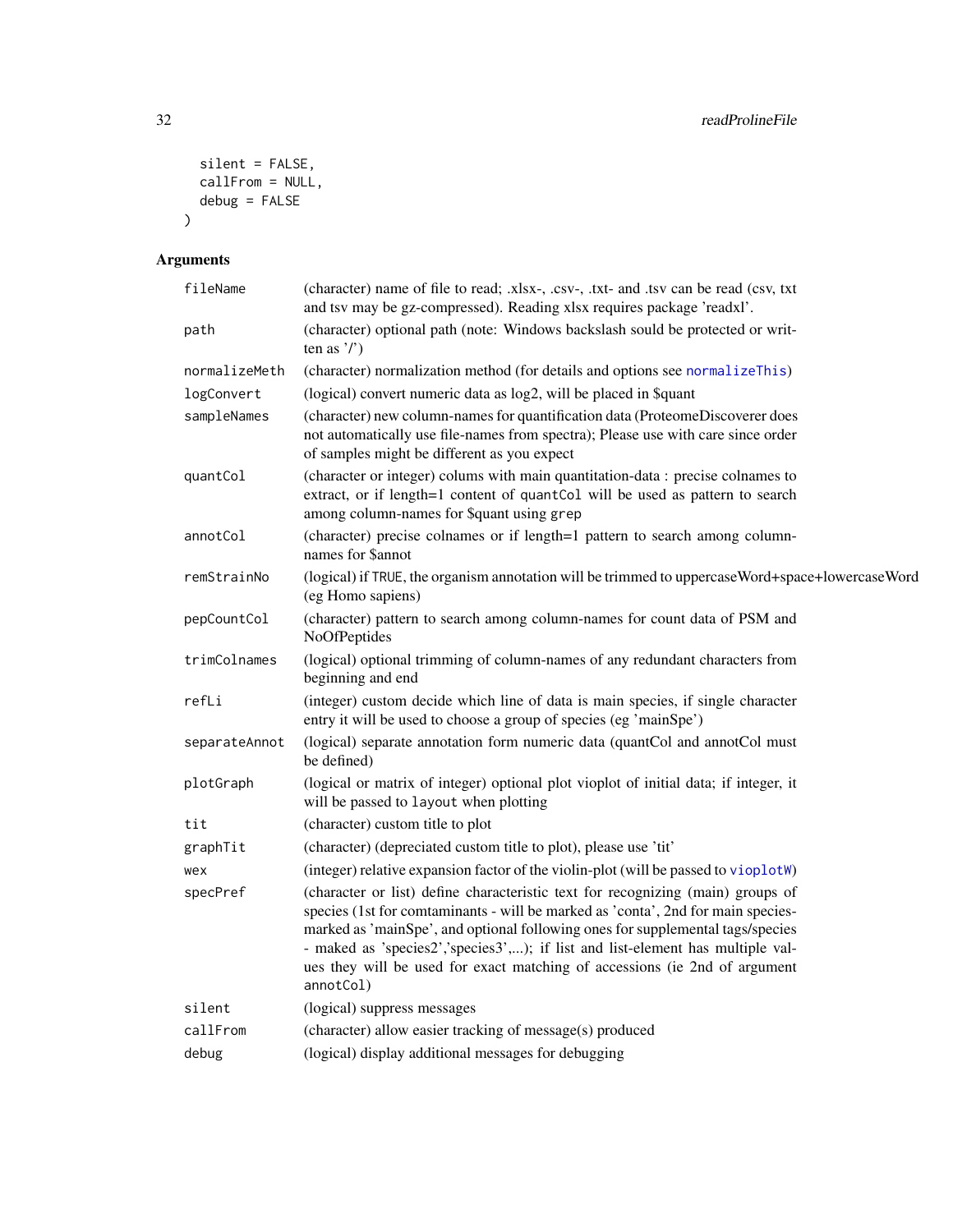#### <span id="page-32-0"></span>Details

This function has been developed using Proline version 1.6.1 coupled with MS-Angel 1.6.1. The classical way of using ths function consists in exporting results produced by Proline and MS-Angel as xlsx file. Besides, other formats may be read, too. This includes csv (eg the main sheet/table of ths xlsx exported file saved as csv). [WOMBAT](https://github.com/wombat-p) represents an effort to automatize quantitative proteomics experiments, using this route data get exported as txt files which can be read, too.

#### Value

This function returns a list with \$raw (initial/raw abundance values), \$quant with final normalized quantitations, \$annot (columns ), \$counts an array with 'PSM' and 'NoOfPeptides', \$quantNotes and \$notes; or a data.frame with quantitation and annotation if separateAnnot=FALSE

#### See Also

[read.table](#page-0-0)

#### Examples

```
path1 <- system.file("extdata", package="wrProteo")
fiNa <- "exampleProlineABC.csv.gz"
dataABC <- readProlineFile(file.path(path1, fiNa))
summary(dataABC$quant)
```
<span id="page-32-1"></span>readProtDiscovFile *Read tabulated files exported by ProteomeDiscoverer*

#### Description

Protein quantification results form [Thermo ProteomeDiscoverer](https://www.thermofisher.com/order/catalog/product/OPTON-30812) which were exported as tabulated text can be imported and relevant information extracted. The final output is a list containing 3 elements: \$annot, \$raw and optional \$quant, or returns data.frame with entire content of file if separateAnnot=FALSE.

#### Usage

```
readProtDiscovFile(
  fileName,
  path = NULL,
  normalizeMeth = "median",
  sampleNames = NULL,
  infoFile = TRUE,
  read0asNA = TRUE,
  quantCol = "^AAbundances*",
  annotCol = NULL,contamCol = "Contaminant",
  refLi = NULL,
```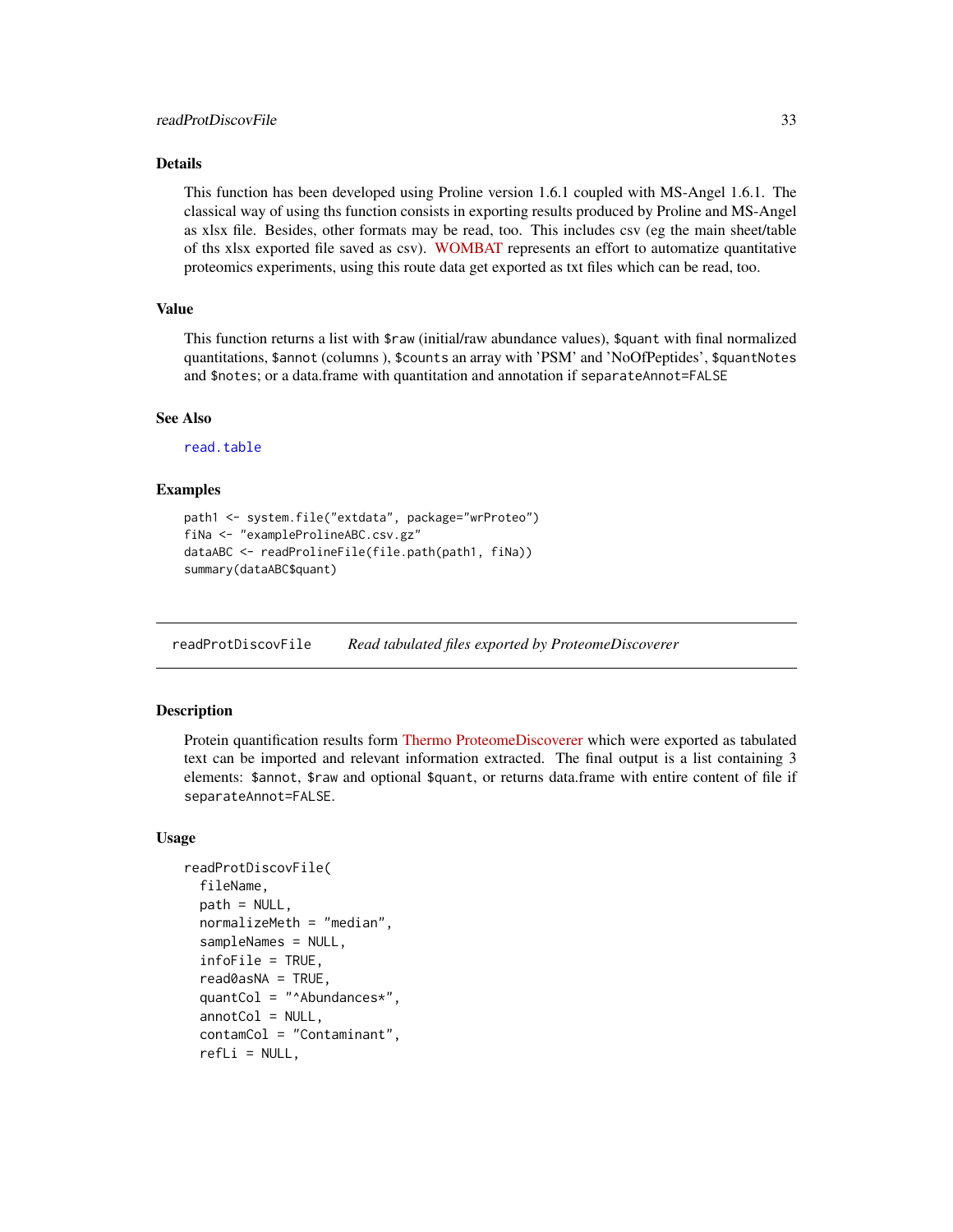```
separateAnnot = TRUE,
 FDRCol = list(c("^Protein.FDR.Confidence", "High"), c("^Found.in.Sample.", "High")),
 plotGraph = TRUE,
 tit = "Proteome Discoverer",
 graphTit = NULL,wex = 1.6,
 specPref = c(conta = "CON_|LYSC_CHICK", mainSpecies = "OS=Homo sapiens"),
  silent = FALSE,
 debug = FALSE,callFrom = NULL
\mathcal{L}
```

| fileName      | (character) name of file to be read                                                                                                                                                                                                                                                                                                                                                                                                                                            |
|---------------|--------------------------------------------------------------------------------------------------------------------------------------------------------------------------------------------------------------------------------------------------------------------------------------------------------------------------------------------------------------------------------------------------------------------------------------------------------------------------------|
| path          | (character) path of file to be read                                                                                                                                                                                                                                                                                                                                                                                                                                            |
| normalizeMeth | (character) normalization method (will be sent to normalizeThis)                                                                                                                                                                                                                                                                                                                                                                                                               |
| sampleNames   | (character) new column-names for quantification data (ProteomeDiscoverer does<br>not automatically use file-names from spectra); this argument has priority over<br>infoFile                                                                                                                                                                                                                                                                                                   |
| infoFile      | (character or logical) filename containing additional information about MS-samples<br>(produced by ProteomeDiscoverer default '*.InputFiles.txt'), if TRUE the first file<br>in path containing the default name will be used. If no specific sampleNames<br>given, the filenames will will be trimmed to remove redundant text and used as<br>sampleNames. Besides, ProteomeDiscoverer version number and full raw-file<br>path will be extracted for \$notes in fial output. |
| read0asNA     | (logical) decide if initial quntifications at 0 should be transformed to NA                                                                                                                                                                                                                                                                                                                                                                                                    |
| quantCol      | (character or integer) exact col-names, or if length=1 content of quantCol will<br>be used as pattern to search among column-names for \$quant using grep                                                                                                                                                                                                                                                                                                                      |
| annotCol      | (character) column names to be read/extracted for the annotation section (default<br>c("Accession","Description","Gene","Contaminant","Sum.PEP.Score","Coverage","XPeptides","XI<br>"XAAs","MWkDa."))                                                                                                                                                                                                                                                                          |
| contamCol     | (character or integer, length=1) which columns should be used for contaminants<br>marked by ProteomeDiscoverer. If a column named contamCol is found, the<br>data will be lateron filtered to remove all contaminants, set to NULL for keeping<br>all contaminants                                                                                                                                                                                                             |
| refLi         | (character or integer) custom specify which line of data is main species, if char-<br>acter (eg 'mainSpe'), the column 'SpecType' in \$annot will be searched for<br>exact match of the (single) term given                                                                                                                                                                                                                                                                    |
| separateAnnot | (logical) if TRUE output will be organized as list with \$annot, \$abund for ini-<br>tial/raw abundance values and \$quant with final normalized quantitations                                                                                                                                                                                                                                                                                                                 |
| FDRCol        | (list) optional indication to search for protein FDR information                                                                                                                                                                                                                                                                                                                                                                                                               |
| plotGraph     | (logical or integer) optional plot of type vioplot of initial and normalized data<br>(using normalizeMeth); if integer, it will be passed to layout when plotting                                                                                                                                                                                                                                                                                                              |
| tit           | (character) custom title to plot                                                                                                                                                                                                                                                                                                                                                                                                                                               |

<span id="page-33-0"></span>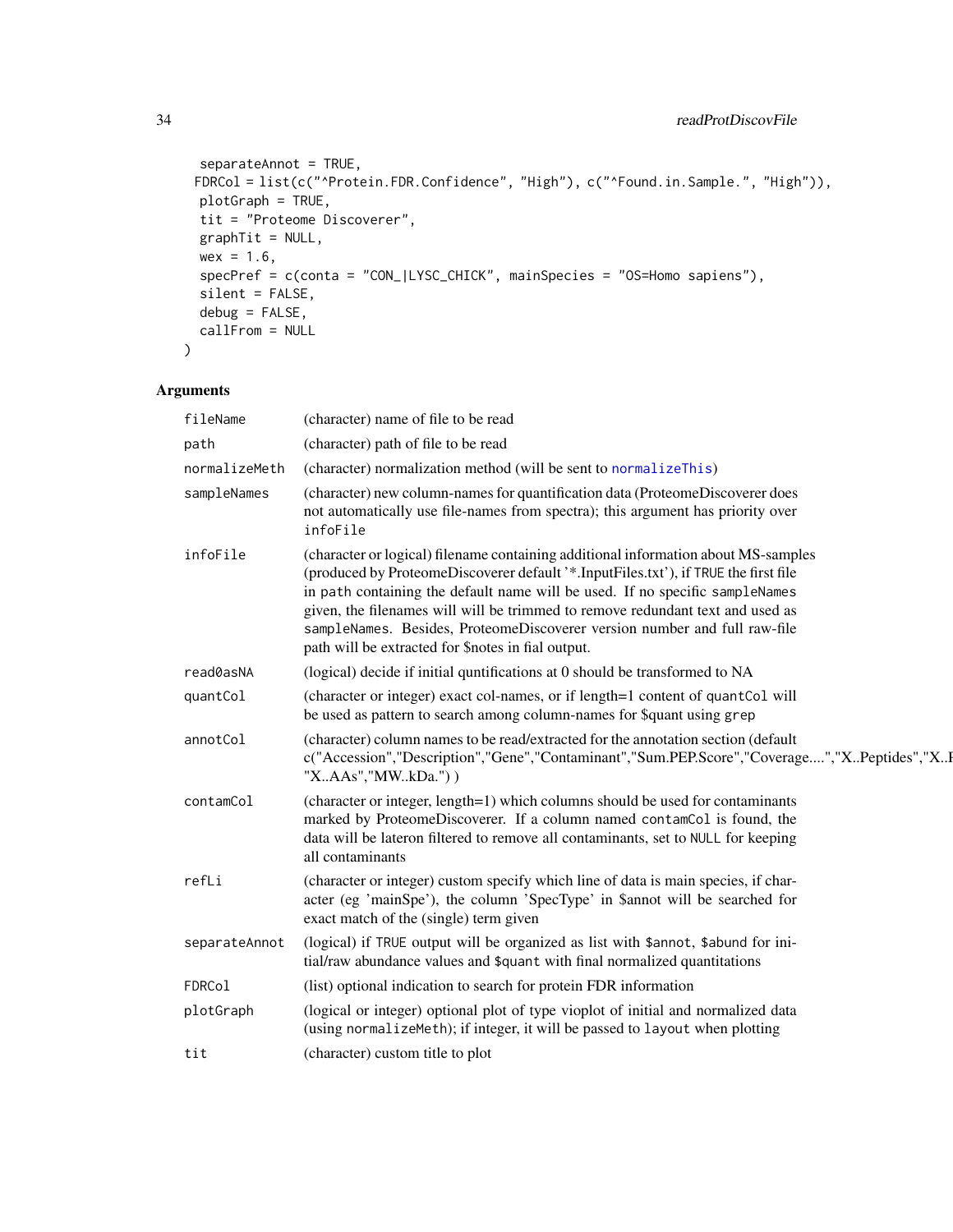<span id="page-34-0"></span>

| graphTit | (character) depreciated custom title to plot, please use 'tit'                                                                                                                                                                                                                                                                                                                                                                      |
|----------|-------------------------------------------------------------------------------------------------------------------------------------------------------------------------------------------------------------------------------------------------------------------------------------------------------------------------------------------------------------------------------------------------------------------------------------|
| wex      | (integer) relative expansion factor of the violin-plot (will be passed to vioplot W)                                                                                                                                                                                                                                                                                                                                                |
| specPref | (character or list) define characteristic text for recognizing (main) groups of<br>species (1st for comtaminants - will be marked as 'conta', 2nd for main species-<br>marked as 'mainSpe', and optional following ones for supplemental tags/species<br>- maked as 'species2', 'species3',); if list and list-element has multiple val-<br>ues they will be used for exact matching of accessions (ie 2nd of argument<br>annotCol) |
| silent   | (logical) suppress messages                                                                                                                                                                                                                                                                                                                                                                                                         |
| debug    | (logical) additional messages for debugging                                                                                                                                                                                                                                                                                                                                                                                         |
| callFrom | (character) allow easier tracking of messages produced                                                                                                                                                                                                                                                                                                                                                                              |

#### Details

This function has been developed using Thermo ProteomeDiscoverer versions 2.2 to 2.5. The format of resulting files at export also depends which columns are chosen as visible inside ProteomeDiscoverer and subsequently get chosen for export. Using the argument infoFile it is possible to specify a specific file (or search for default file) to read for extracting file-names as samplenames and other experiment realted information. If a column named contamCol is found, the data will be lateron filtered to remove all contaminants, set to NULL for keeping all contaminants This function replaces the depreciated function readPDExport.

#### Value

This function returns a list with \$raw (initial/raw abundance values), \$quant with final normalized quantitations, \$annot, \$counts an array with number of peptides, \$quantNotes and \$notes; or if separateAnnot=FALSE the function returns a data.frame with annotation and quantitation only

#### See Also

[read.table](#page-0-0), [normalizeThis](#page-0-0)) , [readMaxQuantFile](#page-26-1), [readProlineFile](#page-30-1)

#### Examples

```
path1 <- system.file("extdata", package="wrProteo")
fiNa <- "tinyPD_allProteins.txt.gz"
dataPD <- readProtDiscovFile(file=fiNa, path=path1)
summary(dataPD$quant)
```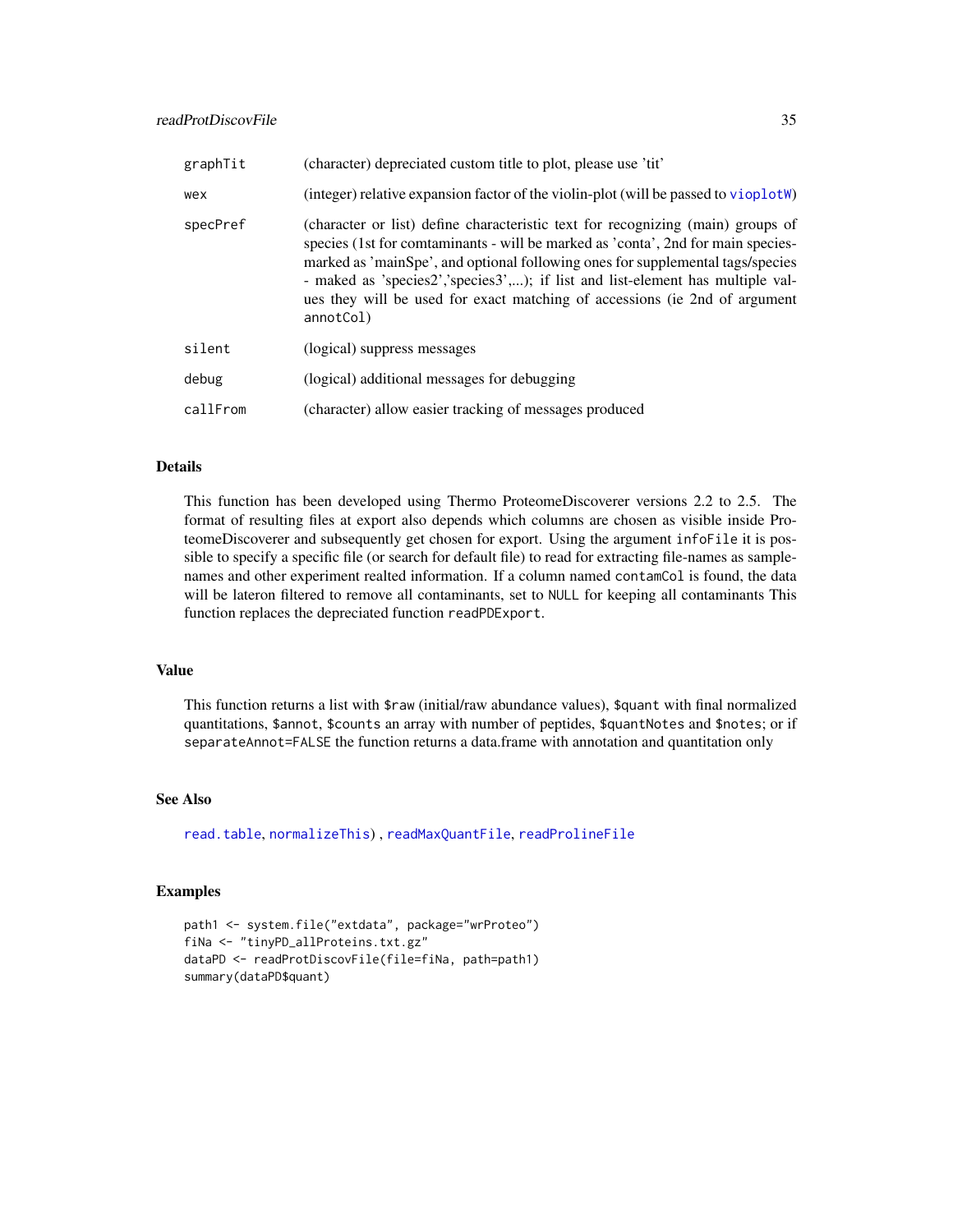<span id="page-35-0"></span>readSdrf *Read proteomics meta-data as sdrf file This function allows reading proteomics meta-data from sdrf file, as they are provided on https://github.com/bigbio/proteomics-metadata-standard. Then, a data.frame with all annotation data will be returned. To stay conform with the (non-obligatory) recommendations, column-names will be shown as lower caps. The package utils must be installed.*

#### Description

Read proteomics meta-data as sdrf file

This function allows reading proteomics meta-data from sdrf file, as they are provided on https://github.com/bigbio/proteomicsmetadata-standard. Then, a data.frame with all annotation data will be returned. To stay conform with the (non-obligatory) recommendations, column-names will be shown as lower caps. The package utils must be installed.

#### Usage

```
readSdrf(
  fi,
  chCol = "auto",urlPrefix = "github",
  silent = FALSE,
  callFrom = NULL,
  debug = FALSE
)
```
#### Arguments

| fi        | (character) main input; may be full path or url to the file with meta-annotation.<br>If a short project-name is given, it will be searched based at the location of<br>urlPrefix |
|-----------|----------------------------------------------------------------------------------------------------------------------------------------------------------------------------------|
| chCol     | (character, length=1) optional checking of column-names                                                                                                                          |
| urlPrefix | (character, length=1) prefix to add to search when no complete path or url is<br>given on fi, defaults to proteomics-metadata-standard on github                                 |
| silent    | (logical) suppress messages                                                                                                                                                      |
| callFrom  | (character) allows easier tracking of message(s) produced                                                                                                                        |
| debug     | (logical) display additional messages for debugging                                                                                                                              |

#### Value

This function returns the content of Sdrf-file as data.frame

#### See Also

in [read.table](#page-0-0)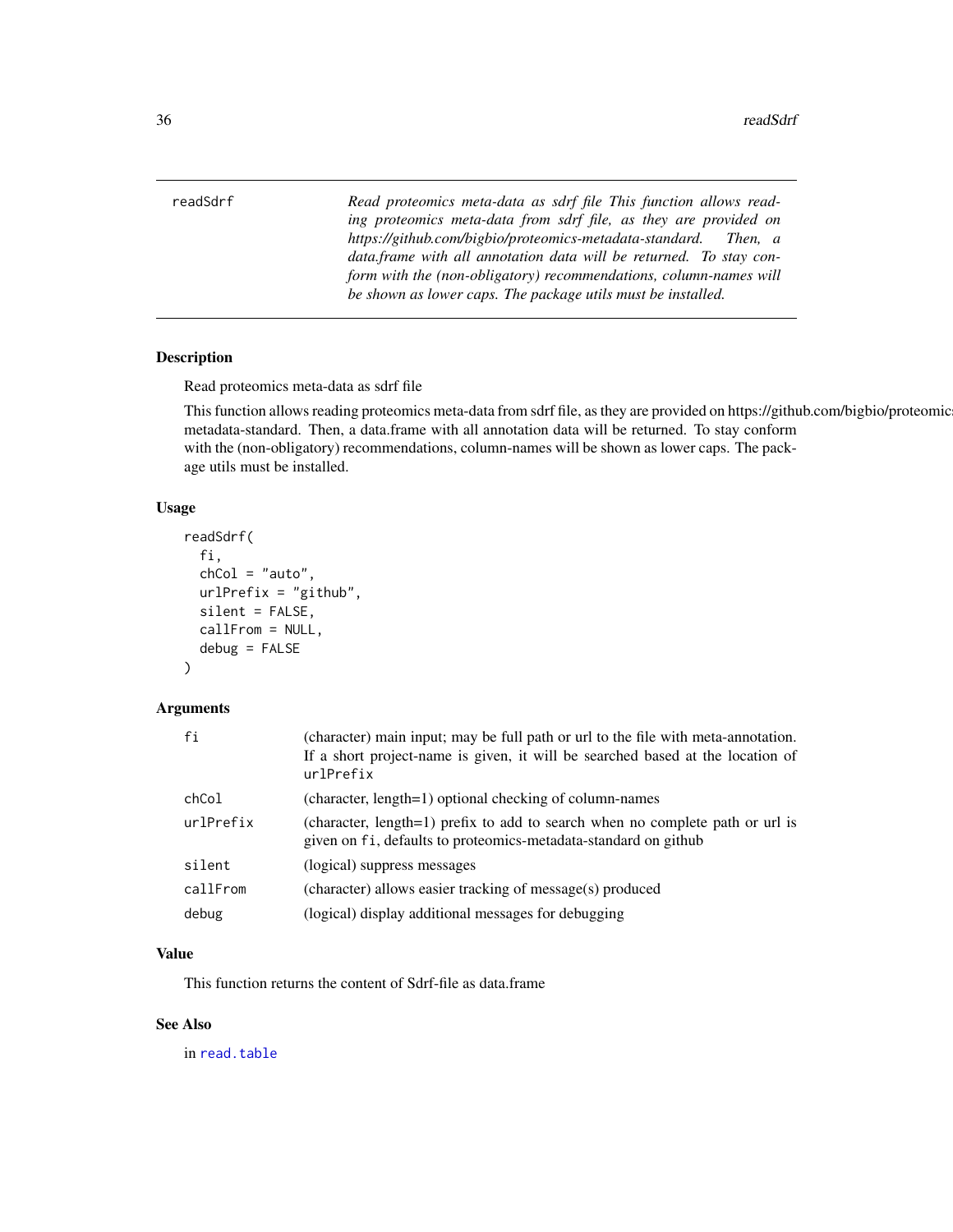#### <span id="page-36-0"></span>readUCSCtable 37

#### Examples

```
pxd001819 <- readSdrf("PXD001819")
str(pxd001819)
```
<span id="page-36-1"></span>readUCSCtable *Read annotation files from UCSC*

#### Description

This function allows reading and importing genomic [UCSC-annotation](https://genome.ucsc.edu/cgi-bin/hgTables) data. Files can be read as default UCSC exprot or as GTF-format. In the context of proteomics we noticed that sometimes UniProt tables from UCSC are hard to match to identifiers from UniProt Fasta-files, ie many proteinidentifiers won't match. For this reason additional support is given to reading 'Genes and Gene Predictions': Since this table does not include protein-identifiers, a non-redundant list of ENSxxx transcript identifiers can be exprted as file for an additional stop of conversion, eg using a batch conversion tool at the site of [UniProt.](https://www.uniprot.org/uploadlists/) The initial genomic annotation can then be complemented using [readUniProtExport](#page-37-1). Using this more elaborate route, we found higher coverage when trying to add genomic annotation to protein-identifiers to proteomics results with annnotation based on an initial Fasta-file.

#### Usage

```
readUCSCtable(
  fiName,
  exportFileNa = NULL,
  gtf = NA,
  simplifyCols = c("gene_id", "chr", "start", "end", "strand", "frame"),
  silent = FALSE,
  callFrom = NULL
)
```

| fiName       | (character) name (and path) of file to read                                                                                                                                                                                                                                                                                                                                                                                                                                                                         |
|--------------|---------------------------------------------------------------------------------------------------------------------------------------------------------------------------------------------------------------------------------------------------------------------------------------------------------------------------------------------------------------------------------------------------------------------------------------------------------------------------------------------------------------------|
| exportFileNa | (character) optional file-name to be exported, if NULL no file will be written                                                                                                                                                                                                                                                                                                                                                                                                                                      |
| gtf          | (logical) specify if file finame in gtf-format (see UCSC)                                                                                                                                                                                                                                                                                                                                                                                                                                                           |
| simplifyCols | (character) optional list of column-names to be used for simplification (if 6)<br>column-headers are given) : the 1st value will be used to identify the column<br>used as refence to summarize all lines with this ID; for the 2nd (typically chro-<br>mosome names) will be taken a representative value, for the 3rd (typically gene<br>start site) will be taken the minimum, for the 4th (typically gene end site) will be<br>taken the maximum, for the 5th and 6th a representative values will be reported; |
| silent       | (logical) suppress messages                                                                                                                                                                                                                                                                                                                                                                                                                                                                                         |
| callFrom     | (character) allows easier tracking of message(s) produced                                                                                                                                                                                                                                                                                                                                                                                                                                                           |
|              |                                                                                                                                                                                                                                                                                                                                                                                                                                                                                                                     |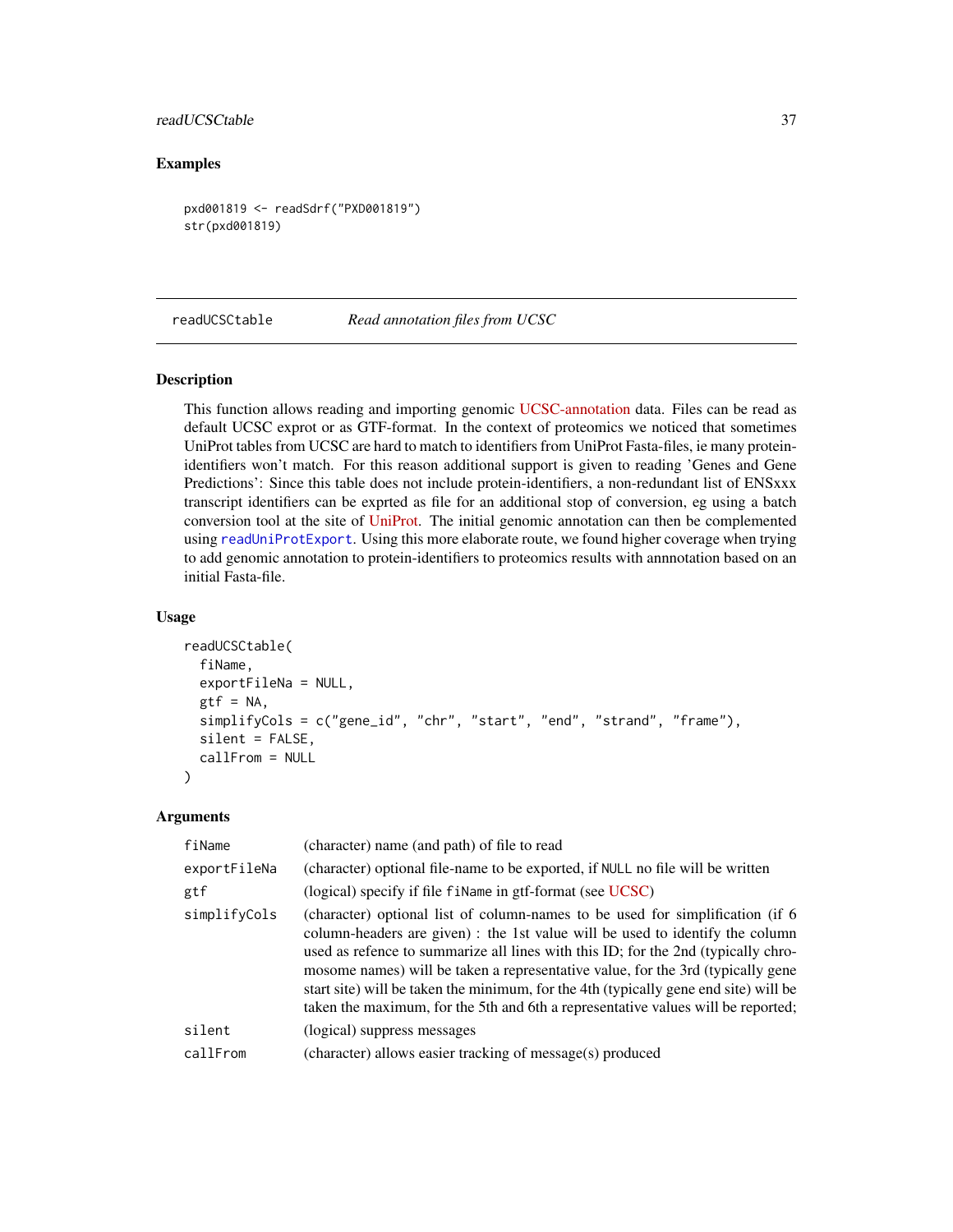#### <span id="page-37-0"></span>Value

This function returns a matrix, optionally the file 'exportFileNa' may be written

#### See Also

[readUniProtExport](#page-37-1)

#### Examples

```
path1 <- system.file("extdata", package="wrProteo")
gtfFi <- file.path(path1, "UCSC_hg38_chr11extr.gtf.gz")
# here we'll write the file for UniProt conversion to tempdir() to keep things tidy
expFi <- file.path(tempdir(), "deUcscForUniProt2.txt")
UcscAnnot1 <- readUCSCtable(gtfFi, exportFileNa=expFi)
## results can be further combined with readUniProtExport()
deUniProtFi <- file.path(path1, "deUniProt_hg38chr11extr.tab")
deUniPr1 <- readUniProtExport(deUniProtFi, deUcsc=UcscAnnot1,
  targRegion="chr11:1-135,086,622")
deUniPr1[1:5,-5]
```
<span id="page-37-1"></span>readUniProtExport *Read protein annotation as exported from UniProt batch-conversion*

#### Description

This function allows reading and importing protein-ID conversion results from [UniProt.](https://www.uniprot.org/uploadlists/) To do so, first copy/paste your query IDs into [UniProt](https://www.uniprot.org/uploadlists/) 'Retrieve/ID mapping' field called '1. Provide your identifiers' (or upload as file), verify '2. Select options'. In a typical case of 'enst000xxx' IDs you may leave default settings, ie 'Ensemble Transcript' as input and 'UniProt KB' as output. Then, 'Submit' your search and retreive results via 'Download', you need to specify a 'Tab-separated' format ! If you download as 'Compressed' you need to decompress the .gz file before running the function readUCSCtable In addition, a file with UCSC annotation (Ensrnot accessions and chromosomic locations, obtained using [readUCSCtable](#page-36-1)) can be integrated.

#### Usage

```
readUniProtExport(
  UniProtFileNa,
  delc = NULL,
  targRegion = NULL,
  useUniPrCol = NULL,
  silent = FALSE,
  callFrom = NULL
)
```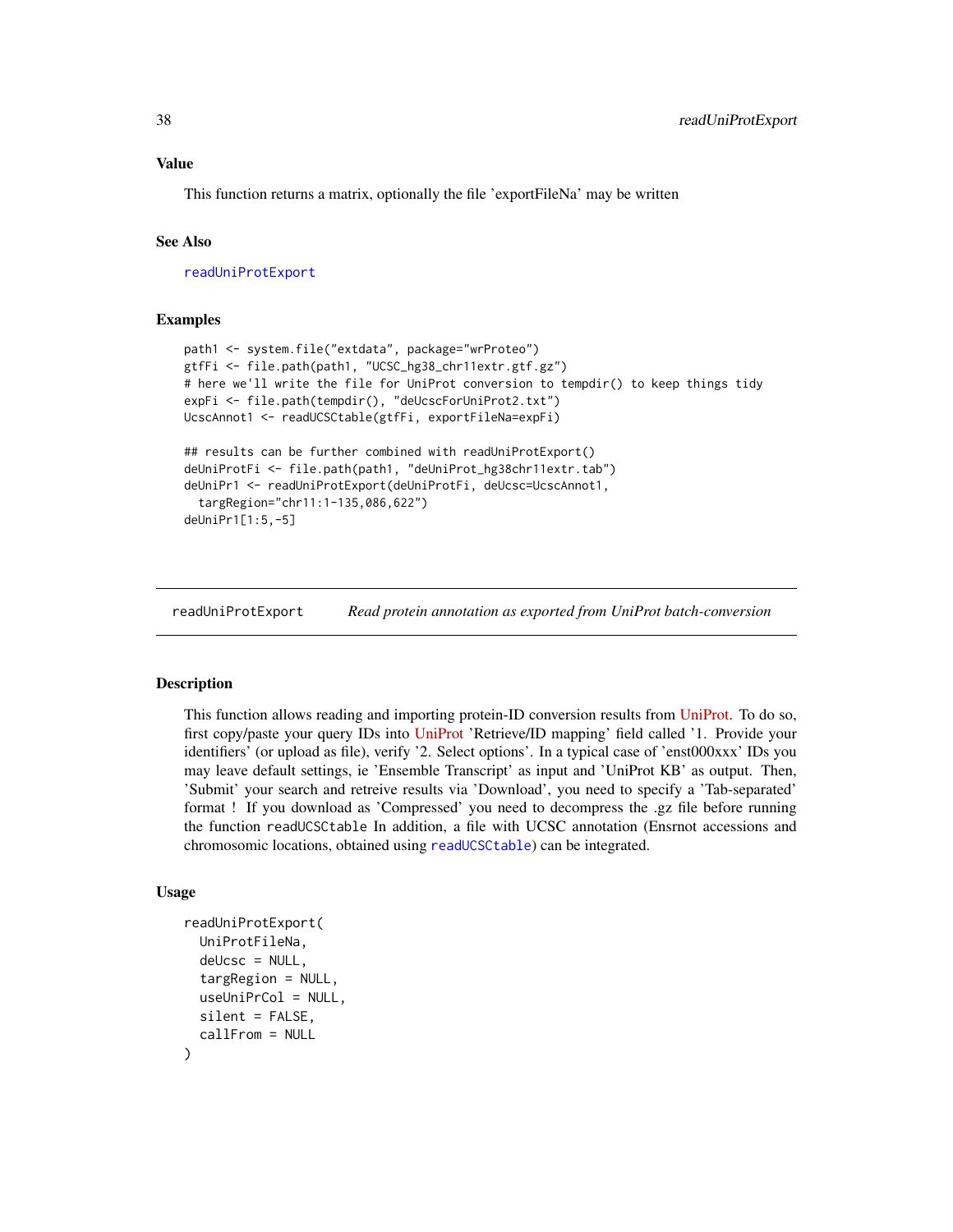#### <span id="page-38-0"></span>**Arguments**

| UniProtFileNa | (character) name (and path) of file exported from Uniprot (tabulated text file<br>inlcuding headers)                                                                                                                                                                                        |
|---------------|---------------------------------------------------------------------------------------------------------------------------------------------------------------------------------------------------------------------------------------------------------------------------------------------|
| deUcsc        | (data.frame) object produced by readUCSCtable to be combined with data from<br>UniProtFileNa                                                                                                                                                                                                |
| targRegion    | (character or list) optional marking of chromosomal locations to be part of a<br>given chromosomal target region, may be given as character like chr11:1-135,086,622<br>or as list with a first component characterizing the chromosome and a integer-<br>vector with start- and end- sites |
| useUniPrCol   | (character) optional declaration which colums from UniProt exported file should<br>be used/imported (default 'EnsID', 'Entry','Entry.name','Status','Protein.names','Gene.names','Length').                                                                                                 |
| silent        | (logical) suppress messages                                                                                                                                                                                                                                                                 |
| callFrom      | (character) allows easier tracking of message(s) produced                                                                                                                                                                                                                                   |

#### Details

In a typicall use case, first chromosomic location annotation is extracted from UCSC for the species of interest and imported to R using [readUCSCtable](#page-36-1) . However, the tables provided by UCSC don't contain Uniprot IDs. Thus, an additional (batch-)conversion step needs to get added. For this reason [readUCSCtable](#page-36-1) allows writing a file with Ensemble transcript IDs which can be converted tu UniProt IDs at the site of [UniProt.](https://www.uniprot.org/uploadlists/) Then, UniProt annotation (downloaded as tab-separated) can be imported and combined with the genomic annotation using this function.

#### Value

This function returns a data.frame (with columns \$EnsID, \$Entry, \$Entry.name, \$Status, \$Protein.names, \$Gene.names, \$Length; if deUcsc is integrated plus: \$chr, \$type, \$start, \$end, \$score, \$strand, \$Ensrnot, \$avPos)

#### See Also

[readUCSCtable](#page-36-1)

#### Examples

```
path1 <- system.file("extdata",package="wrProteo")
deUniProtFi <- file.path(path1,"deUniProt_hg38chr11extr.tab")
deUniPr1a <- readUniProtExport(deUniProtFi)
str(deUniPr1a)
```

```
## Workflow starting with UCSC annotation (gtf) files :
gtfFi <- file.path(path1,"UCSC_hg38_chr11extr.gtf.gz")
UcscAnnot1 <- readUCSCtable(gtfFi)
## Results of conversion at UniProt are already available (file "deUniProt_hg38chr11extr.tab")
myTargRegion <- list("chr1", pos=c(198110001,198570000))
myTargRegion2 < -"chr11:1-135,086,622" # works equally well
deUniPr1 <- readUniProtExport(deUniProtFi,deUcsc=UcscAnnot1,
 targRegion=myTargRegion)
```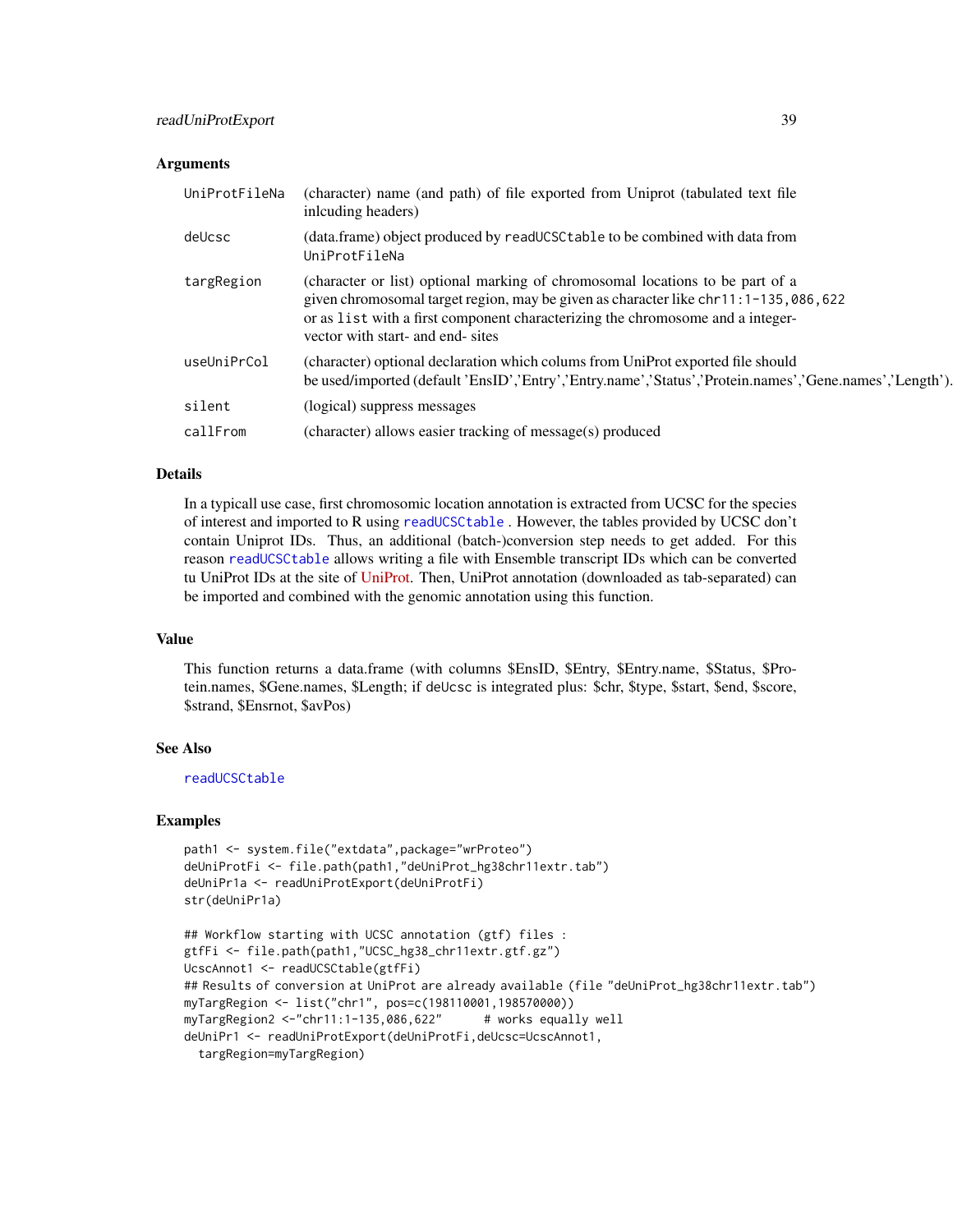```
## Now UniProt IDs and genomic locations are both available :
str(deUniPr1)
```
removeSampleInList *Remove samples/columns from list of matrixes Remove samples (ie columns) from every instance of list of matrixes. Note: This function assumes same order of columns in list-elements 'listElem' !*

#### Description

Remove samples/columns from list of matrixes

Remove samples (ie columns) from every instance of list of matrixes. Note: This function assumes same order of columns in list-elements 'listElem' !

#### Usage

```
removeSampleInList(
  dat,
  remSamp,
  listElem = c("abund", "quant"),
  silent = FALSE,
  callFrom = NULL
\mathcal{L}
```
#### Arguments

| dat      | (list) main input to be filtered                                                               |
|----------|------------------------------------------------------------------------------------------------|
| remSamp  | (integer) column number to exclude                                                             |
| listElem | (character) names of list-elements where columns indicated with 'remSamp'<br>should be removed |
| silent   | (logical) suppress messages                                                                    |
| callFrom | (character) allows easier tracking of messages produced                                        |

#### Value

This function returns a matrix including imputed values or list of final and matrix with number of imputed by group (plus optional plot)

#### See Also

[testRobustToNAimputation](#page-44-1)

<span id="page-39-0"></span>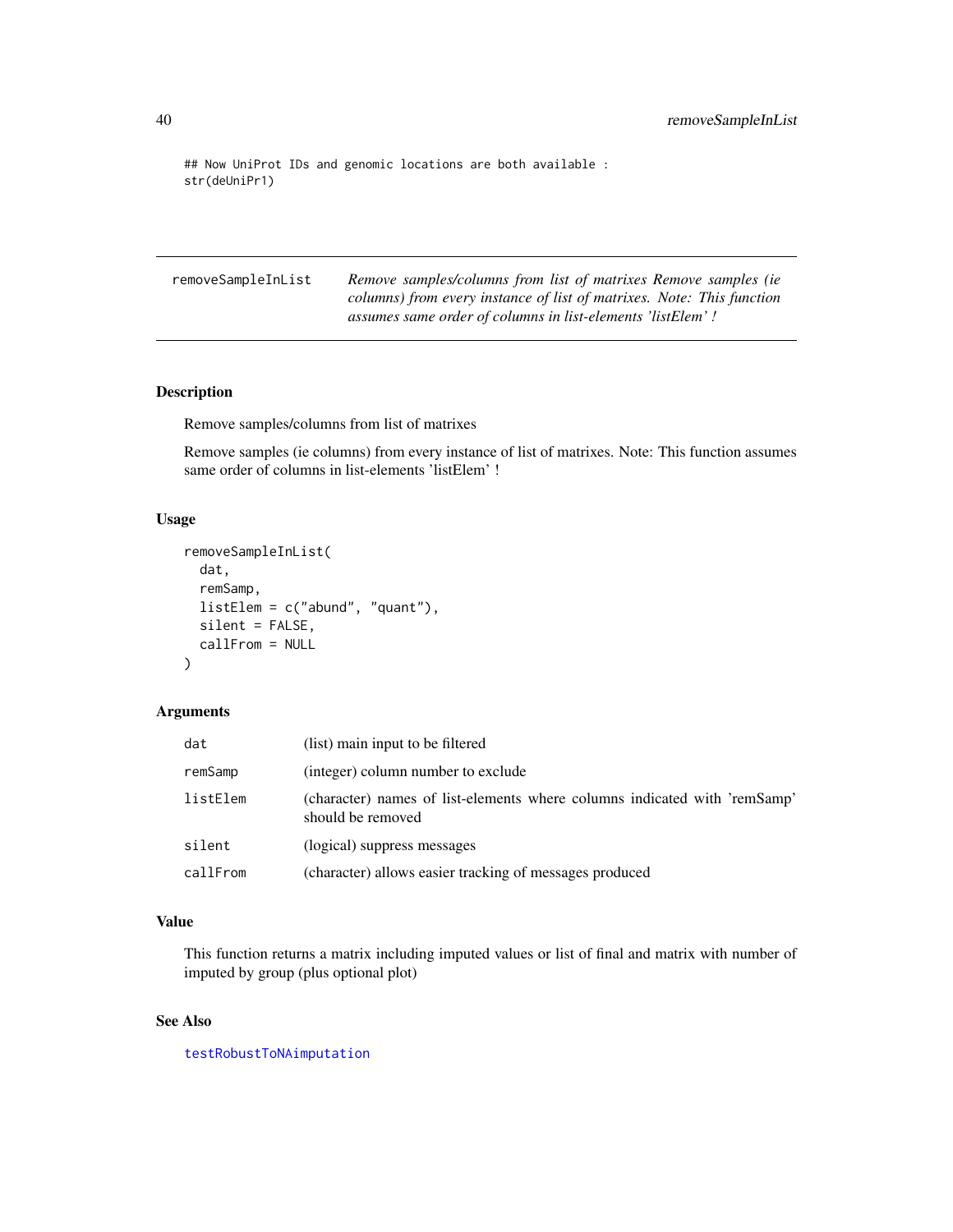#### <span id="page-40-0"></span>replMissingProtNames 41

#### Examples

```
set.seed(2019)
datT6 <- matrix(round(rnorm(300)+3,1), ncol=6, dimnames=list(paste("li",1:50,sep=""),
  letters[19:24]))
datL <- list(abund=datT6, quant=datT6, annot=matrix(nrow=nrow(datT6), ncol=2))
datDelta2 <- removeSampleInList(datL, remSam=2)
```
replMissingProtNames *Complement missing EntryNames in annotation*

#### Description

This function helps replacing missing EntryNames (in \$annot) after reading quantification results. To do so the comumn-names of annCol will be used : The content of 2nd element (and optional 3rd element) will be used to replace missing content in column defined by 1st element.

#### Usage

```
replMissingProtNames(
  x,
 annCol = c("EntryName", "Accession", "SpecType"),
 silent = FALSE,
 callFrom = NULL
\lambda
```
#### Arguments

| x        | (list) output of readMaxQuantFile, readProtDiscovFile or readProlineFile.<br>This list must be a matrix and contain \$annot with the columns designated in<br>annCol.                                                           |
|----------|---------------------------------------------------------------------------------------------------------------------------------------------------------------------------------------------------------------------------------|
| annCol   | (character) the column-names form x\$annot) which will be used : The first<br>column designs the column where empty fields are searched and the 2nd and<br>(optional) 3rd will be used to fill the empty spots in the st column |
| silent   | (logical) suppress messages                                                                                                                                                                                                     |
| callFrom | (character) allow easier tracking of message(s) produced                                                                                                                                                                        |

#### Value

This function returns a list (like as input), but with missing elments of \$annot completed (if available in other columns)

#### See Also

[readMaxQuantFile](#page-26-1), [readProtDiscovFile](#page-32-1), [readProlineFile](#page-30-1)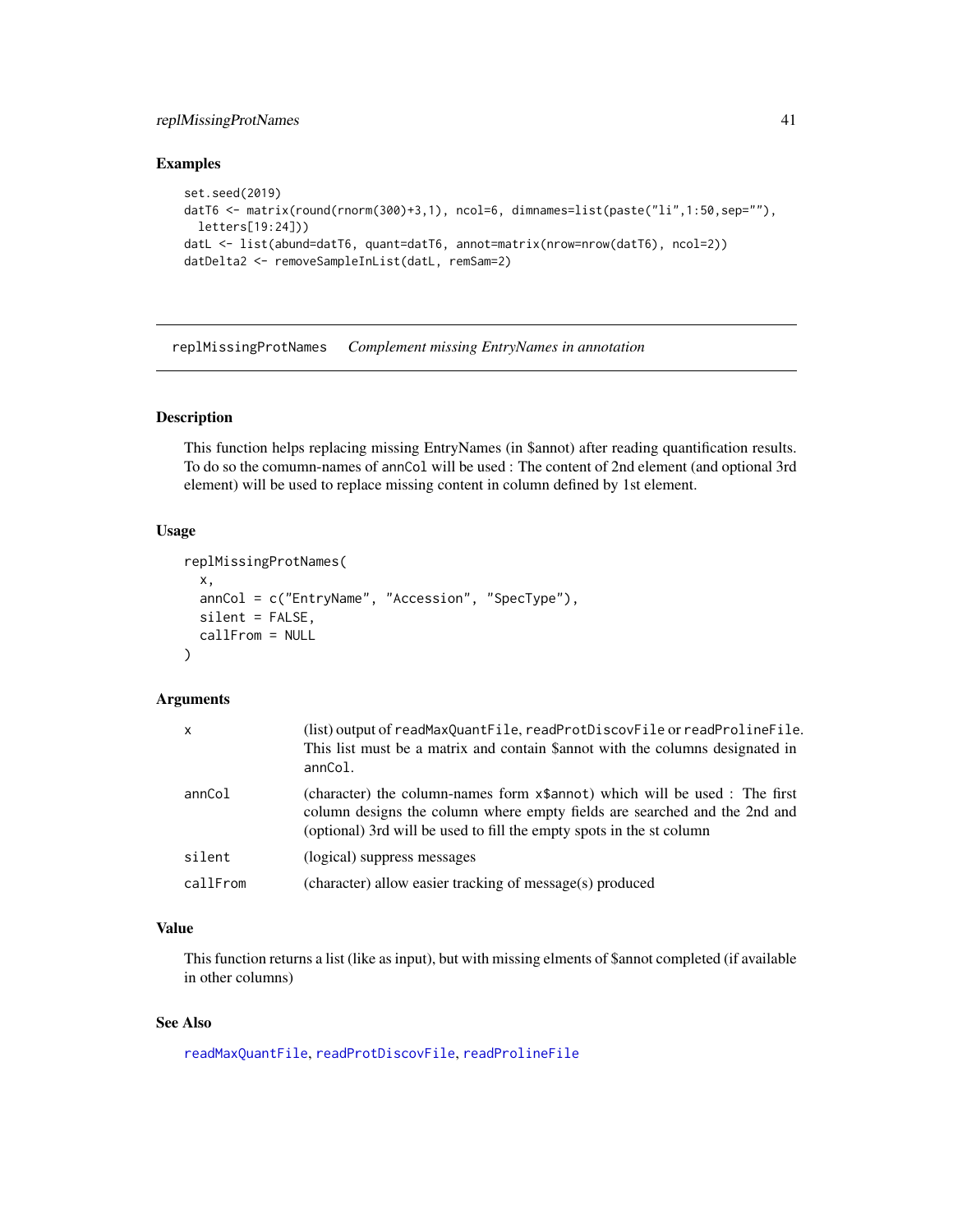#### <span id="page-41-0"></span>Examples

```
dat <- list(quant=matrix(sample(11:99,9,replace=TRUE), ncol=3), annot=cbind(EntryName=c(
 "YP010_YEAST","",""),Accession=c("A5Z2X5","P01966","P35900"), SpecType=c("Yeast",NA,NA)))
replMissingProtNames(dat)
```
<span id="page-41-1"></span>summarizeForROC *Summarize statistical test result for plotting ROC-curves*

#### Description

summarizeForROC takes statistical testing results (obtained using [testRobustToNAimputation](#page-44-1) or [moderTest2grp](#page-0-0), based on [limma\)](https://bioconductor.org/packages/release/bioc/html/limma.html) and calculates specifcity and sensitivity values for plotting ROCcurves along a panel of thresholds. Based on column from test\$annot and argument 'spec' TP,FP,FN and TN are determined. Special consideration is made to 3 species mix samples as found in proteomics benchmark-tests. See also [ROC on Wkipedia](https://en.wikipedia.org/wiki/Receiver_operating_characteristic) for explanations of TP,FP,FN and TN as well as examples. An optional plot may be produced, too. Return matrix with TP,FP,FN,TN,spec,sens,prec,accur and FDR count values along the various thrsholds specified in column 'alph'. Note that numerous other packages also provide support for building and plotting ROC-curves : Eg [rocPkgShort,](https://CRAN.R-project.org/package=dlstats) [ROCR,](https://CRAN.R-project.org/package=ROCR) [pROC](https://CRAN.R-project.org/package=pROC) or [ROCit](https://CRAN.R-project.org/package=ROCit)

#### Usage

```
summarizeForROC(
  test,
  useComp = 1,
  tyThr = "BH",thr = NULL,columnTest = NULL,
  FCthrs = NULL,
  spec = c("H", "E", "S"),
  annotCol = "spec",filterMat = "filter",
  tit = NULL,color = 1,plotROC = TRUE,
  pch = 1,
  bg = NULL,overlPlot = FALSE,
  silent = FALSE,
  callFrom = NULL
```
### )

#### Arguments

test (class MArrayLM, S3-object from limma) from testing (eg [testRobustToNAimputation](#page-44-1) or [test2grp](#page-43-1)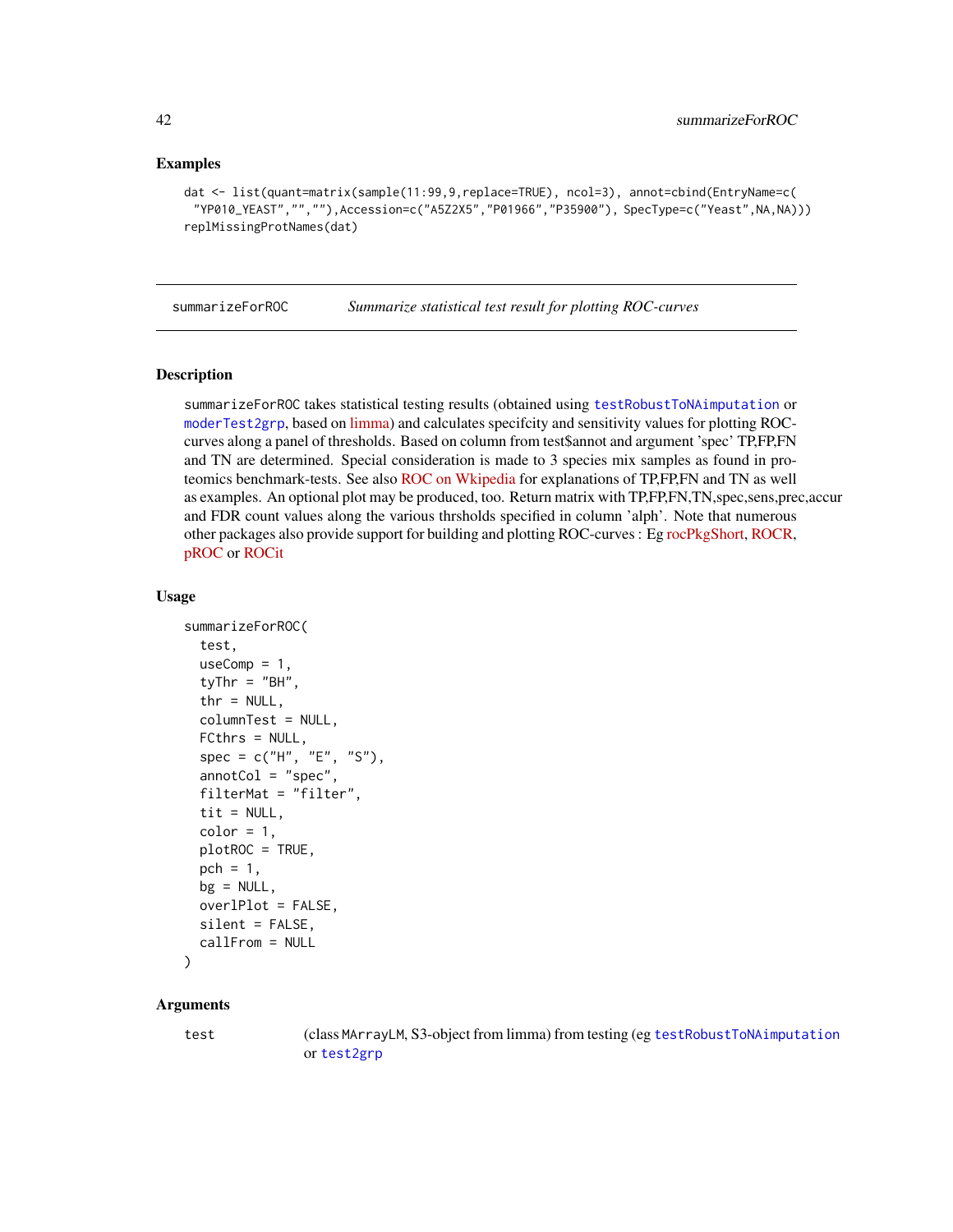<span id="page-42-0"></span>

| useComp    | (character or integer) in case multiple comparisons (ie multiple columns 'test\$tyThr');<br>which pairwise comparison to used                                                                                                                      |
|------------|----------------------------------------------------------------------------------------------------------------------------------------------------------------------------------------------------------------------------------------------------|
| tyThr      | (character, length=1) type of stat test-result to be used for sensitivity and speci-<br>ficity calculations (eg 'BH','Ifdr' or 'p.value'), must be list-element of 'test'                                                                          |
| thr        | (numeric) stat test (FDR/p-value) threshold, if NULL a panel of 108 p-value<br>threshold-levels values will be used for calculating specifcity and sensitivity                                                                                     |
| columnTest | depreciated, please use 'useComp' instead                                                                                                                                                                                                          |
| FCthrs     | (numeric) Fold-Change threshold (display as line) give as Fold-change and NOT<br>log2(FC), default at 1.5, set to NA for omitting                                                                                                                  |
| spec       | (character) labels for species will be matched to column 'spec' of test\$annot and<br>used for sensitivity and specificity calculations. Important : 1st label for matrix<br>(expected as constant) and subsequent labels for spike-ins (variable) |
| annotCol   | (character) column name of test\$annot to use to separate species                                                                                                                                                                                  |
| filterMat  | (character) name (or index) of element of test containing matrix or vector of<br>logical filtering results                                                                                                                                         |
| tit        | (character) optinal custom title in graph                                                                                                                                                                                                          |
| color      | (character or integer) color in graph                                                                                                                                                                                                              |
| plotROC    | (logical) toogle plot on or off                                                                                                                                                                                                                    |
| pch        | (integer) type of symbol to be used (see par)                                                                                                                                                                                                      |
| bg         | (character) backgroud in plot (see par)                                                                                                                                                                                                            |
| overlPlot  | (logical) overlay to existing plot if TRUE                                                                                                                                                                                                         |
| silent     | (logical) suppress messages                                                                                                                                                                                                                        |
| callFrom   | (character) allows easier tracking of message(s) produced                                                                                                                                                                                          |

#### Value

This function returns a matrix including imputed values or list of final and matrix with number of imputed by group (plus optional plot)

#### See Also

replot the figure [plotROC](#page-19-1), calculate AUC using [AucROC](#page-2-2), robust test for preparing tables [testRobustToNAimputation](#page-44-1), [moderTest2grp](#page-0-0), [test2grp](#page-43-1), eBayes in package [limma,](https://bioconductor.org/packages/release/bioc/html/limma.html) [t.test](#page-0-0)

#### Examples

```
set.seed(2019); test1 <- list(annot=cbind(spec=c(rep("b",35), letters[sample.int(n=3,
 size=150, replace=TRUE)])), BH=matrix(c(runif(35,0,0.01), runif(150)), ncol=1))
tail(roc1 <- summarizeForROC(test1, spec=c("a","b","c")))
```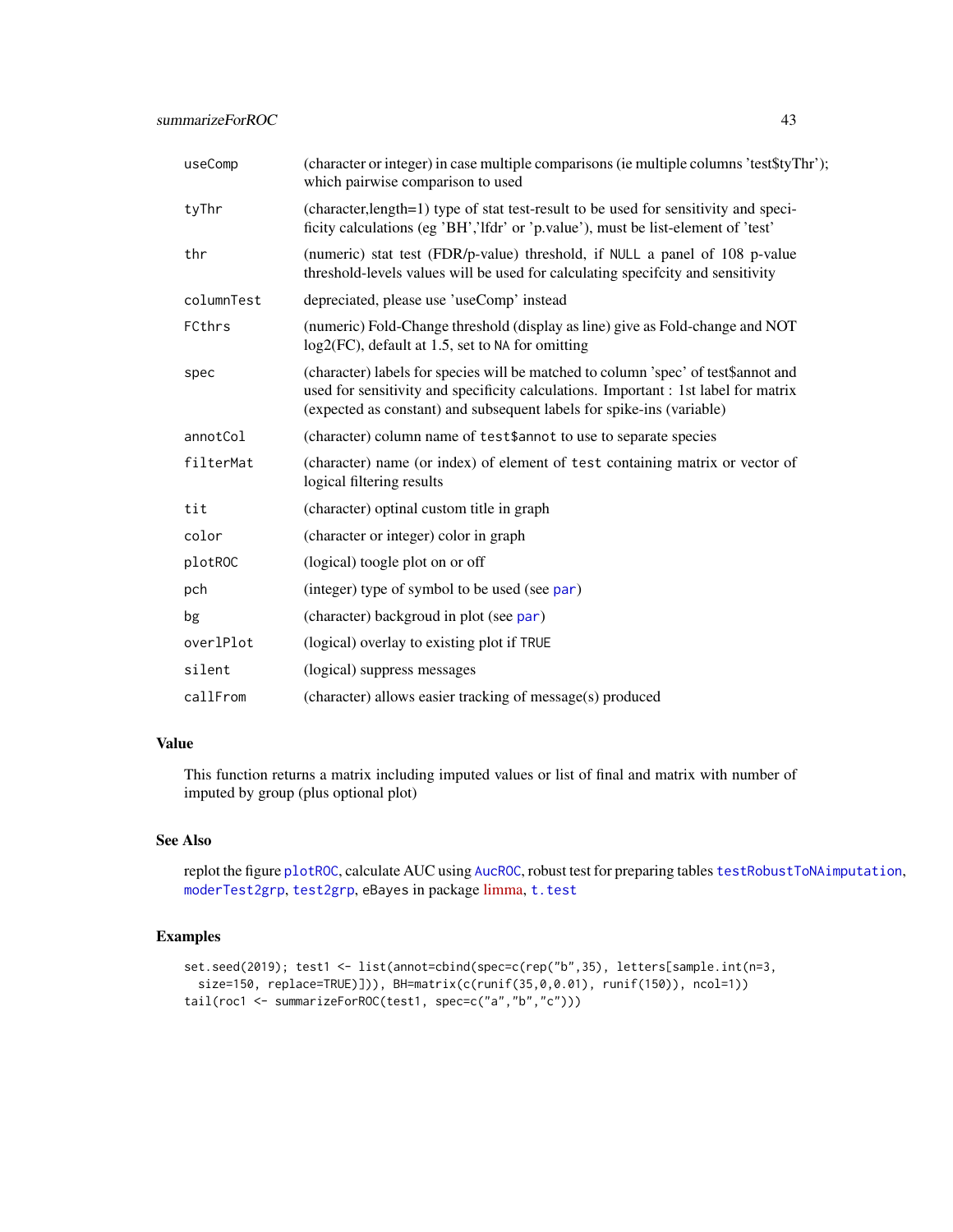<span id="page-43-1"></span><span id="page-43-0"></span>

#### Description

test2grp performs t-test on two groups of data using [limma,](https://bioconductor.org/packages/release/bioc/html/limma.html) this is a custom implementation of [moderTest2grp](#page-0-0) for proteomics. The final obkect also includes the results without moderation by limma (eg BH-FDR in \$nonMod.BH). Furthermore, there is an option to make use of package ROTS (note, this will increase the time of computatins considerably).

#### Usage

```
test2grp(
  dat,
  questNo,
  useCol = NULL,grp = NULL,annot = NULL,ROTSn = 0,
  silent = FALSE,
  callFrom = NULL
\mathcal{E}
```
#### Arguments

| dat          | (matrix or data.frame) main data (may contain NAs)                                               |
|--------------|--------------------------------------------------------------------------------------------------|
| questNo      | (integer) specify here which question, ie comparison should be adressed                          |
| useCol       | (integer or character)                                                                           |
| grp          | (character or factor)                                                                            |
| annot        | (matrix or data.frame)                                                                           |
| <b>ROTSn</b> | (integer) number of iterations ROTS runs (stabilization of reseults may be seen<br>with $>300$ ) |
| silent       | (logical) suppress messages                                                                      |
| callFrom     | (character) allow easier tracking of messages produced                                           |

#### Value

This function returns a limma-type S3 object of class 'MArrayLM' (which can be accessed like a list); multiple testing correction types or modified testing by ROTS may get included ('p.value','FDR','BY','lfdr' or 'ROTS.BH')

#### See Also

[moderTest2grp](#page-0-0), [pVal2lfdr](#page-0-0), [t.test](#page-0-0), [ROTS](https://www.bioconductor.org/packages/release/bioc/html/ROTS.html) from the Bioconductor package ROTS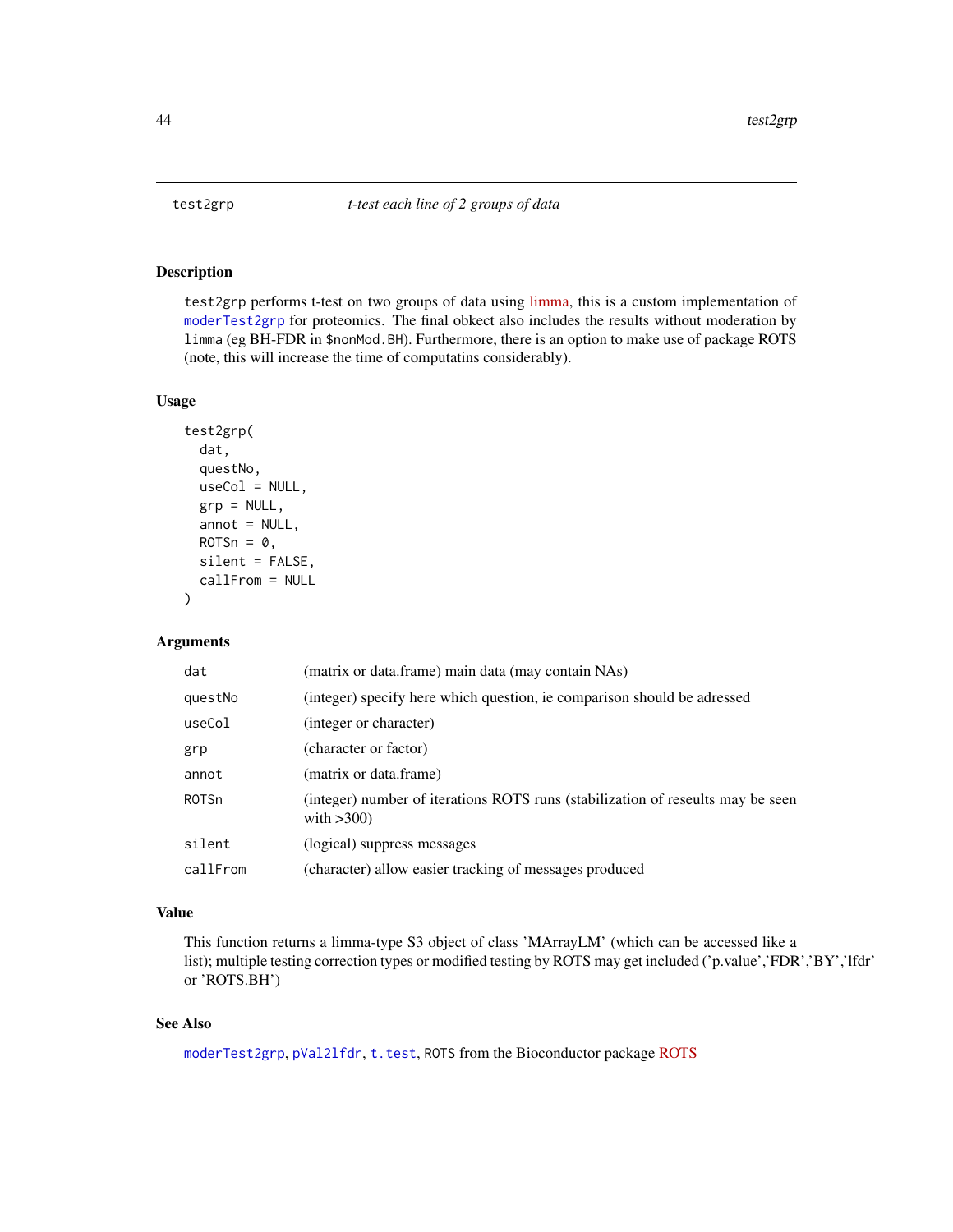#### <span id="page-44-0"></span>Examples

```
set.seed(2018); datT8 <- matrix(round(rnorm(800)+3,1), nc=8, dimnames=list(paste(
  i"li",1:100,sep=""), paste(rep(LETTERS[1:3],c(3,3,2)),letters[18:25],sep="")))
datT8[3:6,1:2] \le datT8[3:6,1:2] +3 # augment lines 3:6 (c-f)
datT8[5:8,5:6] <- datT8[5:8,5:6] +3 # augment lines 5:8 (e-h)
grp8 <- gl(3,3,labels=LETTERS[1:3],length=8)
datL <- list(data=datT8, filt= wrMisc::presenceFilt(datT8,grp=grp8,maxGrpM=1,ratMa=0.8))
testAvB0 <- wrMisc::moderTest2grp(datT8[,1:6], gl(2,3))
testAvB <- test2grp(datL, questNo=1)
```
<span id="page-44-1"></span>testRobustToNAimputation

*Pair-wise testing robust to NA-imputation*

#### Description

testRobustToNAimputation replaces NA values based on group neighbours (based on grouping of columns in argument gr), following overall assumption of close to Gaussian distribution. Furthermore, it is assumed that NA-values originate from experimental settings where measurements at or below detection limit are recoreded as NA. In such cases (eg in proteomics) it is current practice to replace NA-values by very low (random) values in order to be able to perform t-tests. However, random normal values used for replacing may in rare cases deviate from the average (the 'assumed' value) and in particular, if multiple NA replacements are above the average, may look like induced biological data and be misinterpreted as so. The statistical testing uses eBayes from Bioconductor package [limma](https://bioconductor.org/packages/release/bioc/html/limma.html) for robust testing in the context of small numbers of replicates. By repeating multiple times the process of replacing NA-values and subsequent testing the results can be sumarized afterwards by median over all repeated runs to remmove the stochastic effect of individual NA-imputation. Thus, one may gain stability towards random-character of NA imputations by repeating imputation & test 'nLoop' times and summarize p-values by median (results stabilized at 50-100 rounds). It is necessary to define all groups of replicates in gr to obtain all possible pair-wise testing (multiple columns in \$BH, \$lfdr etc). The modified testing-procedure of Bioconductor package [ROTS](https://bioconductor.org/packages/release/bioc/html/ROTS.html) may optionaly be included, if desired. This function returns a [limma-](https://bioconductor.org/packages/release/bioc/html/limma.html)like S3 list-object further enriched by additional fields/elements.

#### Usage

```
testRobustToNAimputation(
  dat,
  gr,
  annot = NULL,return <math>A = TRUE</math>,avSdH = c(0.15, 0.5),
  avSdL = NULL,
  plotHist = FALSE,
  xLab = NULL,tit = NULL,imputMethod = "mode2",
```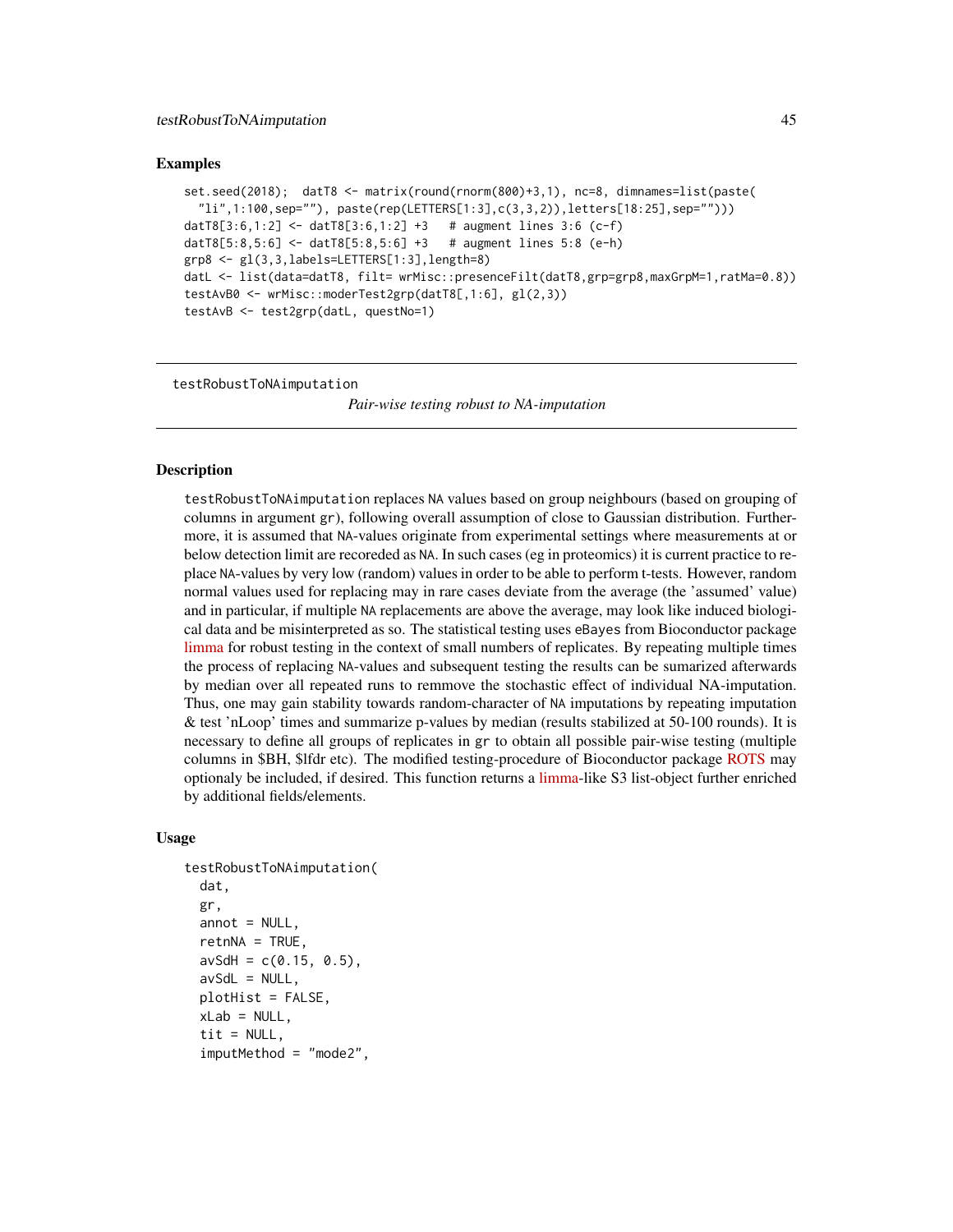```
seedNo = NULL,
 multCorMeth = NULL,
 nLoop = 100,lfdrInclude = NULL,
 ROTSn = NULL,silent = FALSE,
 debug = FALSE,
 callFrom = NULL
)
```

| dat          | (matrix or data.frame) main data (may contain NA); if dat is list containing<br>\$quant and \$annot as matrix, the element \$quant will be used                                               |
|--------------|-----------------------------------------------------------------------------------------------------------------------------------------------------------------------------------------------|
| gr           | (character or factor) replicate association                                                                                                                                                   |
| annot        | (matrix or data.frame) annotation (lines must match lines of data !), if annot is<br>NULL and argument dat is a list containing both \$quant and \$annot, the element<br>\$annot will be used |
| retnNA       | (logical) retain and report number of NA                                                                                                                                                      |
| avSdH        | (numeric) population characteristics (mean and sd) for >1 NA neighbours 'high'<br>(per line)                                                                                                  |
| avSdL        | depreciated argument, no longer used                                                                                                                                                          |
| plotHist     | (logical) additional histogram of original, imputed and resultant distribution<br>(made using matrixNAneighbourImpute)                                                                        |
| xLab         | (character) custom x-axis label                                                                                                                                                               |
| tit          | (character) custom title                                                                                                                                                                      |
| imputMethod  | (character) choose the imputation method (may be 'mode2'(default), 'mode1',<br>'datQuant', 'modeAdopt' or 'informed', for details see matrixNAneighbourImpute<br>$\lambda$                    |
| seedNo       | (integer) seed-value for normal random values                                                                                                                                                 |
| multCorMeth  | (character) define which method(s) for correction of multipl testing should be<br>run (for choice: 'BH','lfdr','BY','tValTab', choosing several is possible)                                  |
| nLoop        | (integer) number of runs of independent NA-imputation                                                                                                                                         |
| lfdrInclude  | (logical) depreciated, please used multCorMeth instead (include lfdr estima-<br>tions, may cause warning message(s) concerning convergence if few too lines/proteins<br>in dataset tested).   |
| <b>ROTSn</b> | (integer) depreciated, please used multCorMeth instead (number of repeats by<br>ROTS, if NULL ROTS will not be called)                                                                        |
| silent       | (logical) suppress messages                                                                                                                                                                   |
| debug        | (logical) additional messages fro debugging                                                                                                                                                   |
| callFrom     | (character) allows easier tracking of messages produced                                                                                                                                       |
|              |                                                                                                                                                                                               |

<span id="page-45-0"></span>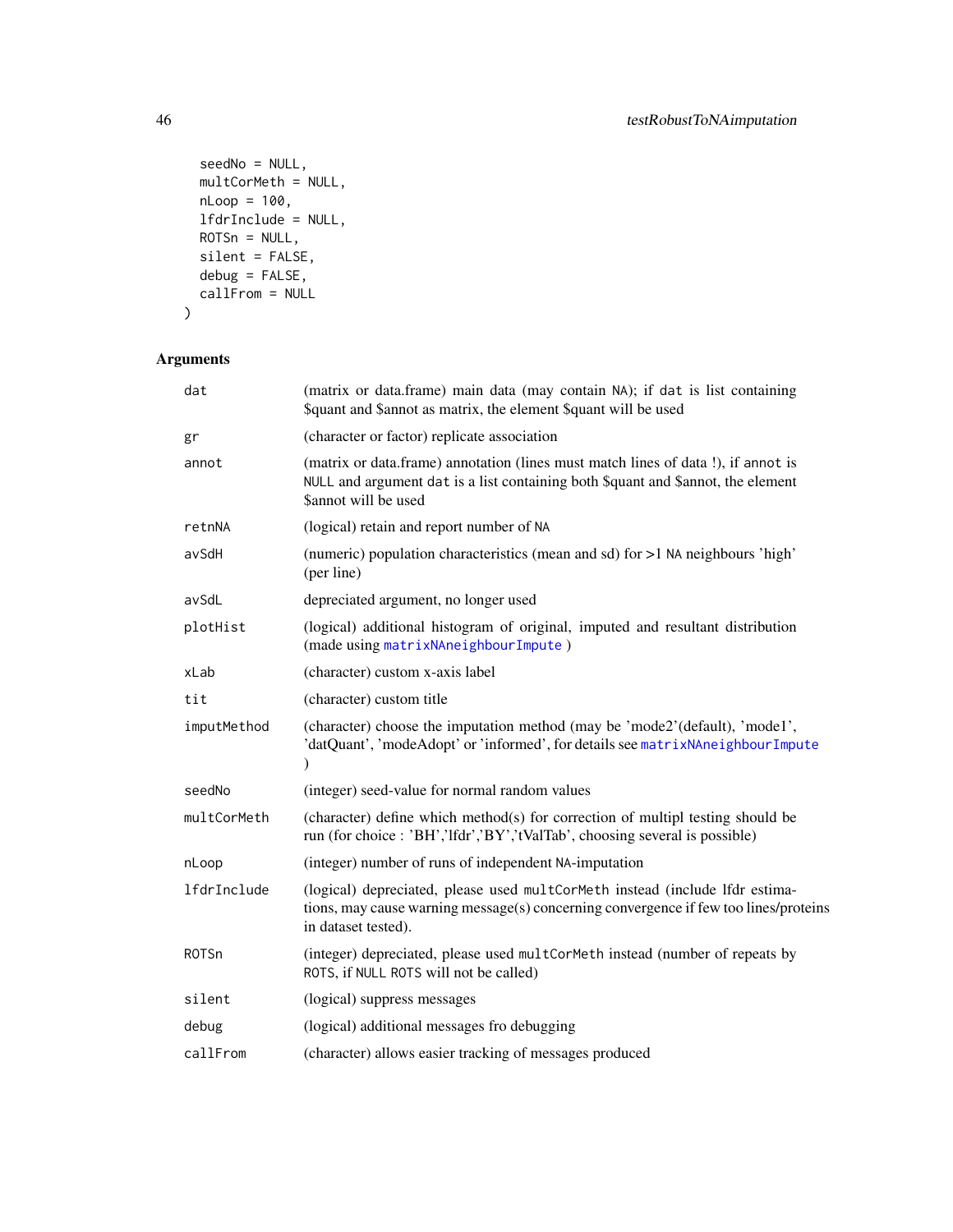#### <span id="page-46-0"></span>VolcanoPlotW2 47

#### Details

The argument multCorMeth allows to choose which multiple correction algorimths will be used and included to the final results. Possible options are 'lfdr','BH','BY','tValTab', ROTSn='100' (name to element necessary) or 'noLimma' (to add initial p.values and BH to limma-results). By default 'lfdr' (local false discovery rate from package 'fdrtools') and 'BH' (Benjamini-Hochberg FDR) are chosen. The option 'BY' referrs to Benjamini-Yakuteli FDR, 'tValTab' allows exporting all individual t-values from the repeated NA-substitution and subsequent testing.

#### Value

This function returns a limma-type S3 object of class 'MArrayLM' (which can be accessed lika a list); multiple results of testing or multiple testing correction types may get included ('p.value','FDR','BY','lfdr' or 'ROTS.BH')

#### See Also

[moderTest2grp](#page-0-0), [pVal2lfdr](#page-0-0), eBayes in Bioconductor package [limma,](https://bioconductor.org/packages/release/bioc/html/limma.html) [t.test](#page-0-0),ROTS of Bioconductor package [ROTS](https://bioconductor.org/packages/release/bioc/html/ROTS.html)

#### Examples

```
set.seed(2015); rand1 <- round(runif(600) +rnorm(600,1,2),3)
dat1 <- matrix(rand1,ncol=6) + matrix(rep((1:100)/20,6),ncol=6)
dat1[13:16,1:3] <- dat1[13:16,1:3] +2 # augment lines 13:16
dat1[19:20,1:3] <- dat1[19:20,1:3] +3 # augment lines 19:20
dat1[15:18,4:6] <- dat1[15:18,4:6] +1.4 # augment lines 15:18
dat1[dat1 <1] <- NA # mimick some NAs for low abundance
## normalize data
boxplot(dat1, main="data before normalization")
dat1 <- wrMisc::normalizeThis(as.matrix(dat1), meth="median")
## designate replicate relationships in samples ...
grp1 <- gl(2, 3, labels=LETTERS[1:2])
## moderated t-test with repeated inputations (may take >10 sec, >60 sec if ROTSn >0 !)
PLtestR1 <- testRobustToNAimputation(dat=dat1, gr=grp1, retnNA=TRUE, nLoop=70)
names(PLtestR1)
```
VolcanoPlotW2 *Volcano-plot (Statistical Test Outcome versus Relative Change)*

#### Description

This type of plot is very common in high-throughput biology, see [Volcano-plot.](https://en.wikipedia.org/wiki/Volcano_plot_(statistics)) Basically, this plot allows comparing the outcome of a statistical test to the differential of the group means (ie log fold-change),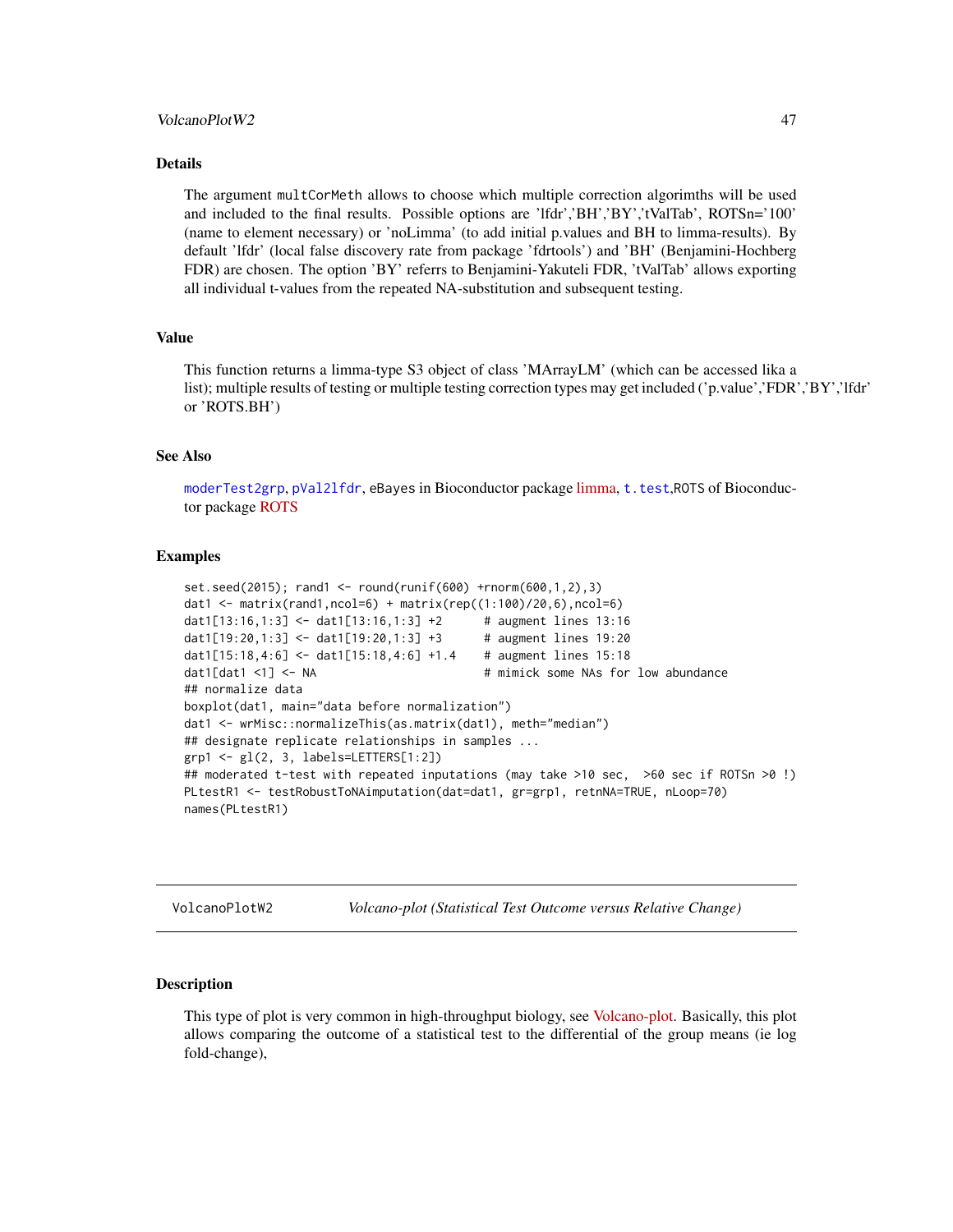#### Usage

```
VolcanoPlotW2(
 Mvalue,
  pValue = NULL,
  useComp = 1,
  filtFin = NULL,
 ProjNa = NULL,
  FCthrs = NULL,
  FdrList = NULL,
  FdrThrs = NULL,
  FdrType = NULL,
  subTxt = NULL,grayIncrem = TRUE,
 col = NULL,pch = 16,
  compNa = NULL,
 batchFig = FALSE,cexMa = 1.8,
  cexLa = 1.1,
  limM = NULL,limp = NULL,
  annotColumn = c("SpecType", "GeneName", "EntryName", "Accession", "Species",
    "Contam"),
  annColor = NULL,
  cexPt = NULL,cexSub = NULL,
  cexTxLab = 0.7,
  namesNBest = NULL,
 NbestCol = 1,
  sortLeg = "descend",
 NaSpecTypeAsContam = TRUE,
  useMar = c(6.2, 4, 4, 2),
  returnData = FALSE,
  callFrom = NULL,
  silent = FALSE,
  debug = FALSE
\mathcal{L}
```

| Mvalue  | (numeric or matrix) data to plot; M-values are typically calculated as difference<br>of log2-abundance values and 'pValue' the mean of log2-abundance values; M-<br>values and p-values may be given as 2 colums of a matrix, in this case the<br>argument pValue should remain NULL |
|---------|--------------------------------------------------------------------------------------------------------------------------------------------------------------------------------------------------------------------------------------------------------------------------------------|
| pValue  | (numeric, list or data.frame) if NULL it is assumed that 2nd column of 'Mvalue'<br>contains the p-values to be used                                                                                                                                                                  |
| useComp | (integer, length=1) choice of which of multiple comparisons to present in Myalue<br>(if generated using modernTestXgrp())                                                                                                                                                            |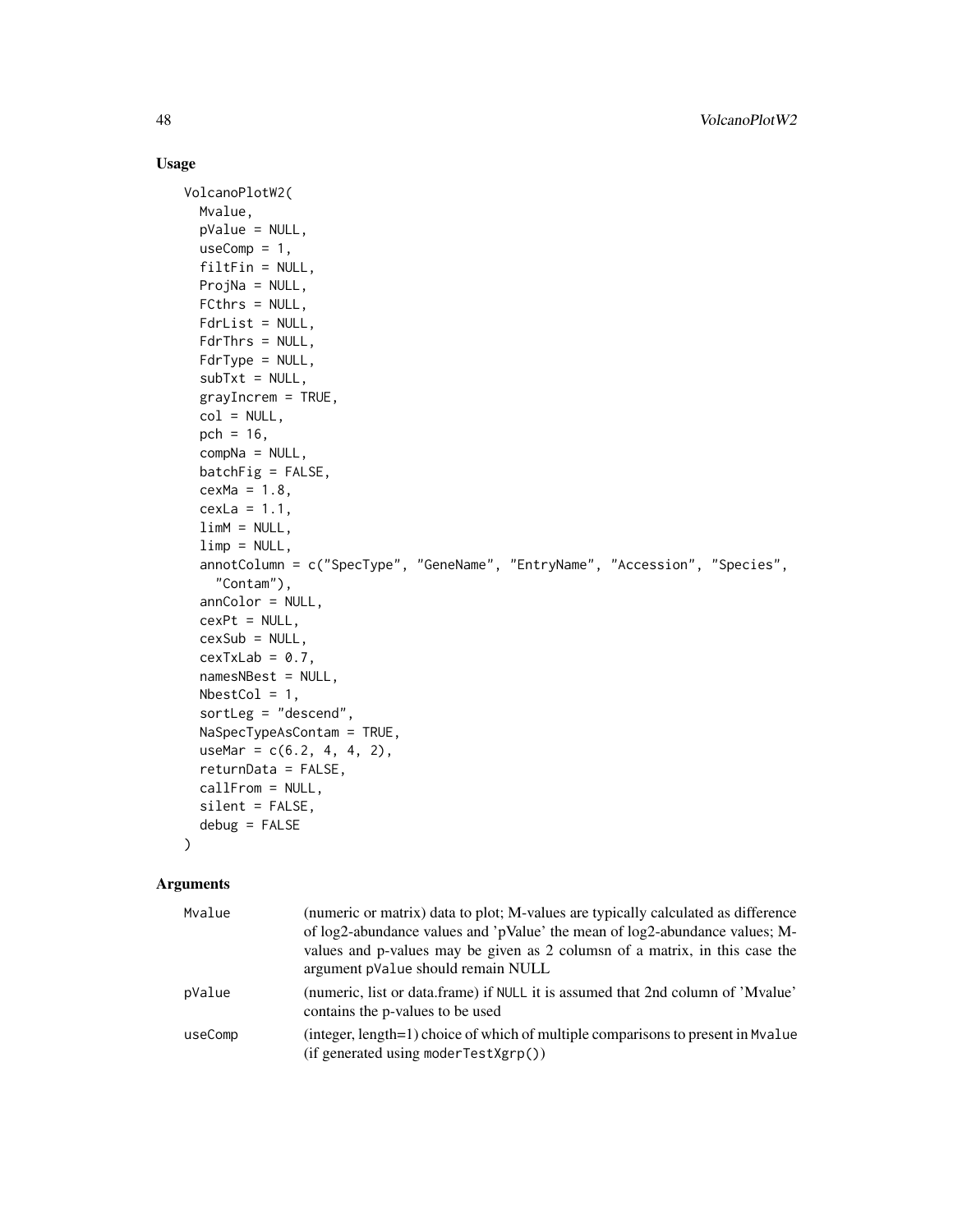#### <span id="page-48-0"></span>VolcanoPlotW2 49

| filtFin            | (matrix or logical) The data may get filtered before plotting: If FALSE no filtering<br>will get applied; if matrix of TRUE/FALSE it will be used as optional custom filter,<br>otherwise (if Mvalue if an MArrayLM-object eg from limma) a default filtering<br>based on the filtFin element will be applied                              |
|--------------------|--------------------------------------------------------------------------------------------------------------------------------------------------------------------------------------------------------------------------------------------------------------------------------------------------------------------------------------------|
| ProjNa             | (character) custom title                                                                                                                                                                                                                                                                                                                   |
| FCthrs             | (numeric) Fold-Change threshold (display as line) give as Fold-change and NOT<br>log2(FC), default at 1.5, set to NA for omitting                                                                                                                                                                                                          |
| FdrList            | (numeric) FDR data or name of list-element                                                                                                                                                                                                                                                                                                 |
| FdrThrs            | (numeric) FDR threshold (display as line), default at 0.05, set to NA for omitting                                                                                                                                                                                                                                                         |
| FdrType            | (character) FDR-type to extract if Mvalue is 'MArrayLM'-object (eg produced<br>by from moderTest2grp etc); if NULL it will search for suitable fields/values in<br>this order: 'FDR','BH',"lfdr" and 'BY'                                                                                                                                  |
| subTxt             | (character) custom sub-title                                                                                                                                                                                                                                                                                                               |
| grayIncrem         | (logical) if TRUE, display overlay of points as increased shades of gray                                                                                                                                                                                                                                                                   |
| col                | (character) custom color(s) for points of plot (see also par)                                                                                                                                                                                                                                                                              |
| pch                | (integer) type of symbol(s) to plot (default=16) (see also par)                                                                                                                                                                                                                                                                            |
| compNa             | (character) names of groups compared                                                                                                                                                                                                                                                                                                       |
| batchFig           | (logical) if TRUE figure title and axes legends will be kept shorter for display on<br>fewer splace                                                                                                                                                                                                                                        |
| cexMa              | (numeric) font-size of title, as expansion factor (see also cex in par)                                                                                                                                                                                                                                                                    |
| cexLa              | (numeric) size of axis-labels, as expansion factor (see also cex in par)                                                                                                                                                                                                                                                                   |
| limM               | (numeric, length=2) range of axis M-values                                                                                                                                                                                                                                                                                                 |
| limp               | (numeric, length=2) range of axis FDR / p-values                                                                                                                                                                                                                                                                                           |
| annotColumn        | (character) column names of annotation to be extracted (only if Mvalue is MArrayLM-<br>object containing matrix \$annot). The first entry (typically 'SpecType') is used<br>for different symbols in figure, the second (typically 'GeneName') is used as<br>prefered text for annotating the best points (if namesNBest allows to do so.) |
| annColor           | (character or integer) colors for specific groups of annoatation (only if Mvalue<br>is MArrayLM-object containing matrix \$annot)                                                                                                                                                                                                          |
| cexPt              | (numeric) size of points, as expansion factor (see also cex in par)                                                                                                                                                                                                                                                                        |
| cexSub             | (numeric) size of subtitle, as expansion factor (see also cex in par)                                                                                                                                                                                                                                                                      |
| cexTxLab           | (numeric) size of text-labels for points, as expansion factor (see also cex in par)                                                                                                                                                                                                                                                        |
| namesNBest         | (integer or character) number of best points to add names in figure; if 'passThr'<br>all points passing FDR and FC-filtes will be selected; if the initial object Mvalue<br>contains a list-element called 'annot' the second of the column specified in ar-<br>gument annotColumn will be used as text                                    |
| NbestCol           | (character or integer) colors for text-labels of best points                                                                                                                                                                                                                                                                               |
| sortLeg            | (character) sorting of 'SpecType' annotation either ascending ('ascend') or de-<br>scending ('descend'), no sorting if NULL                                                                                                                                                                                                                |
| NaSpecTypeAsContam |                                                                                                                                                                                                                                                                                                                                            |
|                    | (logical) consider lines/proteins with NA in Mvalue\$annot[,"SpecType"] as con-<br>taminants (if a 'SpecType' for contaminants already exits)                                                                                                                                                                                              |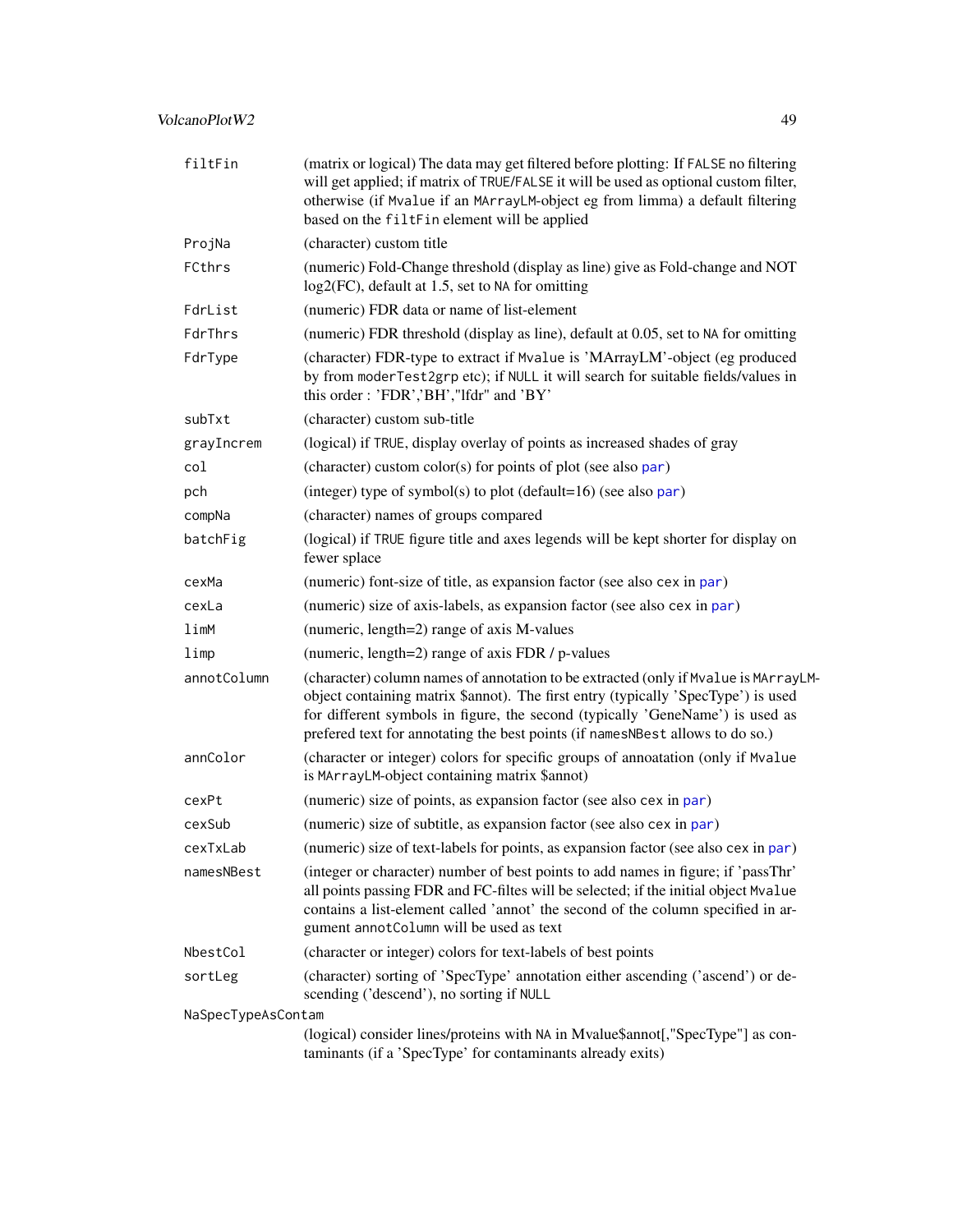<span id="page-49-0"></span>

| useMar     | (numeric, length=4) custom margings (see also par)                                       |
|------------|------------------------------------------------------------------------------------------|
| returnData | (logical) optional returning data.frame with (ID, Mvalue, pValue, FDRvalue,<br>passFilt) |
| callFrom   | (character) allow easier tracking of message(s) produced                                 |
| silent     | (logical) suppress messages                                                              |
| debug      | (logical) additional messages for debugging                                              |

#### **Details**

In high-throughput biology data are typically already transformed to log2 and thus, the 'M'-value represents a relative change. Besides, output from statistical testing by [moderTest2grp](#page-0-0) or [moderTestXgrp](#page-0-0) can be directly read to produce Volcano plots for diagnostic reasons. Please note, that plotting a very number of points in transparency (eg >10000) may take several seconds.

#### Value

MA-plot only

#### See Also

(for PCA) [plotPCAw](#page-0-0))

#### Examples

```
library(wrMisc)
set.seed(2005); mat <- matrix(round(runif(900),2), ncol=9)
rownames(mat) <- paste0(rep(letters[1:25],each=4), rep(letters[2:26],4))
mat[1:50, 4:6] \leftarrow mat[1:50, 4:6] + rep(c(-1,1)*0.1, 25)mat[3:7,4:9] <- mat[3:7,4:9] + 0.7
mat[11:15,1:6] <- mat[11:15,1:6] - 0.7
## assume 2 groups with 3 samples each
gr3 <- gl(3,3,labels=c("C","A","B"))
tRes2 <- moderTest2grp(mat[,1:6], gl(2,3), addResults = c("FDR","means"))
# Note: due to the small number of lines only FDR chosen to calculate
```
<span id="page-49-1"></span>writeFasta2 *Write sequences in fasta format to file This function writes sequences from character vector as fasta formatted file (from* R*hrefhttps://www.uniprot.orgUniProt) Line-headers are based on names of elements of input vector* prot*. This function also allows comparing the main vector of sequences with a reference vector* ref *to check if any of the sequences therein are truncated.*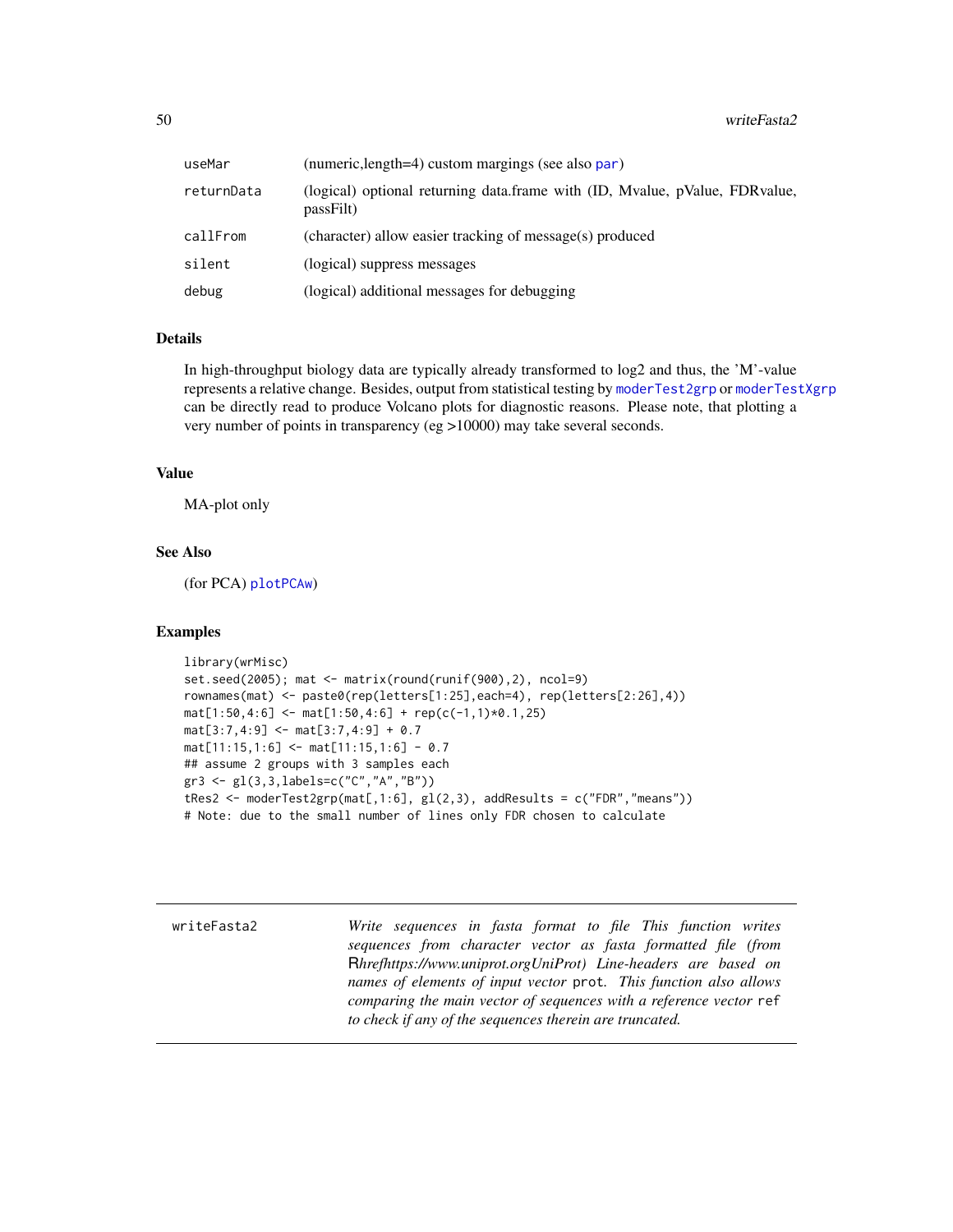#### writeFasta2 51

#### Description

Write sequences in fasta format to file

This function writes sequences from character vector as fasta formatted file (from [UniProt\)](https://www.uniprot.org) Lineheaders are based on names of elements of input vector prot. This function also allows comparing the main vector of sequences with a reference vector ref to check if any of the sequences therein are truncated.

#### Usage

```
writeFasta2(
 prot,
  fileNa = NULL,
  ref = NULL,lineLength = 60,
  eol = "\n\tan",
  truSuf = " _tru",silent = FALSE,
  debug = FALSE,
  callFrom = NULL
)
```
#### Arguments

| prot       | (character) vector of sequenes, names will be used for fasta-header                                                                                                                   |
|------------|---------------------------------------------------------------------------------------------------------------------------------------------------------------------------------------|
| fileNa     | (character) name (and path) for file to be written                                                                                                                                    |
| ref        | (character) optional/additional set of (reference-) sequences (only for compari-<br>son to prot), length of proteins from prot will be checked to mark truncated<br>proteins by 'tru' |
| lineLength | (integer, length=1) number of sequence characters per line (default 60, should<br>be $>1$ and $< 10000$ )                                                                             |
| eol        | (character) the character(s) to print at the end of each line (row); for example,<br>$eol = "l r \cdot l'$ will produce Windows' line endings on a Unix-alike OS                      |
| truSuf     | (character) suffix to be added for sequences found truncated when comparing<br>with ref                                                                                               |
| silent     | (logical) suppress messages                                                                                                                                                           |
| debug      | (logical) supplemental messages for debugging                                                                                                                                         |
| callFrom   | (character) allows easier tracking of messages produced                                                                                                                               |

#### Details

Sequences without any names will be given generic headers like protein01 ... etc.

#### Value

This function writes the sequences from prot as fasta formatted-file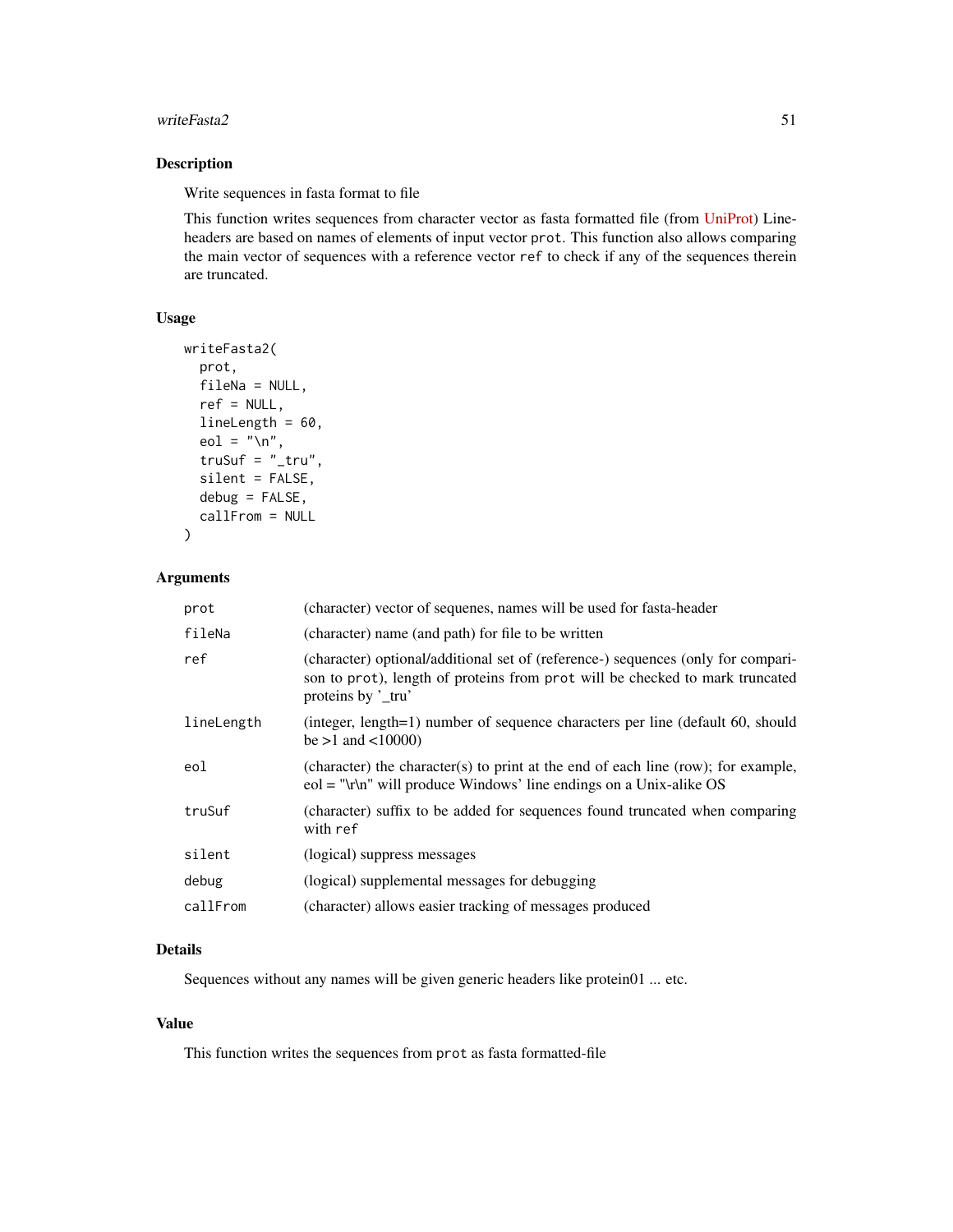#### <span id="page-51-0"></span>See Also

[readFasta2](#page-23-1) for reading fasta, write.fasta from the package [seqinr](https://CRAN.R-project.org/package=seqinr)

#### Examples

```
#
prots <- c(SEQU1="ABCDEFGHIJKL", SEQU2="CDEFGHIJKLMNOP")
writeFasta2(prots, fileNa=file.path(tempdir(),"testWrite.fasta"), lineLength=6)
```